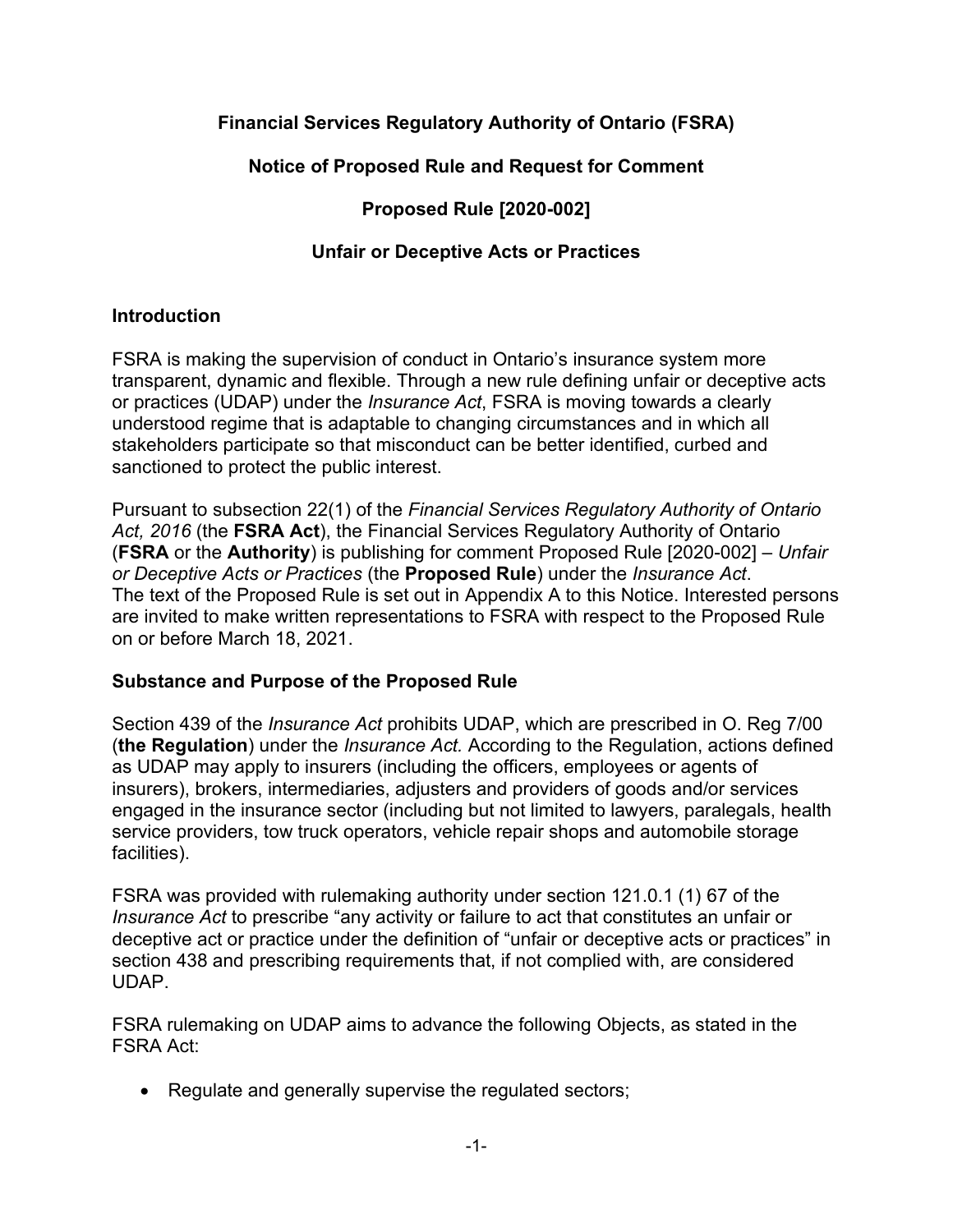- Contribute to public confidence in the regulated sectors;
- Deter deceptive or abusive conduct, practices and activities by the regulated sectors;
- Promote high standards of business conduct;
- Promote transparency and disclosure of information by the regulated sectors;
- Protect the rights and interests of consumers; and
- Foster strong, sustainable, competitive and innovative financial services sectors.

FSRA's 2020-2023 Annual Business Plan, which was approved by the Minister of Finance in June 2020, committed to exploring opportunities for FSRA rulemaking regarding UDAP. The Proposed Rule delivers on this commitment by promoting safety, fairness and choice for insurance customers. It also supports FSRA's cross-cutting commitments to enhancing effectiveness and transparency, removing barriers to innovation, aligning with international best practices and transitioning towards principles-based regulation.

FSRA is adopting a staged approach to transforming UDAP in Ontario. The first stage, described below, is intended to enable the definition of UDAP by a FSRA rule, reduce certain identified barriers to innovation and redraft in an outcomes-focused manner in support of transitioning towards principles-based regulation. The first stage of drafting is also intended to further alignment with particular Canadian Council of Insurance Regulators / Canadian Insurance Services Regulatory Organizations (**CCIR / CISRO**) Fair Treatment of Customers (**FTC**) Guidance standards as appropriate, including in relation to advice, product promotion, disclosures to policy holders and customers, compliance with laws, claims handling and settlements. If approved, the first stage of UDAP rulemaking would conclude with the coming into force of the Proposed Rule and the revocation of the existing Regulation. A second stage of UDAP rulemaking is intended with a focus on issues that were deemed out of scope for stage one, including further transition towards principles-based regulation.

The Proposed Rule is intended to advance FSRA's objects, with a focus on transparency and protecting the public interest, while enhancing regulatory efficiency and effectiveness. It aims to achieve these goals and further the ongoing regulatory dialogue between FSRA and stakeholders on conduct in the insurance sector by:

• Providing outcomes-based definitions of UDAP that are consistent with FSRA's objects, facilitate better outcomes and support transition to principles-based regulation;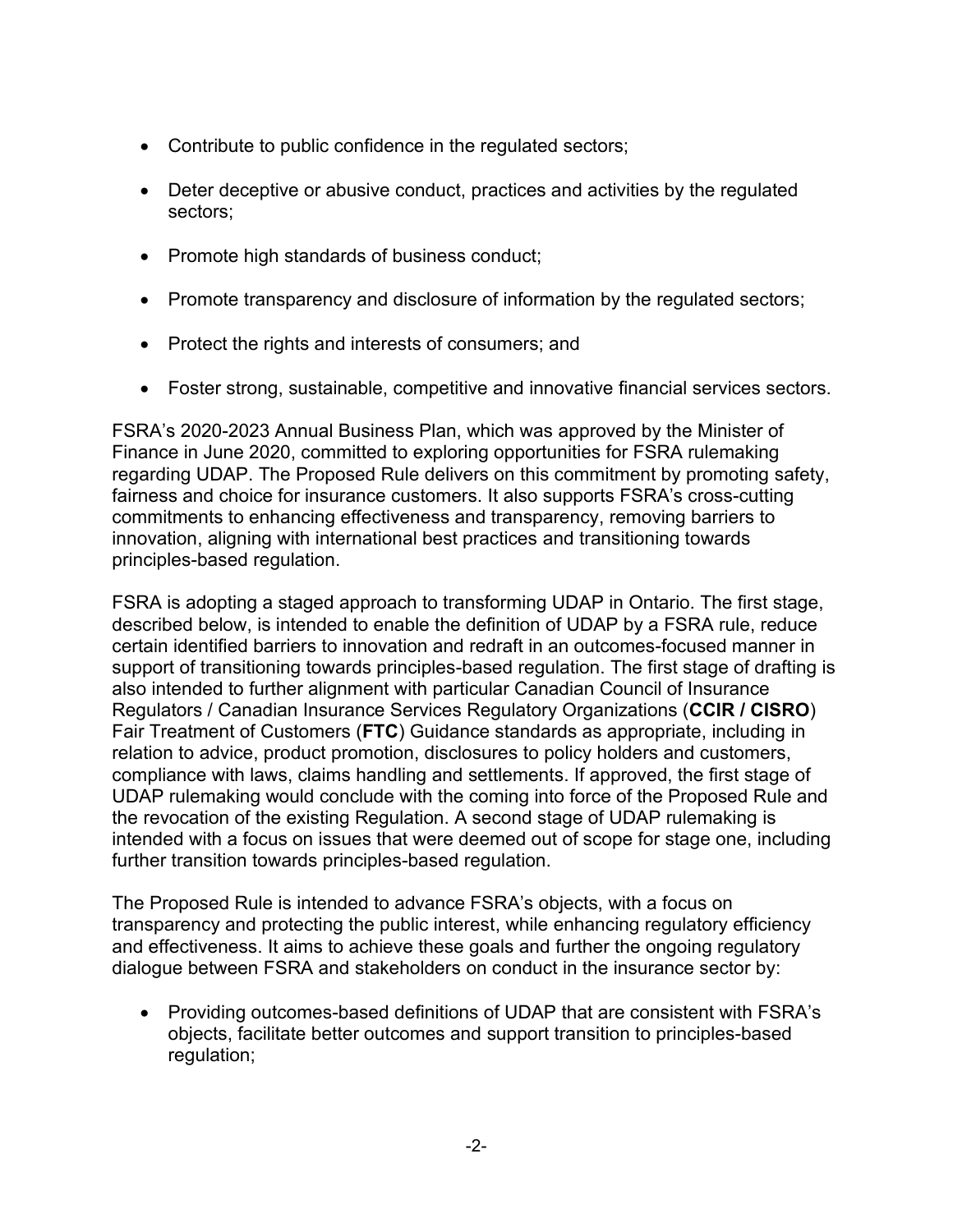- Providing clear and objective standards for determining misconduct that incorporate examples of unfair treatment and reference to the Ontario Human Rights Code to enhance precision, and allowing for supplemental FSRA guidance where permitted;
- Removing barriers to innovation in the area of customer incentives, including rebates and incentives provided that they:
	- $\circ$  do not lead to decisions that are against the interests of consumers;
	- $\circ$  are not prohibited by law;
	- o are transparently communicated; and
	- o are not unfairly discriminatory, anti-competitive or reliant on prohibited factors.
- Bringing greater alignment with certain CCIR / CISRO FTC Guidance provisions, particularly in the areas of misrepresentation and unfair claims practices; and
- Reducing regulatory burden through consolidation, streamlining and removing redundant or spent provisions.

<span id="page-2-1"></span>FSRA's objective of removing specific barriers to innovation through the Proposed Rule is aligned with the Ontario government's commitment to provide the CEO of FSRA with "the power to operate an insurance regulatory sandbox to pilot initiatives that bring new consumer-focused products and services to market more quickly in response to changing consumer needs."<sup>[1](#page-2-0)</sup> In this regard, the government has passed amendments that permit the CEO of FSRA, on application by a person or entity, to exempt persons or entities from requirements under the Act that are prescribed by regulation, and specify the conditions to which the exemption is subject, should the CEO be of the opinion that doing so would not be prejudicial to the public interest. The amendments will come into effect on a day to be named by proclamation of the Lieutenant Governor.

# **Authority for the Proposed Rule**

The following statutory provisions grant FSRA the authority to make the Proposed Rule:

- Section 21(1) of the FSRA Act authorizes FSRA to make rules in respect of any matter over which a statute gives FSRA rulemaking authority; and
- Section 121.0.1 (1) 67 of the *Insurance Act* grants FSRA the authority to prescribe through rulemaking any activity or failure to act that constitutes an unfair or deceptive act or practice under the definition of "unfair or deceptive acts or practices" in section 438 of the *Insurance Act*, and to prescribe requirements that, if not complied with, constitute an unfair or deceptive act or practice.

<span id="page-2-0"></span>[<sup>1</sup>](#page-2-1) Ontario Ministry of Finance, *Ontario's Action Plan: Protect, Support, Recover* (Queen's Printer for Ontario, 2020), 117.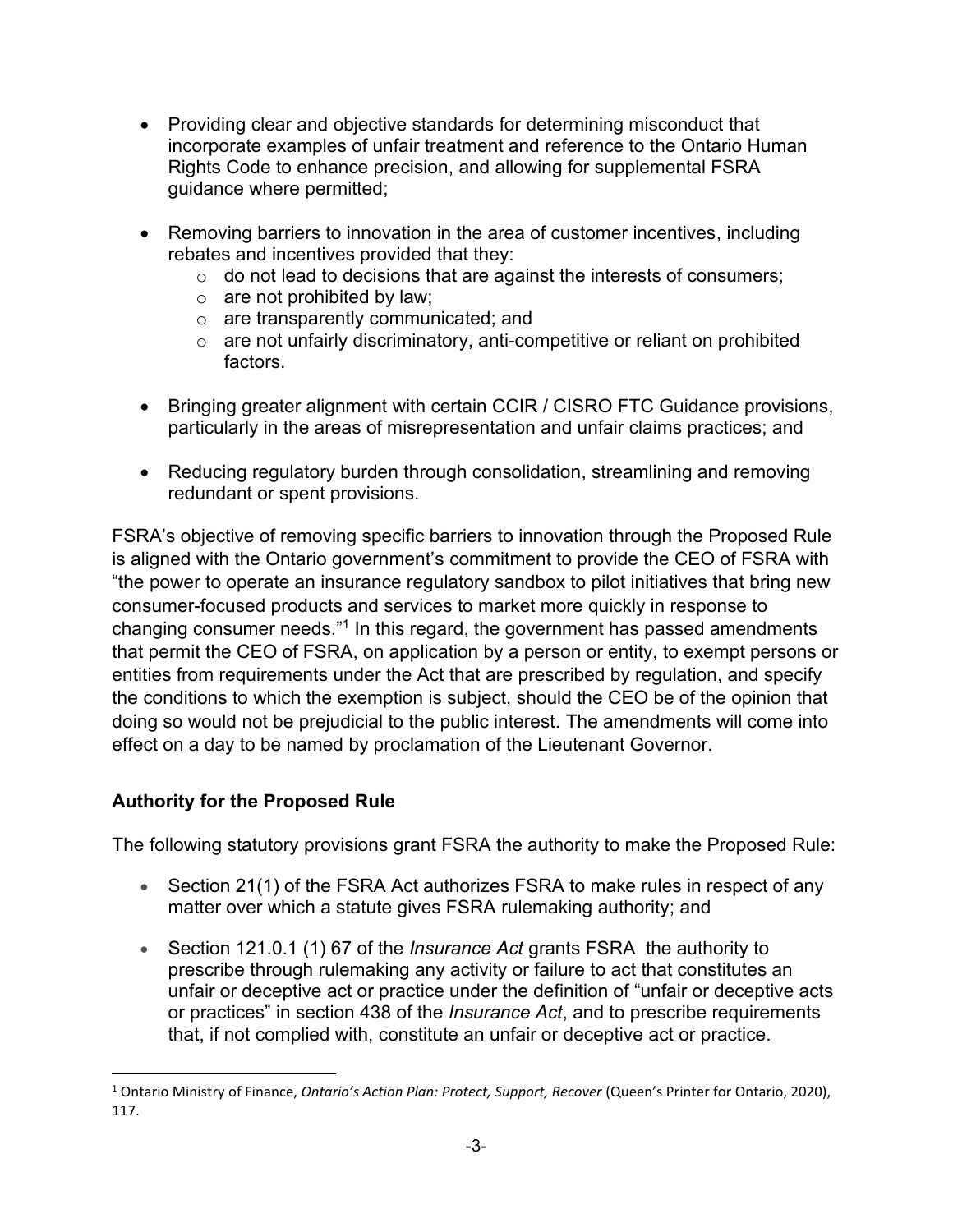## **Summary of the Proposed Rule**

The following section provides a high-level summary of each provision within the Proposed Rule.

### *Section 1: Interpretation*

This section defines key terms used in the Proposed Rule.

### *Section 2: Unfair or Deceptive Practices*

This section defines UDAP in terms of outcomes that can be expected to result from action or inaction by certain persons or entities active in the insurance sector, excepting conduct by lawyers or paralegals providing services as authorized by the Law Society Act.

### *Section 3: Non-Compliance with the Law*

This section deems that any non-compliance with the *Insurance Act*, its regulations or FSRA rules made in respect of the *Insurance Act* is a UDAP.

### *Section 4: Unfair Discrimination*

This section defines unfair discrimination for the purpose of determining a UDAP and clarifies the meaning of 'reasonable and bona fide grounds.

### *Sections 5: Unfair Claims Practices*

This section provides that certain outcomes associated with any unfair claims practice are a UDAP, defines related terms and provides discretion to the CEO of FSRA.

### *Section 6: Fraudulent or Abusive Conduct related to Goods and Services Provided to a Claimant*

This section provides that certain outcomes associated with fraudulent or abusive conduct related to goods and service providers are a UDAP and defines related terms.

### *Section 7: Incentives*

This section determines the scope and circumstances in which the offering or provision of an incentive is deemed a UDAP and defines related terms.

### *Section 8: Misinformation*

This section provides that the receipt of inaccurate or misleading information across a variety of mediums with respect to insurance policies, contracts, claims or coverage is a UDAP and defines related terms.

*Section 9: Prohibited Conduct in Auto Insurance Quotations, Applications or Renewals* This section deems that the unfair treatment of consumers with respect to quotations, applications or renewals is a UDAP and provides indicators of unfair treatment as well as discretion to the CEO of FSRA for the purposes of determining unfair treatment.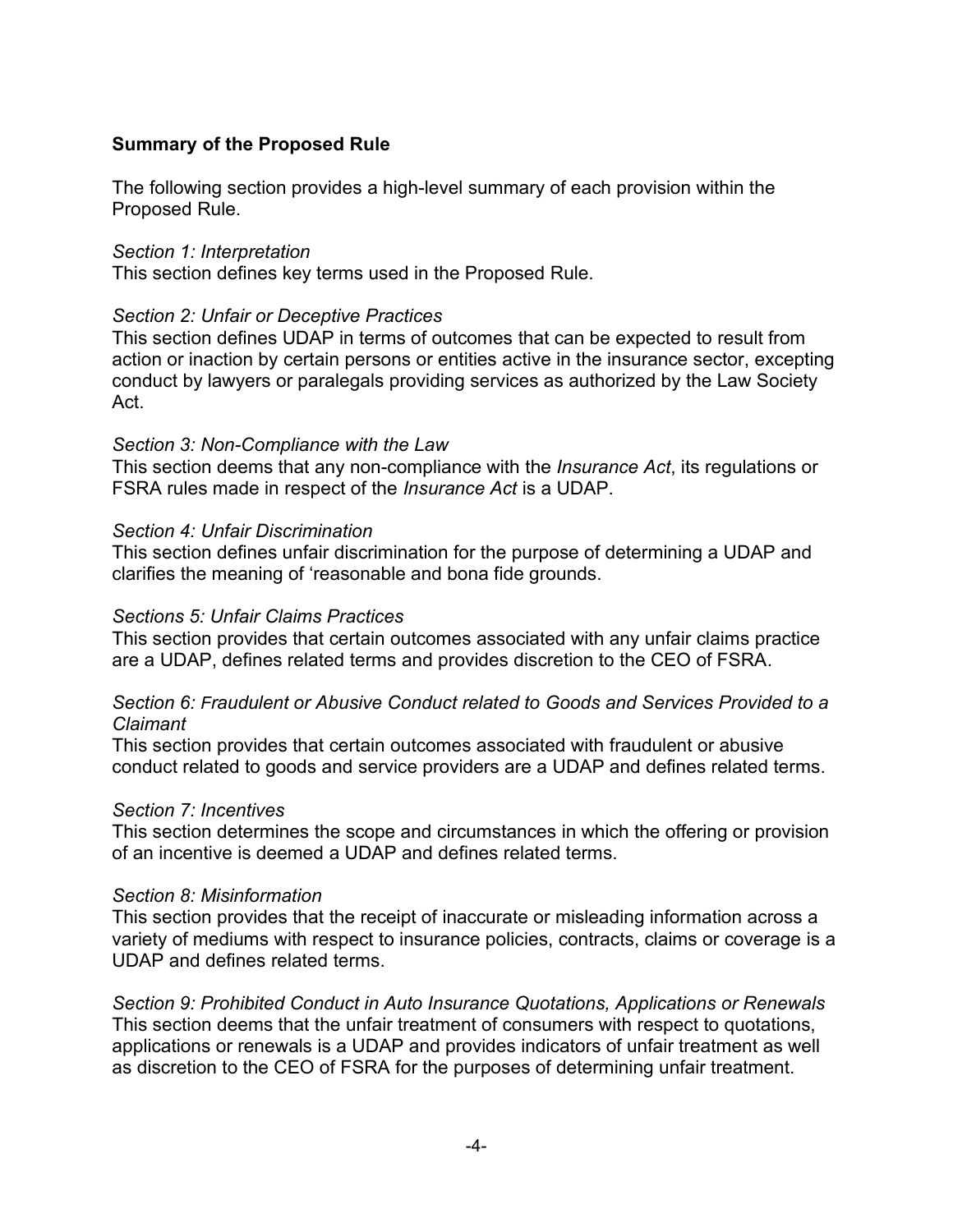### *Section 10: Affiliated Insurers*

This section prescribes the circumstances in which the failure to offer the lowest rate available from an insurer or its affiliates to a person requesting a quote for automobile insurance is a UDAP.

## **Development of the Proposed Rule**

Prior to developing the Proposed Rule, in 2019-2020, FSRA had already received stakeholder input on UDAP provisions that were found to be overly prescriptive or barriers to innovation, particularly with respect to incentives (including rebates and inducements). As part of FSRA's [Take All Comers Consultation](https://www.fsrao.ca/engagement-and-consultations/auto-insurance-take-all-comers-rule), insurers recommended that FSRA undertake a review of section 2 of UDAP with a view to removing provisions that are unnecessarily prescriptive, inconsistent with desired regulatory outcomes or not consistent with a principles-based approach to insurance conduct regulation.

FSRA carried out a line-by line review of the Regulation and comparative analysis with the CCIR / CISRO FTC Guidance. The review examined consumer protection needs and identified opportunities for outcomes-focused redrafting, enabling innovation on incentives and aligning with certain aspects of international standards. The line-by-line review, comparative analysis of FTC Guidance and information collected by FSRA prior to beginning work on the Proposed Rule informed the development of FSRA's staged approach and guiding principles, including the intentions of the Proposed Rule as set out above.

FSRA conducted targeted outreach and consultations to solicit input on best practices and feedback from consumers, stakeholders, experts and industry leaders on FSRA's plan to transform UDAP regulation in Ontario. Preliminary consultations involved FSRA's Consumer Advisory Panel as well as representatives from over 30 regulated entities, including the members of FSRA's Stakeholder Advisory Committees for property and casualty insurance, life and health insurance and health service providers who met to discuss FSRA's initial assessment and approach (see **Appendix C**). In addition, FSRA has convened a Residents Reference Panel on Automotive Insurance in Ontario that will provide further insights regarding consumer expectations once its work is complete.

Stakeholders expressed general support for FSRA's approach to the Proposed Rule, provided feedback on FSRA's initial assessment and raised issues for consideration in the second stage of UDAP rulemaking (see **Table 1**, below).

Work undertaken as part of the development of the Proposed Rule and preliminary consultations identified key principles that guided FSRA's approach to drafting. FSRA determined that:

• **Outcomes-focused drafting** would provide stronger consumer protections, clearer UDAP definitions and support future transition to principles-based regulation. The Proposed Rule is intended to recast the definition of UDAP in terms of behavior on the part of persons or entities active in the sector that can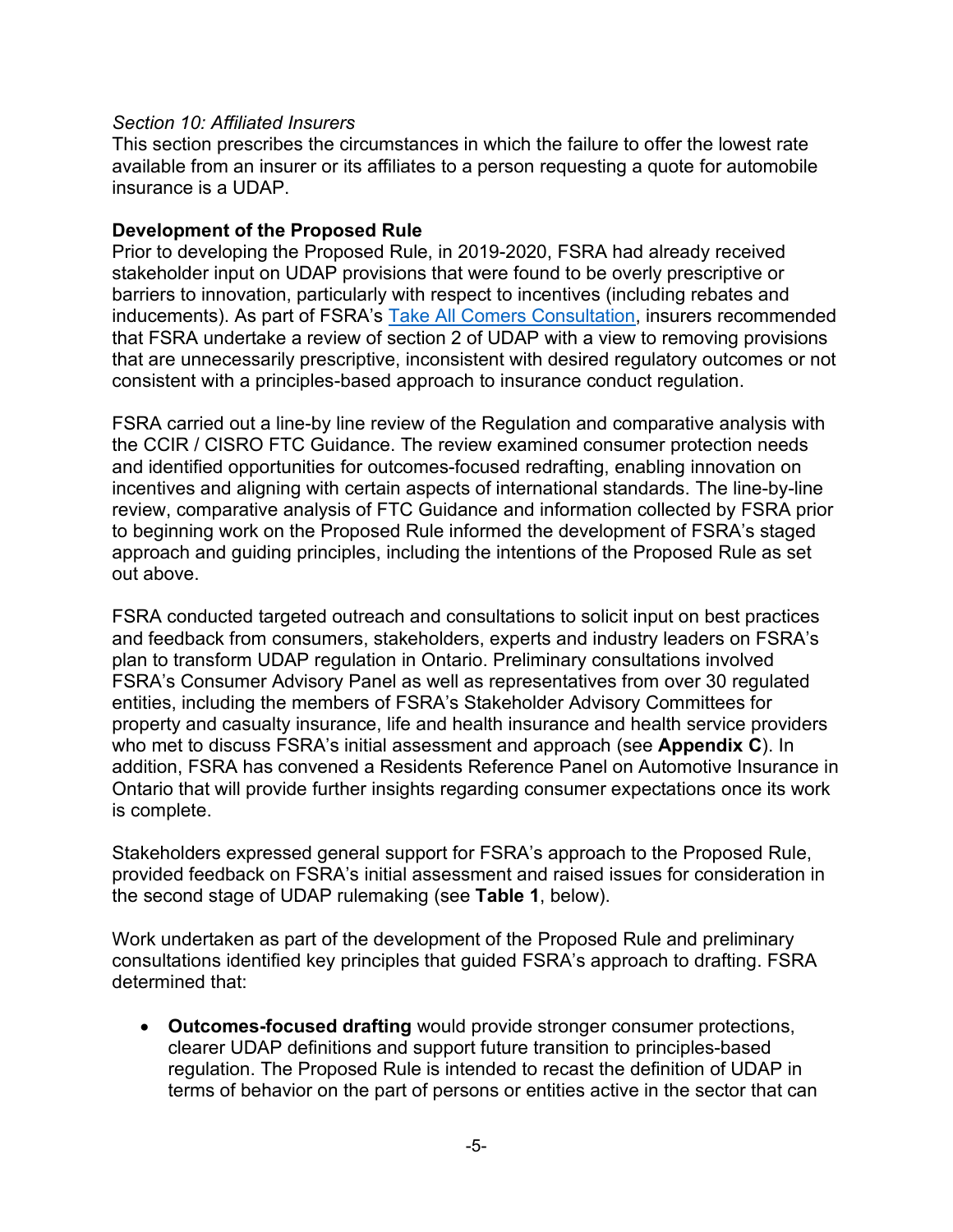reasonably be expected to produce outcomes unfair or otherwise harmful to consumers.

- As far as possible, the Proposed Rule should be **complete**. The Proposed Rule is intended to anticipate as far as possible the sorts of gaps that would otherwise be addressed in guidance.
- At the same time, the Proposed Rule is intended to be **flexible**, with a built-in framework that incorporates the participation of stakeholders and, within established processes and parameters, enables possible future guidance to supplement the rule.
- The Proposed Rule should **define key terms** that are subjective or otherwise prone to dispute. The Proposed Rule is intended to provide clear legal tests for key terms such as "unfair," "reasonable expectation" and "unsuitable."
- The Proposed Rule should promote **transparency** and facilitate the participation of all stakeholders in the ongoing identification and prevention of misconduct to protect the public interest and ensure desire outcomes.
- A **streamlined** rule that consolidates sections as appropriate and removes redundant provisions as far as possible would reduce regulatory burden while enhancing clarity, accessibility and ease of use.
- Where changes are inappropriate given the scope of **stage one** or otherwise unsuitable given contemplated consumer harms, the Proposed Rule should preserve the substantive intent of the Regulation.

The Proposed Rule provides a framework for the ongoing participation of stakeholders in the evolving definition of misconduct, while enabling possible guidance to supplement the rule within established parameters and processes. The Proposed Rule thereby builds in transparency and flexibility to better keep pace with the changing nature of misconduct and adapt to changing circumstances in the sector.

| <b>Key Topic</b>                                                         | <b>Stakeholder Feedback</b>                                                                                                                                     | <b>FSRA Response</b> |
|--------------------------------------------------------------------------|-----------------------------------------------------------------------------------------------------------------------------------------------------------------|----------------------|
| <b>FSRA's</b><br>recommended<br>approach to<br><b>UDAP</b><br>rulemaking | Broad support for FSRA's<br>recommended staged<br>approach to rulemaking and<br>opportunity for further<br>engagement during the<br>second stage of rulemaking. | N/A                  |

## *Table 1: Summary of Stakeholder Feedback*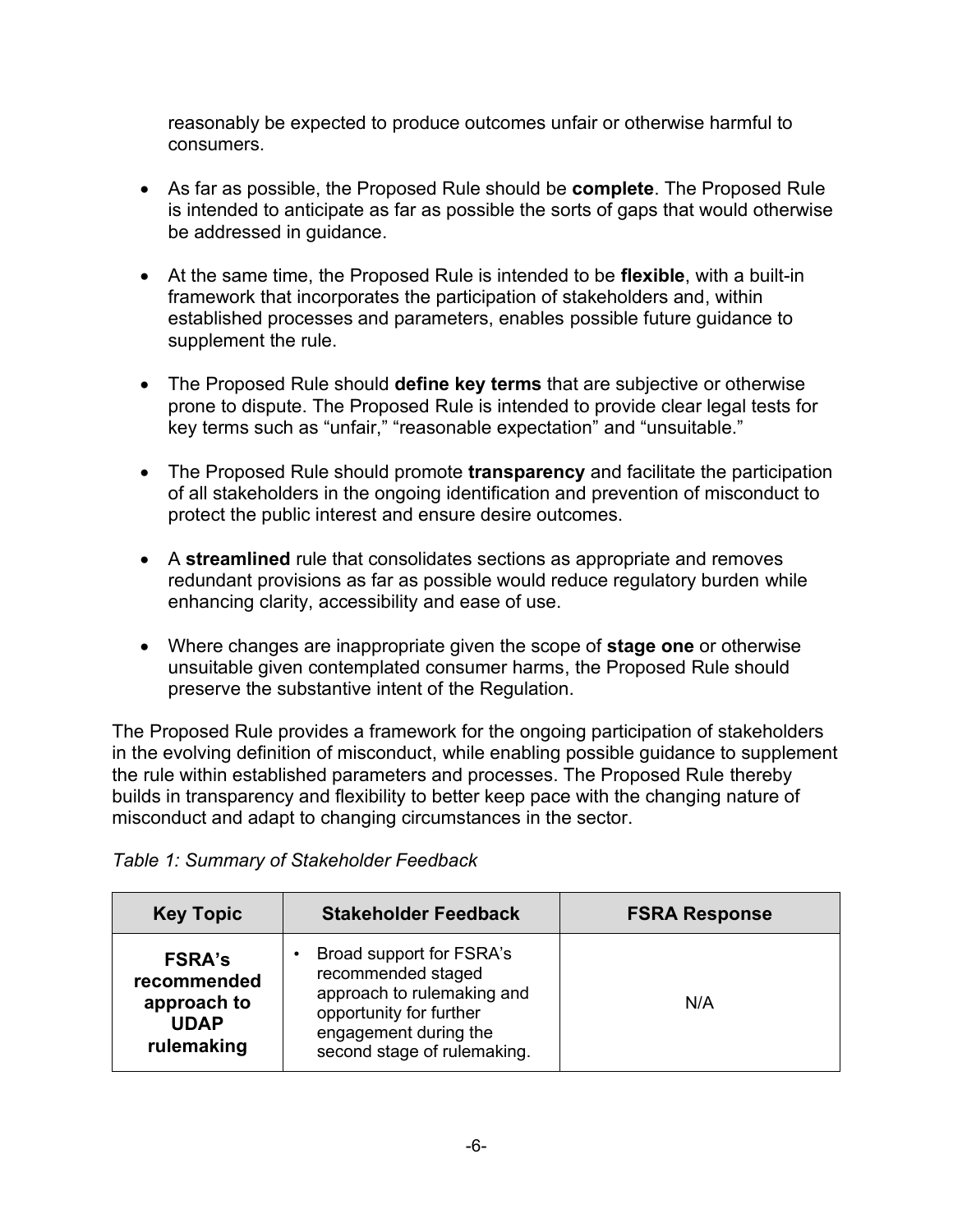| <b>Key Topic</b>                                                    | <b>Stakeholder Feedback</b>                                                                                                                                                                                                                                                                                                                                                                                                                                                                                    | <b>FSRA Response</b>                                                                                                                                                                                                                                                                                                                                                                                     |  |  |
|---------------------------------------------------------------------|----------------------------------------------------------------------------------------------------------------------------------------------------------------------------------------------------------------------------------------------------------------------------------------------------------------------------------------------------------------------------------------------------------------------------------------------------------------------------------------------------------------|----------------------------------------------------------------------------------------------------------------------------------------------------------------------------------------------------------------------------------------------------------------------------------------------------------------------------------------------------------------------------------------------------------|--|--|
| <b>Principles-based</b><br>redrafting                               | Broad support for FSRA's<br>intention to transition to<br>principles-based regulation.<br>Some stakeholders wanted to<br>learn more about the desired<br>end state of the rule.<br>Health service provider<br>$\bullet$<br>stakeholders raised questions<br>about the enforceability of<br>principles-based regulation<br>and expressed concern that a<br>shift to principles-based<br>regulation could lead to abuse<br>by insurers.                                                                          | • The first stage of rulemaking<br>will focus on outcomes-focused<br>redrafting in support of<br>transitioning to principles-<br>based regulation.<br>• Principles-based regulation<br>would require less prescriptive<br>oversight resources, while<br>generating improved outcomes<br>for consumers; principles-<br>based regulation, however,<br>does not entail giving up the<br>ability to enforce. |  |  |
| <b>Reducing</b><br>barriers to<br>innovation                        | P&C sector stakeholders<br>$\bullet$<br>supported a more permissive<br>approach to incentives.<br><b>L&amp;H</b> sector stakeholders<br>expressed concerns about<br>improper rebating but noted<br>that existing prohibitions in the<br>legislation and regulations<br>would be adequate to guard<br>against consumer harm<br>resulting from incentives<br>offered by advisors.<br>Overall stakeholders viewed<br>the proposal as a positive step<br>with further changes required<br>to meet innovation goals | • Proposal is not meant to<br>address standalone advisor<br>conduct requirements related<br>to offering incentives in the<br>L&H sector (prohibitions on<br>inducements in the Agents<br>regulation under the Insurance<br>Act are not in scope for<br>rulemaking).<br>• FSRA will continue work to<br>foster innovation through the<br>next stage of UDAP<br>rulemaking and other activities.           |  |  |
| <b>Alignment with</b><br><b>CCIR / CISRO</b><br><b>FTC Guidance</b> | Broad support for alignment<br>with certain FTC principles.<br>Some stakeholders expressed<br>concerns about the vagueness<br>and subjectivity of language<br>like "fairness," with an<br>emphasis on consumer<br>protection and claims<br>handling.                                                                                                                                                                                                                                                           | The intention is to align with<br>certain principles that are<br>already set out in the FTC<br>Guidance, with a more<br>comprehensive review in the<br>next stage of FSRA's work.<br>• Definitions are embedded<br>within the redrafted provisions<br>to address terms that are<br>subjective or prone to dispute.                                                                                       |  |  |

# **Alternatives Considered**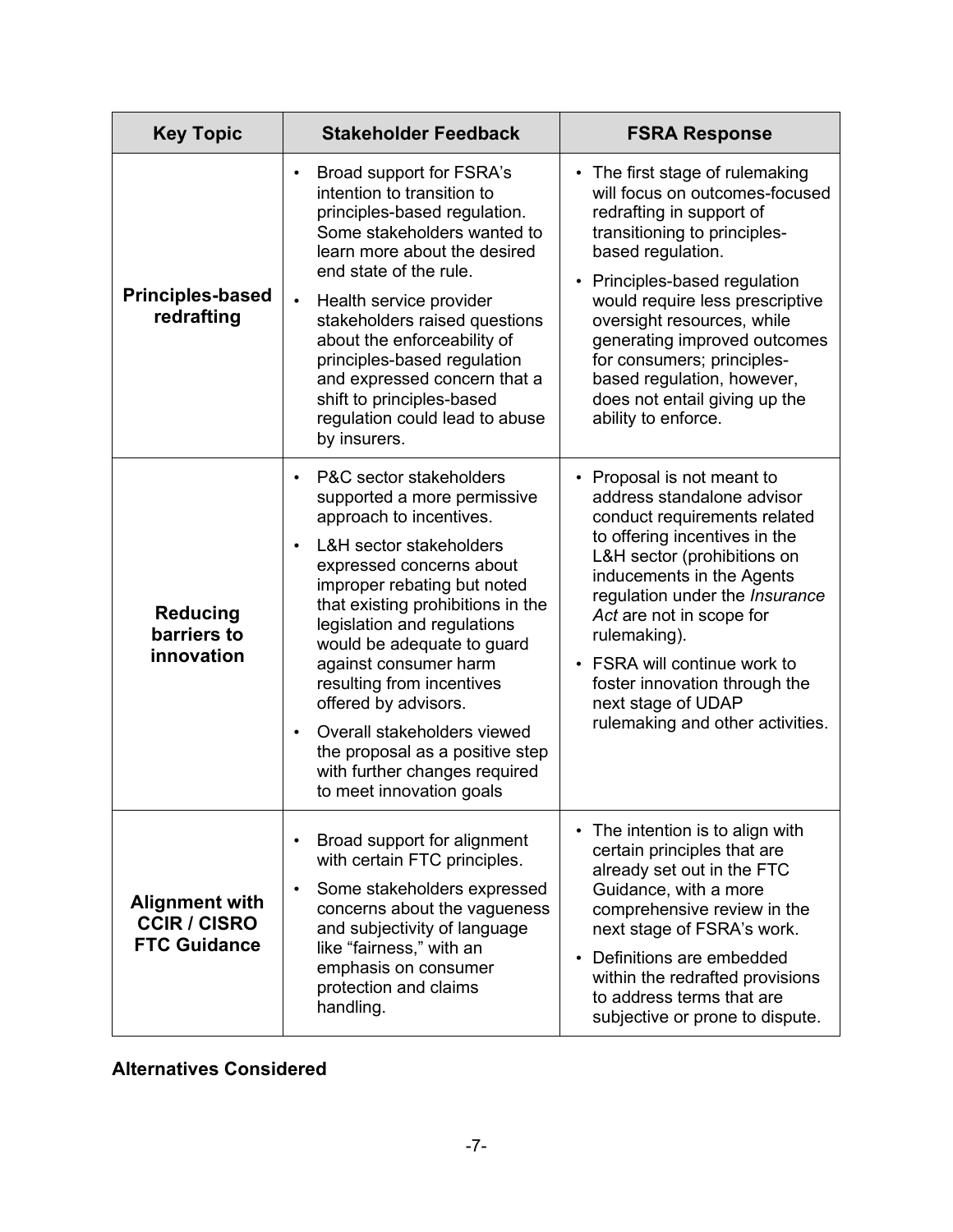FSRA considered several alternatives while developing the Proposed Rule in the first stage of its work to transform UDAP in Ontario. Many of the alternatives brought forward as part of FSRA's review, including alternatives recommended by stakeholders, have been considered and deferred to the second stage of FSRA's work rather than rejected outright.

FSRA considered further convergence with CCIR / CISRO FTC Guidance. FSRA determined that doing so should be reserved for stage two given the scope of rulemaking authority established by the enabling legislation, as well as a lack of conceptual alignment between the existing regulation and other components of the guidance that could potentially lead to greater compliance costs and complexity in implementation of the stage one rule.

FSRA also considered not adopting a staged approach to transforming UDAP. Given the specific issues identified related to barriers to innovation as well as burdensome and prescriptive provisions in the current regulation, FSRA determined that a staged approach allowing for the early prioritization of, and progress on, those issues would better serve the public interest.

# **Unpublished Materials**

The development of the Proposed Rule was informed by stakeholder submissions provided to FSRA through preliminary consultations on FSRA's initial assessment and intended approach. Other than these submissions, FSRA has not relied on any significant unpublished study, report, decision or other written materials, other than internal reports prepared by FSRA management for the FSRA Board of Directors.

# **Anticipated Costs and Benefits**

New costs for businesses are anticipated in connection with the need to adapt existing compliance programs to a new principles-based and outcomes-focused rule administered by FSRA.

If approved, the Proposed Rule would reduce barriers to innovation and provide greater flexibility to insurers while providing consumers with a high standard of protection. Some of the specific anticipated benefits of the Proposed Rule include:

- FSRA would be provided with greater flexibility to meet evolving consumer needs and unanticipated market changes;
- Insurers would be able to offer innovative incentive programs, which could bring greater value and benefit to consumers;
- Redrafting in a principles-based manner that allows for greater flexibility, while simplifying the Regulation and removing redundant provisions, would lead to reduced regulatory burden; and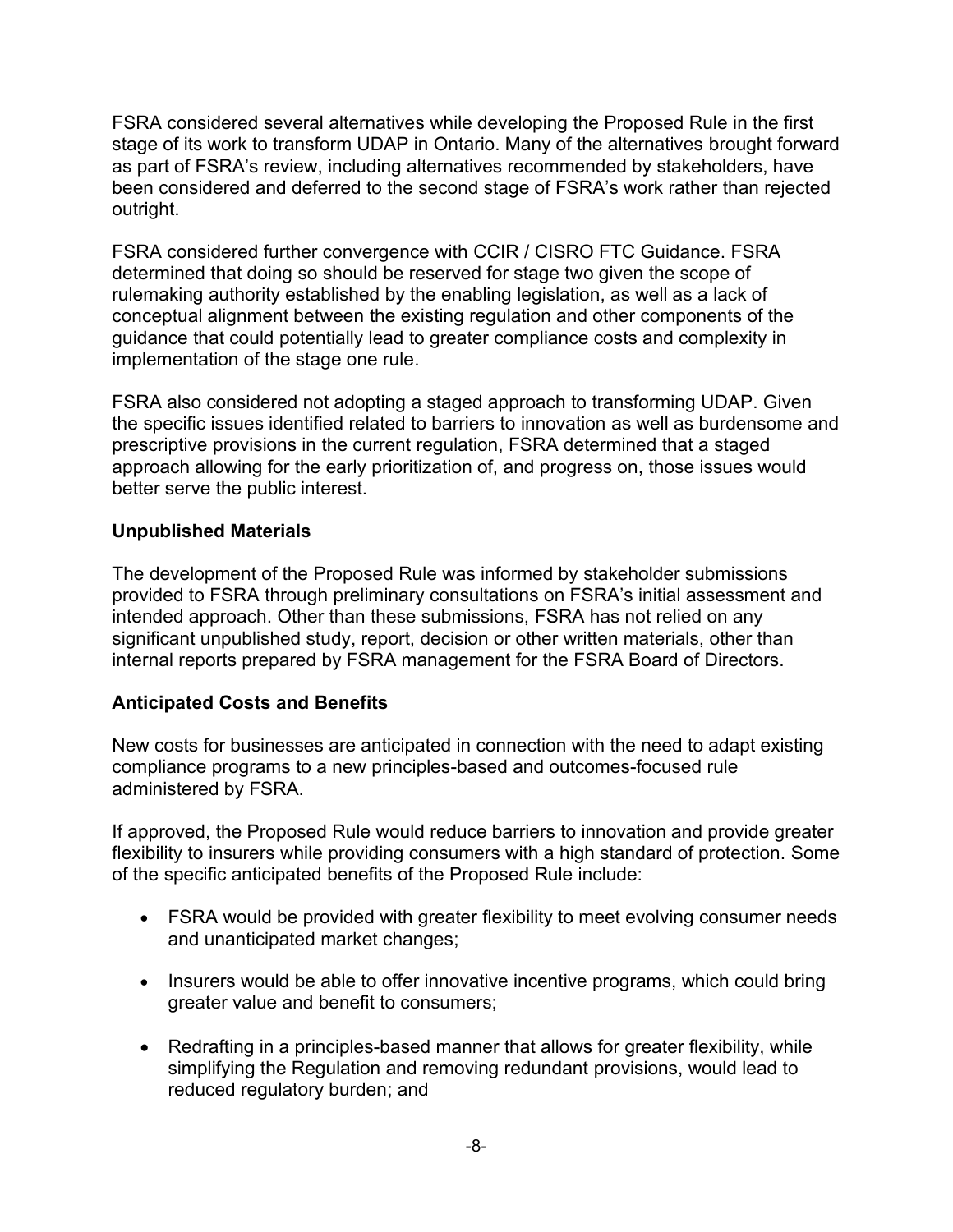• The Proposed Rule would better align with existing CCIR / CISRO FTC Guidance.

The Proposed Rule preserves the substantive intent of the Regulation with respect to consumer protection and contemplated consumer harms. It is anticipated that any new compliance costs created for businesses will be outweighed by the anticipated benefits of the Proposed Rule.

## **Consequential Amendments**

FSRA's recommendation that the Proposed Rule be approved by the Minister of Finance will be conditional on consequential amendments being made to the *Insurance Act*, O. Reg 408/12 (Administrative Penalties) and O. Reg. 132/97 (Variable Insurance Contracts), which, if passed or approved, would provide FSRA with the necessary powers to enforce the Proposed Rule.

As regulations made under the *Insurance Act* supersede FSRA rules in cases of conflict, and the Proposed Rule is intended to replace the Regulation, it is recommended that O. Reg 7/00 be revoked.

## **Targeted Questions**

Although all feedback from interested parties is welcome, the following questions are of particular interest:

- 1. Are there any parts of the Proposed Rule that are too general or require further detail, including for the purposes of clarity or closing possible gaps?
- 2. Are there any implementation considerations, such as transition issues or the coming into force date of the Proposed Rule, that interested parties would like to bring to FSRA's attention?
- 3. FSRA has drafted the Proposed Rule to ensure that the intent of existing consumer protection provisions is preserved where no substantive policy change is being proposed. FSRA has deliberately erred on the side of maintaining consumer protections even where they may be redundant given other aspects of the Proposed Rule. An example includes provisions related to non-compliance with the Statutory Accident Benefits Schedule in section 5 (Unfair Claims Practices) given the contents of section 3 (Non-Compliance with Law). Are there sections of the Proposed Rule that are redundant and can be removed without compromising consumer protection?
- 4. Are there any other issues or amendments to the Proposed Rule that FSRA should consider as it proceeds to its intended second stage of work in this area?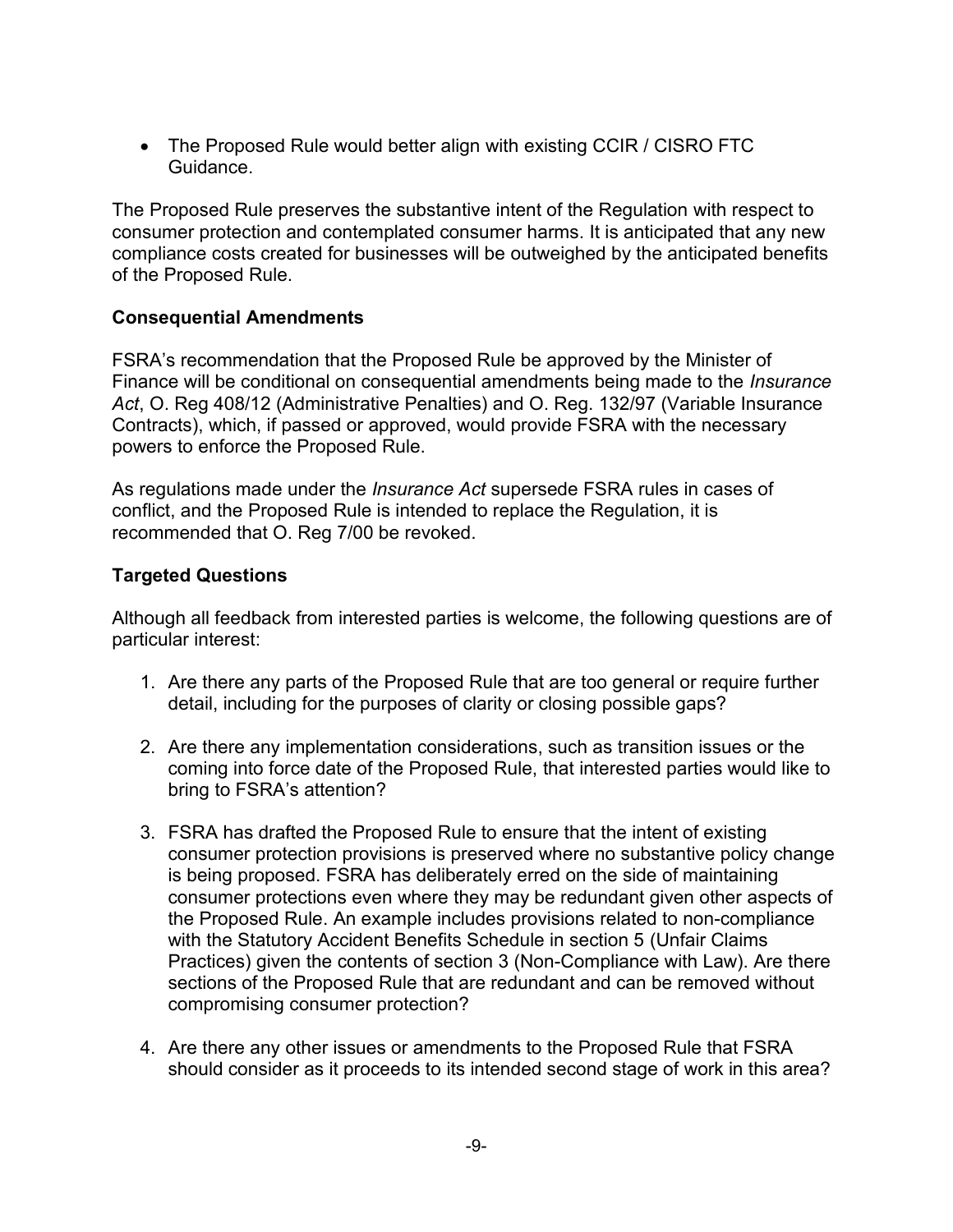# **Comment**

Interested parties are invited to make written representations with respect to the Proposed Rule. Submissions received by March 18, 2021 will be considered.

Submissions should be submitted through the submission system on FSRA's website [at: FSRA's first proposed insurance rule released for Public Consultation –](https://www.fsrao.ca/engagement-and-consultations/fsras-first-proposed-insurance-rule-released-public-consultation-unfair-or-deceptive-acts-or-practices-udap-rule) the Unfair or Deceptive Acts or Practices (UDAP) Rule.

Under the *FSRA Act*, FSRA is required to make all written representations publicly available. As a result, all submissions received will be posted on FSRA's website in a [timely manner: FSRA's first proposed insurance rule released for Public Consultation –](https://www.fsrao.ca/engagement-and-consultations/fsras-first-proposed-insurance-rule-released-public-consultation-unfair-or-deceptive-acts-or-practices-udap-rule) the Unfair or Deceptive Acts or Practices (UDAP) Rule.

Appendix A – Proposed Rule Appendix B – Key UDAP Changes Appendix C – List of Stakeholders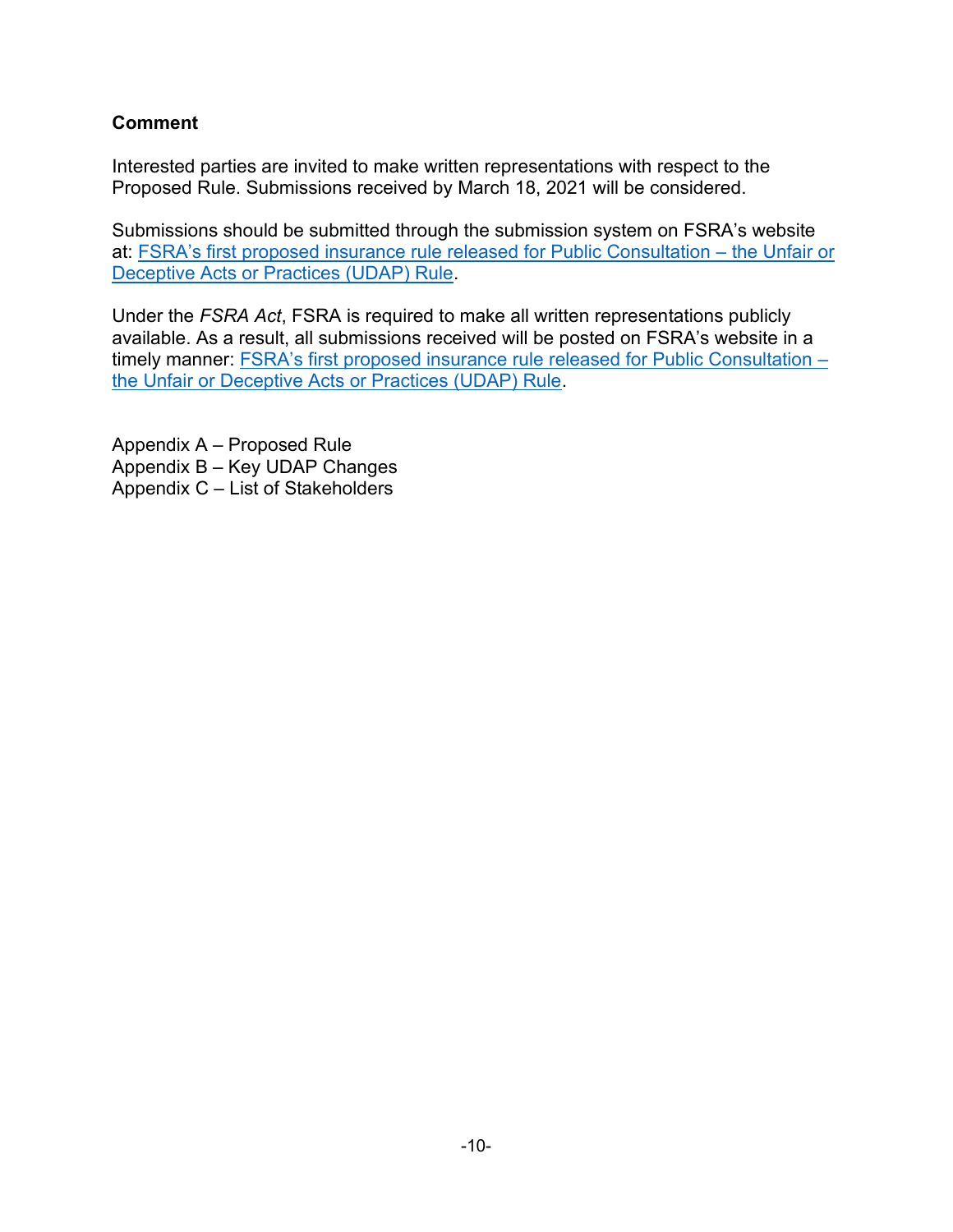## **Appendix A – Proposed Rule [2020-002] Unfair or Deceptive Acts or Practices**

### **1 Interpretation**

- 1(1) In this Rule,
	- (i) "Act" means the Insurance Act, R.S.O. 1990, c. I.8, as amended,
	- (ii) "Affiliated insurer" means an insurer that is considered to be affiliated with another insurer under s. 414(3) of the Act,
	- (iii) "Claimant" means a person who claims statutory accident benefits or who otherwise claims any benefit, compensation or payment under a contract of insurance,
	- (iv) "Contract of insurance" means:
		- (a) for a contract of life insurance, has the meaning ascribed to such term in s. 174 of the Act,
		- (b) for a contract of group insurance, has the meaning ascribed to such term in s. 293 of the Act, and
		- (c) for a contract of insurance not referred to in (a) or (b), has the meaning ascribed to "contract" in s. 1 of the Act,
	- (v) "Credit information" means information about a person's creditworthiness, including the person's credit score, credit-based insurance score, credit rating and information about or derived in whole or in part from his or her occupation, previous places of residence, number of dependants, educational or professional qualifications, current or previous places of employment, estimated income, outstanding debt obligations, past debt payment history, cost of living obligations and assets,
	- (vi) "Declination grounds" means the grounds on which an insurer is authorized under the Act to decline to issue or to terminate or refuse to renew a contract of automobile insurance or to refuse to provide or continue a coverage or endorsement,
	- (vii) Prohibited factor" means:
		- (a) any reason or consideration that, under section 5 of Regulation 664 of the Revised Regulations of Ontario, 1990 (Automobile Insurance), made under the Act, insurers are prohibited from using in the manner described in that section,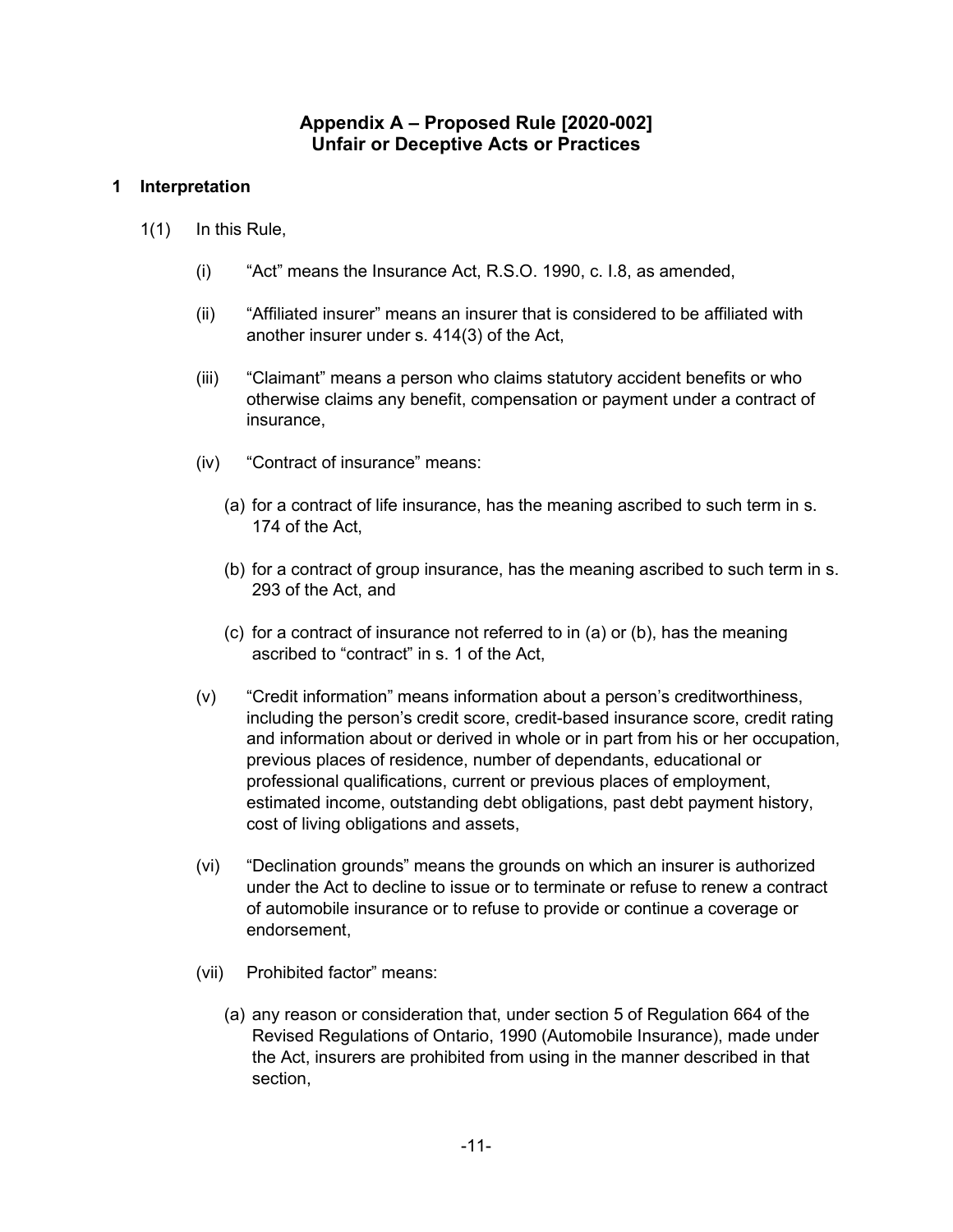- (b) any fact or factor that, under section 16 of Regulation 664 of the Revised Regulations of Ontario, 1990, insurers are prohibited from using as elements of a risk classification system, or
- (c) any other factor that the Authority determines is an estimate of, a surrogate for or analogous to a prohibited factor referred to in clause (a) or (b),
- (viii) "Reasonable person" means a reasonable and prudent person in the same or similar circumstances as, and in the position of, and/or with the same licensing status of, the person in question, having regard to any applicable professional standards, best industry practices or codes of conduct, who has full knowledge of all and any relevant facts or circumstances,
- (ix) "Schedule" means the Statutory Accident Benefits Schedule Effective September 1, 2010 and all previous Statutory Accident Benefit Schedules for which there are still active claims,
- (x) "Substantially deficient" means that the delivery of goods or services fell below the standard required in the oral or written agreement to provide those services to an extent or in such a manner that a significant part or the whole of the goods or services was unfit for the purpose intended from the perspective of a reasonable person who is the intended recipient of the goods or services,
- (xi) "Unfair discrimination" means discrimination which contravenes the provisions of the Ontario *Human Rights Code* or any other discrimination which FSRA, in its published guidance, has identified as not being reasonable or bona fide in the provision or administration of insurance or goods or services related to insurance, and
- (xii) "Unreasonable consideration" means an amount being paid or sought for goods or services provided to a claimant that a reasonable person, in the position of the provider of the goods or services, would not charge or seek, or would not expect a reasonable person, in the position of the recipient of the goods or services, to accept.
- 1(2) For greater clarity:
	- $(i)$  in determining what amounts to a reasonable person who is an insurer, the reasonable person will be deemed to have a level of knowledge and expertise commensurate with that insurers size and type of business, and
	- (ii) Sections 22, 25(2), 25(2.1), 25(2.2) and 25(3)(a)-(b) of the Ontario *Human Rights Code* are applicable in assessing whether discrimination amounts to unfair discrimination under this Rule.
- 1(3) If a person has committed an unfair or deceptive act or practice, then every director, officer, employee or legal representative of that person shall be deemed to have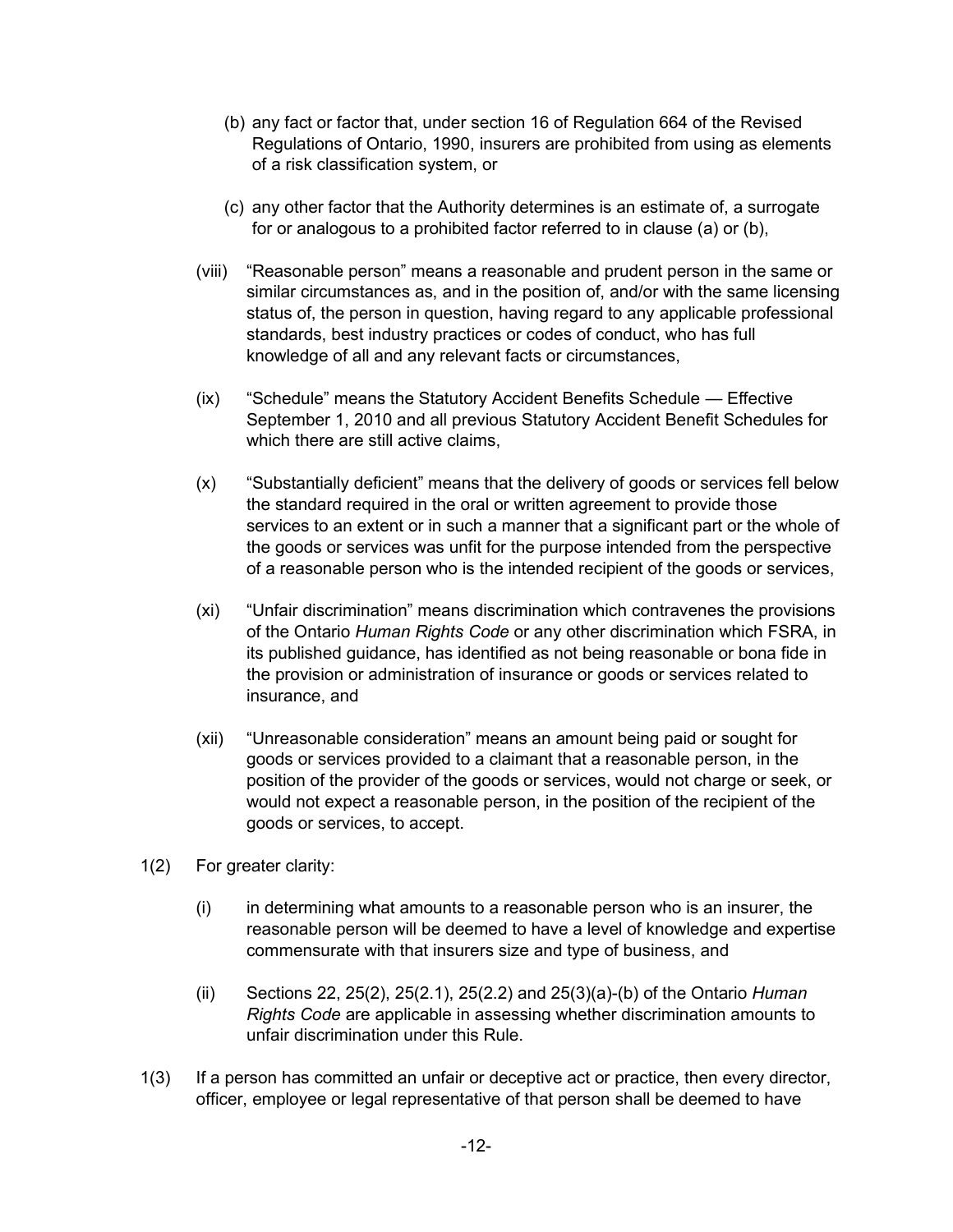committed an unfair or deceptive act or practice if that director, officer, employee or legal representative,

- (i) causes, authorizes, permits, acquiesces or participates in the commission of an unfair or deceptive act or practice by the person; or
- (ii) fails to take all reasonable care in the circumstances to prevent the person from committing an unfair or deceptive act or practice.
- 1(4) References in this Rule to a form approved by the Chief Executive Officer are deemed to include the last form approved by the Superintendent for the purposes of the relevant provision prior to the day section 22 of Schedule 13 to the Plan for Care and Opportunity Act (Budget Measures), 2018 came into force until the Chief Executive Officer approves a subsequent form for the purposes of this section.

### **2 Unfair or Deceptive Act or Practice**

- 2(1) For the purposes of the definition of "unfair or deceptive act or practice" in section 438 of the Act, conduct, including inaction or omission, which results in, or could reasonably be expected to result in the outcomes, events or circumstances set out in s. 3 through s. 10 of this Rule is prescribed as an unfair or deceptive act or practice.
- 2(2) For the purpose of determining what conduct, including inaction or omission could be reasonably expected to result in the outcomes, events or circumstances set out in s. 3 through s. 10 of this Rule:
	- $(i)$  if the action or conduct, including inaction or omission is committed by:
		- (a) an agent, broker, adjuster, insurer or any director, officer, employee or legal representative of an agent, broker, adjuster or insurer, or
		- (b) any person, or any director, officer, employee or legal representative of that person, who provides goods or services to a claimant which are fully or partially expected to be paid for through the proceeds of insurance, including for greater clarity and without limitation, automotive repair, towing and storage services,

then an outcome, event or circumstance will be deemed to be reasonably expected if it would be expected by a reasonable person in that person's business or profession with full knowledge of all and any facts and circumstances the person knew about or, with reasonable diligence under the circumstances, ought to, have known.

(ii) if the action or conduct, including inaction or omission is committed by a person not listed in (i) then an outcome, event or circumstance will be deemed to be reasonably expected if it would be expected by a reasonable person in that person's position with knowledge of all and any relevant facts and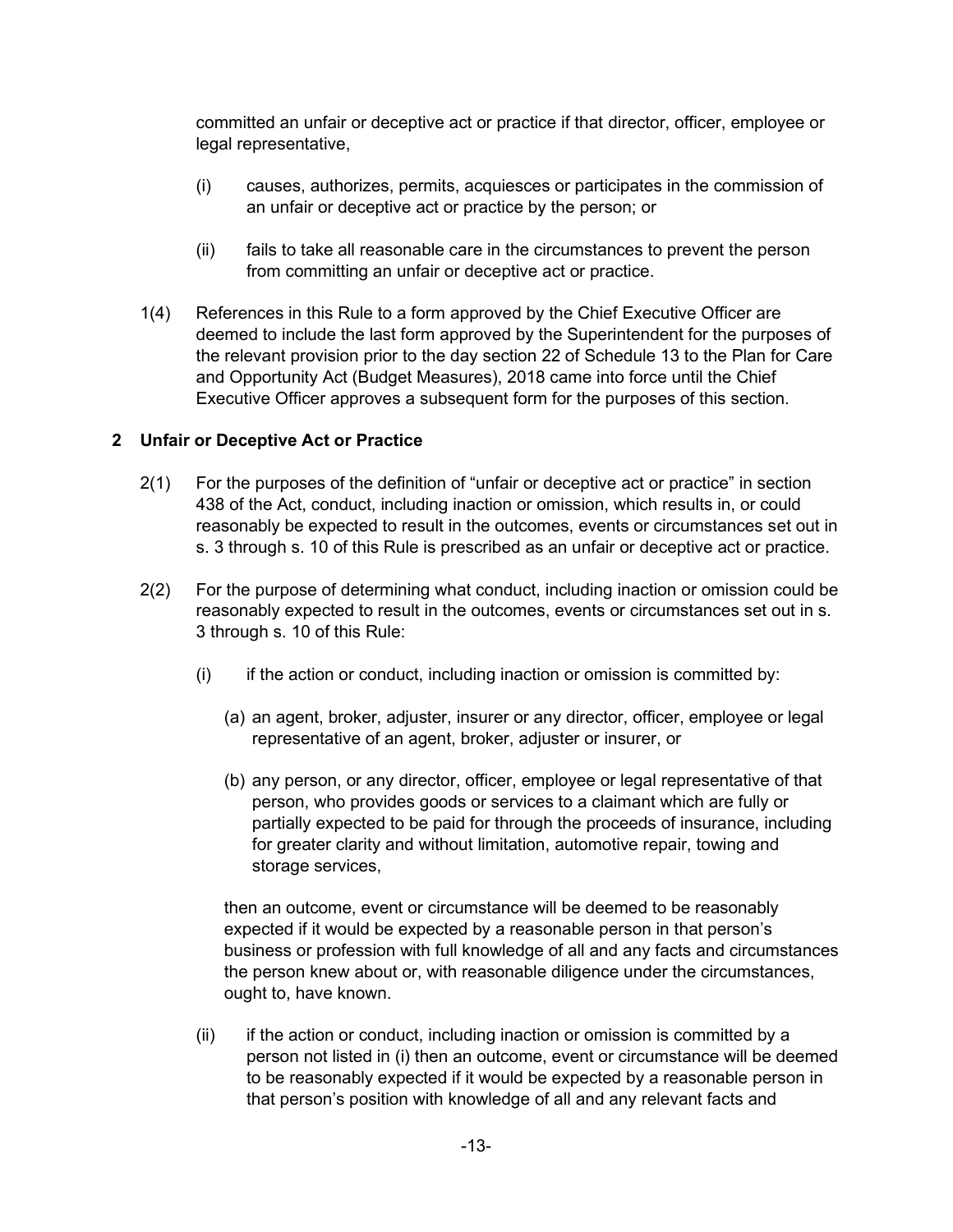circumstances the person knew about or ought to, with reasonable diligence under the circumstances, have known.

2(3) Section 2(1) does not apply to conduct by a lawyer or paralegal with respect to activities that constitute practising law or providing legal services, as the case may be, as authorized under the Law Society Act which results in the outcomes listed in in sections  $6(1)$ ,  $6(2)$  and  $6(3)$ .

### **3 Non-Compliance with Law**

- 3(1) The commission of any act prohibited under the Act, or under any regulation or rule made under the Act.
- 3(2) Any provision of the Act, or a regulation or rule made under the Act, not being complied with resulting in the unfair treatment or unfair discrimination of a person.
- 3(3) Non-compliance with the requirements under the Act or a regulation or rule made under the Act, by the subject of an examination or purported examination.

### **4 Unfair Discrimination**

- 4(1) Unfair Discrimination:
	- (i) between individuals of the same class and of the same expectation of life, in the amount or payment or return of premiums, or rates charged for contracts of life insurance or annuity contracts, or in the dividends or other benefits payable on such contracts or in the terms and conditions of such contracts, or
	- (ii) in any rate or schedule of rates between risks in Ontario of essentially the same physical hazards in the same territorial classification.

### **5 Unfair Claims Practices**

- 5(1) Resolution or delay in the adjustment or settlement of any claim which would be considered unreasonable or unfair, such as, but not limited to:
	- (i) treating a claimant in an arbitrary, capricious or malicious manner,
	- (ii) not acting in good faith,
	- (iii) seeking a result which is inequitable or inconsistent with the rights of the claimant under the contract,
	- (iv) imposing unreasonable or unfair costs or expenses on the (1) claims handling or dispute resolution processes, (2) goods or (3) services,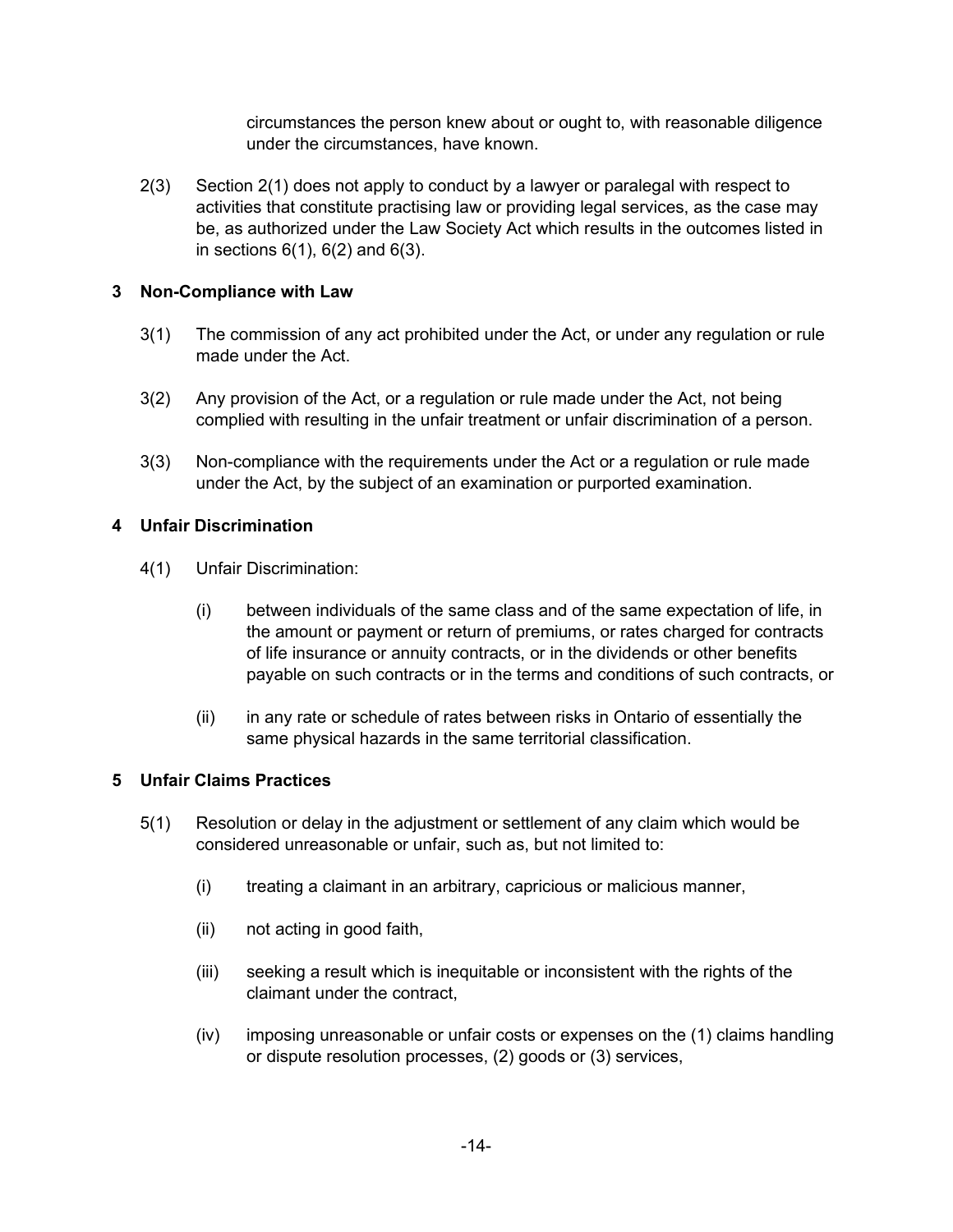- (v) communicating in an untimely manner or misrepresenting the rights of the claimant or obligations of the insurer under the contract, or
- (vi) any adjuster or insurer not following fair, simple and accessible claims handling procedures or not providing a claimant timely information about the status of its claim, the process for settling its claim or reasons for a decision made respecting its claim.
- 5(2) With respect to automobile insurance:
	- (i) non-compliance with the Schedule, including but not limited to:
		- (a) payment for goods or services not being made, or
		- (b) the cost of an assessment not being paid,

without reasonable cause, within the time period prescribed in the Schedule.

- (ii) the making of a statement by or on behalf of an insurer for the purposes of adjusting or settling a claim if the insurer knows or ought to know that the statement misrepresents or unfairly presents the findings or conclusions of a person who conducted an examination under section 44 of the Schedule, or
- (iii) a conflict of interest not being disclosed to a person who claims statutory accident benefits.

### **6 Fraudulent or Abusive Conduct Related to Goods and Services Provided to a Claimant**

- 6(1) Consideration being paid or sought for goods or services in connection with a claim under a contract of insurance which were not provided to a claimant or were provided in a substantially deficient manner.
- 6(2) A referral fee being solicited, demanded, paid or accepted in connection with goods or services provided to a claimant.
- 6(3) Unreasonable consideration being paid or sought for goods or services provided to a claimant.
- 6(4) With respect to auto insurance, a claimant signing or being asked to sign a claims form or other document that is required to be in a form approved by the Chief Executive Officer or any form or document that is specified in a Guideline applicable for the purposes of the Schedule before the goods or services related to such a form or document have been provided.
- 6(5) Information, being communicated about the business, billing practices or licensing status of a person who provides or offers to provide goods or services to a claimant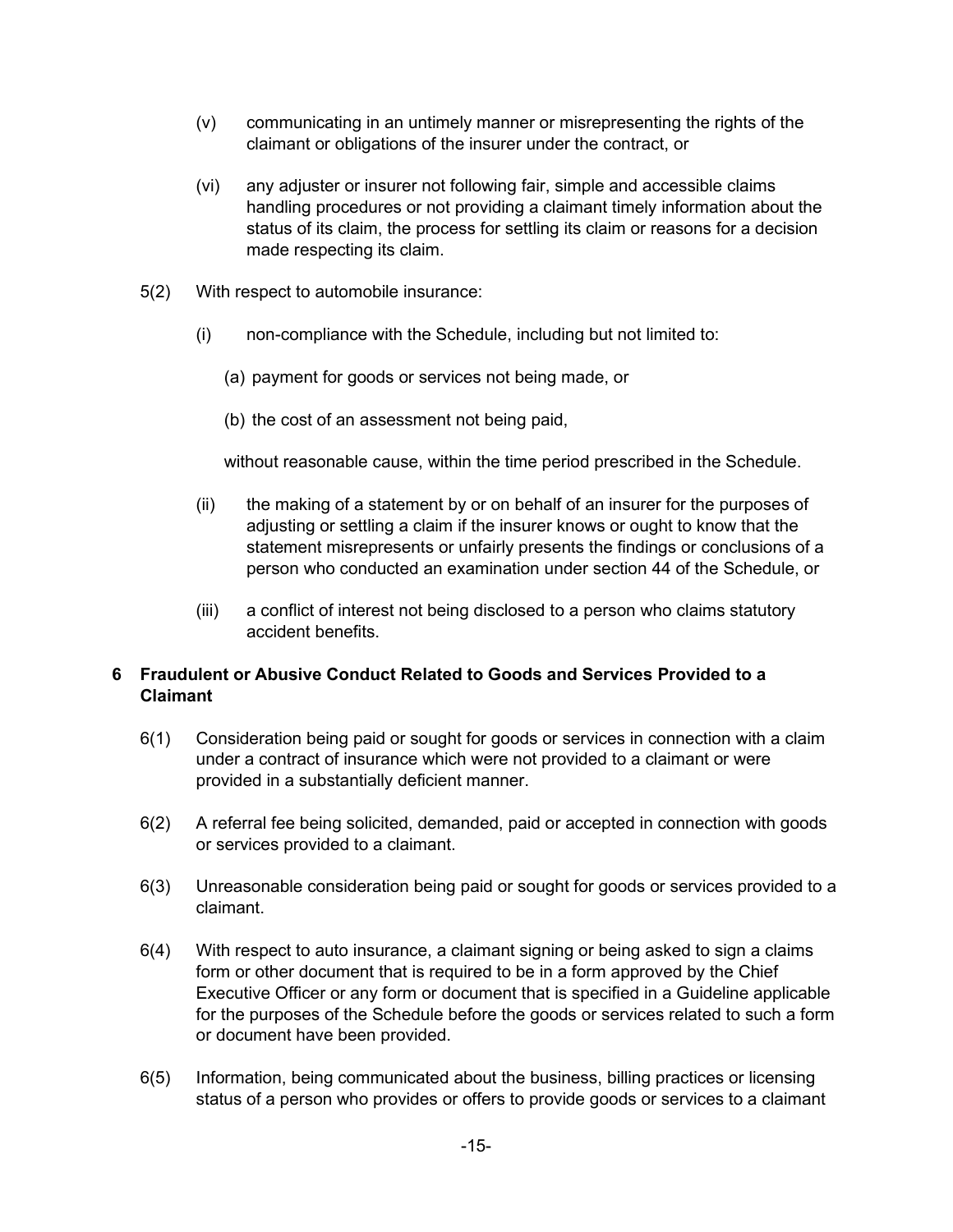which a reasonable person, in the position of the intended recipient, would consider false, misleading or deceptive.

### **7 Incentives**

- 7(1) Payment, rebate, consideration, allowance, gift or thing of value being offered or provided, directly or indirectly,
	- (i) as an incentive or inducement for a person to take an action or make a decision that would encourage that person to buy a product which would not, considering the options generally available in the marketplace, be recommended as a suitable insurance product by a reasonable person licensed to sell such an insurance product,
	- (ii) which is otherwise prohibited under the Act, Regulations or Rules,
	- (iii) in a manner which a reasonable person licensed to sell such a product would not consider to be clearly and transparently communicated to intended recipients or applied consistently,
	- (iv) in a manner which involves unfair discrimination or contributes to an anticompetitive practice, including, but not limited to, tied selling or predatory pricing, or
	- (v) if related to automobile insurance, is based, in whole or in part, on, or is calculated by reference to, prohibited factors.
- 7(2) An agreement being made or offered to be made, directly or indirectly, for a premium to be paid that is different from the premium set out in the contract of insurance.
- 7(3) For the purpose of this section clear and transparent communication includes but is not limited to providing an explanation of how the amount or value of any payment, rebate, consideration, allowance, gift or thing of value is calculated.
- 7(4) For the purpose of this section, a gift or thing of value will not be considered an incentive or inducement if the gift or thing of value is a good or service related to reducing the risk insured by the contract of insurance to which it is related.

### **8 Misrepresentation**

- 8(1) A person receiving information, promotional materials, or advice in any form, including audio, visual, electronic, written and oral means, which a reasonable person in the position of the recipient would consider to be inappropriate, inaccurate or misleading, respecting:
	- (i) the terms, benefits or advantages of any contract of insurance issued or to be issued,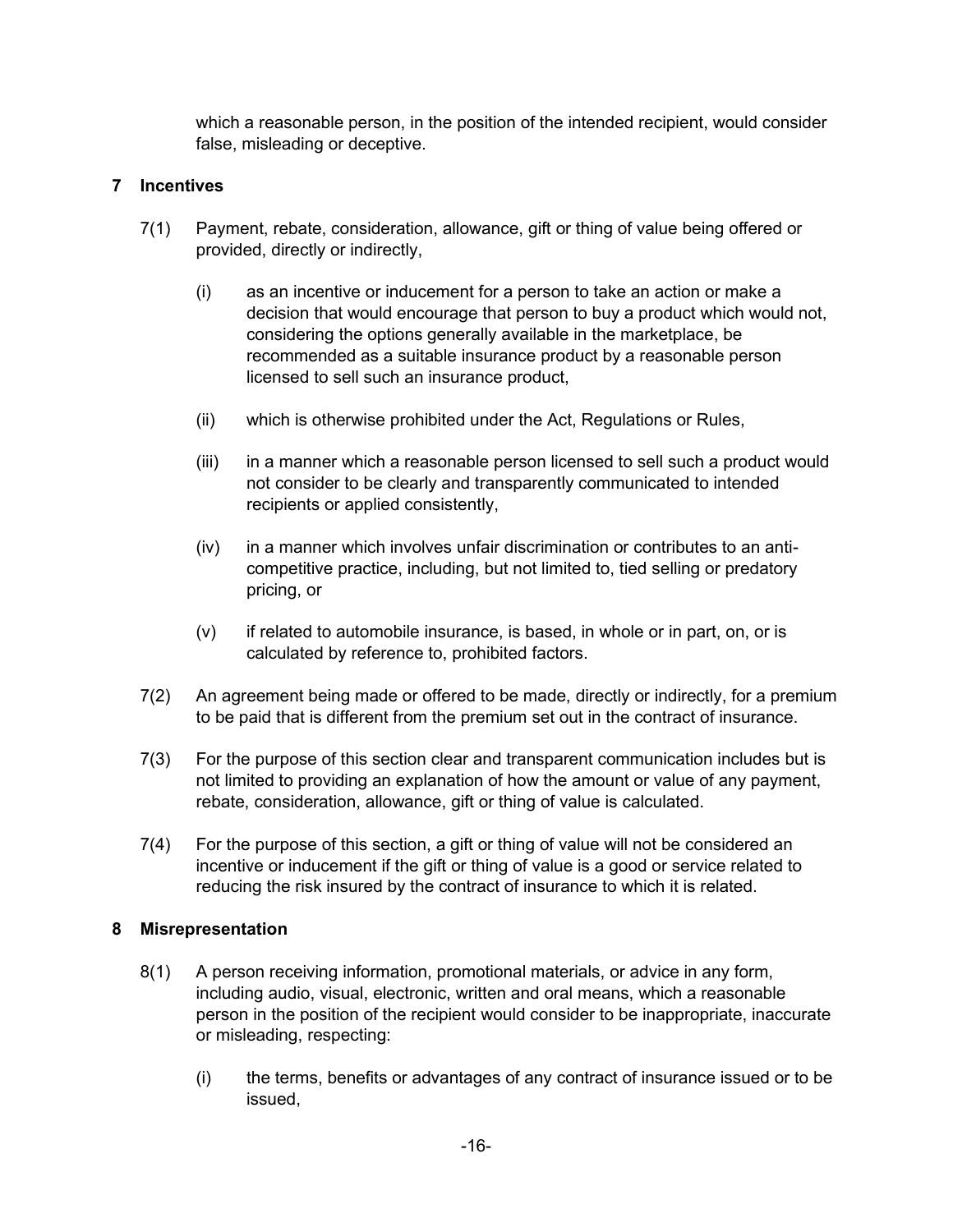- (ii) an insurance claim, the claims process or whether a policy provides coverage, or
- (iii) any comparison of contracts of insurance.

### **9 Prohibited Conduct in Auto Insurance Quotations, Applications or Renewals**

- 9(1) Unfair treatment by an agent, broker or insurer to a consumer with regard to any matter relating to quotations for automobile insurance, applications for automobile insurance, issuance of contracts of automobile insurance or renewals of existing contracts of automobile insurance, including but not limited to:
	- (i) variance of formal or informal processes and procedures which make it more difficult for certain persons to interact with an insurer, broker or agent for the purpose of discouraging or delaying such persons from applying for, renewing or obtaining insurance,
	- (ii) using credit information or a prohibited factor,
	- (iii) asking or requiring a person to provide consent to the collection, use or disclosure of any credit information, other than for the sole purpose of considering whether to provide premium financing,
	- (iv) applying any other information in a manner that is subjective or arbitrary or that bears little or no relationship to the risk to be assumed by the insurer,
	- (v) misclassifying a person or vehicle under the risk classification system used by the insurer or that the insurer is required by law to use,
	- (vi) making the issuance or variation of a policy of automobile insurance conditional on the insured having or purchasing another insurance policy,
	- (vii) engaging in unfair discrimination,
	- (viii) treating a consumer in an arbitrary, capricious or malicious manner,
	- (ix) not acting in good faith or behaving in a way that causes consumers to have a reasonable apprehension of bias,
	- (x) communicating in an untimely manner or misrepresenting the rights of the claimant or obligations of the insurer under the contract, or
	- (xi) any other practice or conduct which the Authority has identified in published guidance as unfair treatment for the purpose of this section.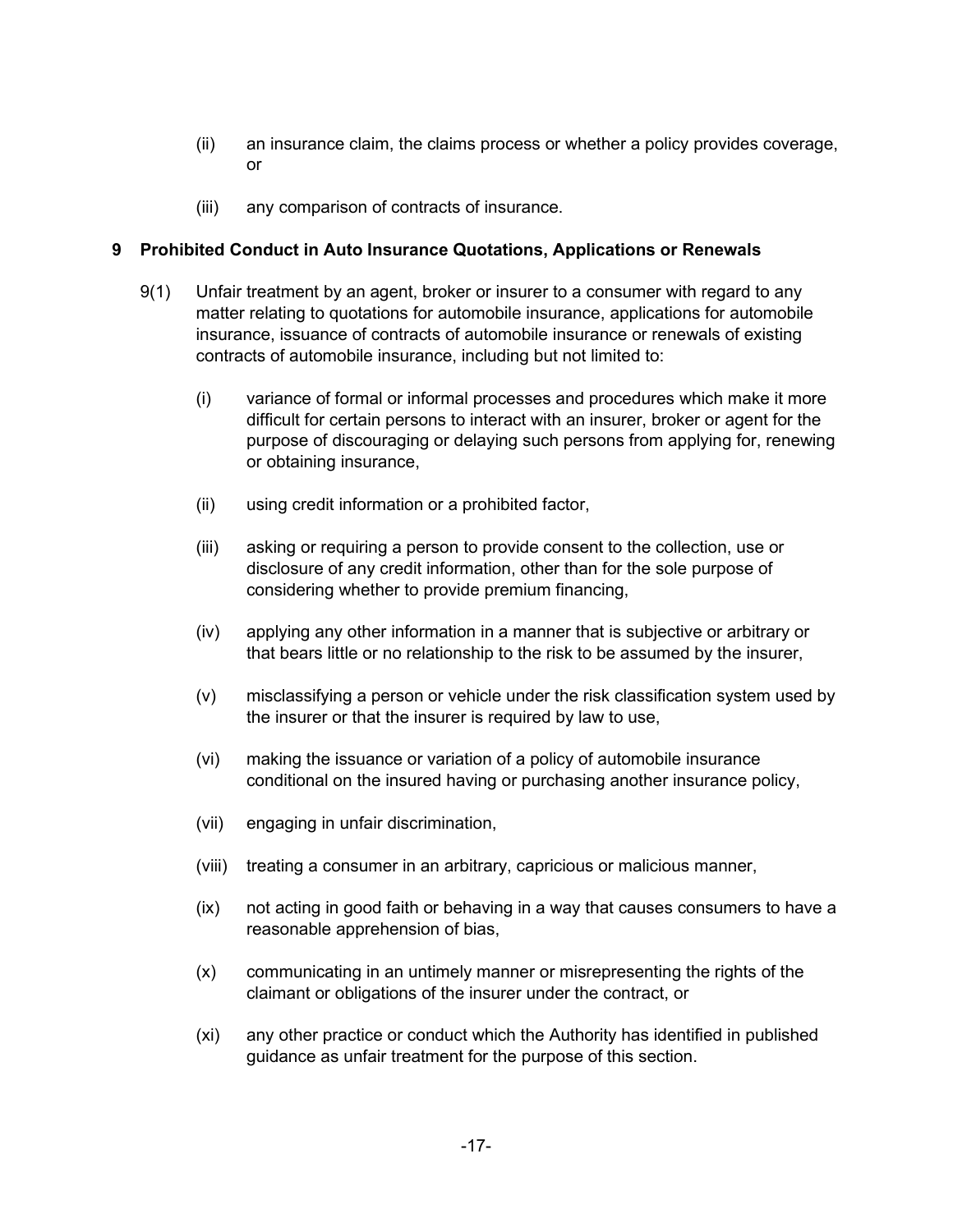- 9(2) credit information about a person being collected, used or disclosed in any manner in connection with automobile insurance, other than:
	- (i) for the limited purposes, if any, described in the form of application for insurance approved by the Chief Executive Officer under subsection 227 (1) of the Act, or
	- (ii) in accordance with the consent obtained in compliance with the *Personal Information Protection and Electronic Documents Act* (Canada) of the person to whom the information relates.

### **10 Affiliated Insurers**

- 10(1) An agent, broker or insurer providing a quote or renewal for automobile insurance from an insurer, and not offering the lowest rate available from amongst that insurer and its affiliated insurers.
- 10(2) In this section "lowest rate available" is the lowest rate amongst an insurer and its affiliates which is reasonably available to be offered to the insured or potential insured, having regard to all of the circumstances, including but not limited to:
	- (i) each insurer's declination grounds,
	- (ii) each insurer's rates and risk classification systems,
	- (iii) each insurer's method of distribution; or
	- (iv) whether the insurers only recently became affiliated.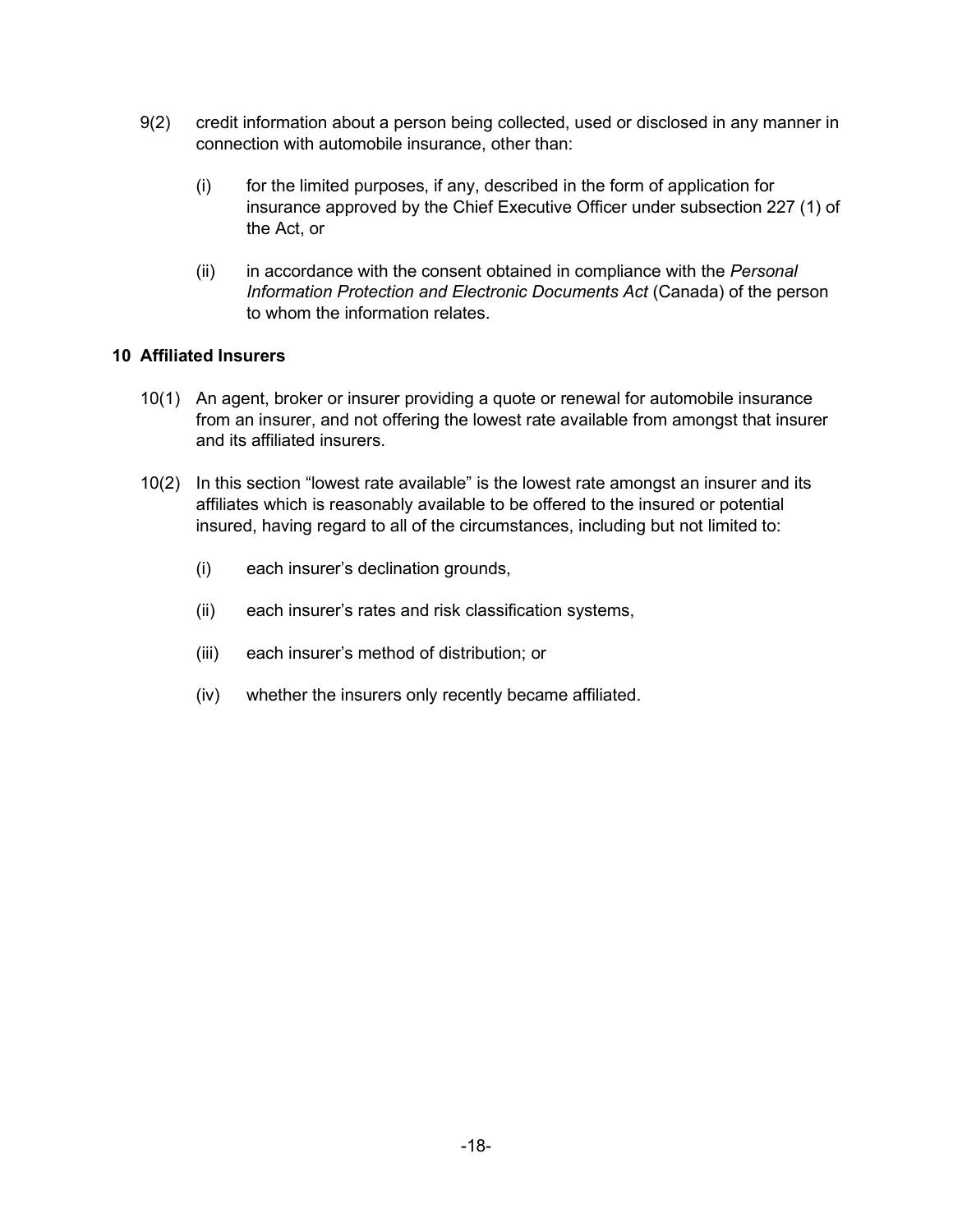# **Appendix B – Key UDAP Changes**

| <b>Existing #</b><br><b>Existing Provision (Reg 7/00)</b> |                                                                                                                                                                                                                                                                                                                                                                                                                                                                                                                                                                                                                                                      |      |                       | <b>Proposed Rule</b>                                                                                                                                                                                                                                                                                                                                                                                                                       |
|-----------------------------------------------------------|------------------------------------------------------------------------------------------------------------------------------------------------------------------------------------------------------------------------------------------------------------------------------------------------------------------------------------------------------------------------------------------------------------------------------------------------------------------------------------------------------------------------------------------------------------------------------------------------------------------------------------------------------|------|-----------------------|--------------------------------------------------------------------------------------------------------------------------------------------------------------------------------------------------------------------------------------------------------------------------------------------------------------------------------------------------------------------------------------------------------------------------------------------|
|                                                           |                                                                                                                                                                                                                                                                                                                                                                                                                                                                                                                                                                                                                                                      |      |                       | <b>Heading: Interpretation</b>                                                                                                                                                                                                                                                                                                                                                                                                             |
| <b>Summary of Key Changes</b>                             |                                                                                                                                                                                                                                                                                                                                                                                                                                                                                                                                                                                                                                                      |      |                       |                                                                                                                                                                                                                                                                                                                                                                                                                                            |
| $\bullet$                                                 | Changed references from "regulation" to "rule."                                                                                                                                                                                                                                                                                                                                                                                                                                                                                                                                                                                                      |      |                       |                                                                                                                                                                                                                                                                                                                                                                                                                                            |
| $\bullet$                                                 |                                                                                                                                                                                                                                                                                                                                                                                                                                                                                                                                                                                                                                                      |      |                       | Added new definitions of "claimant," "contract of insurance" and "schedule" to reduce redundancy, increase readability and otherwise support new drafting.                                                                                                                                                                                                                                                                                 |
| $\bullet$                                                 | outcomes-based drafting and provide a legal test for terms that may be subjective or prone to dispute.                                                                                                                                                                                                                                                                                                                                                                                                                                                                                                                                               |      |                       | Added new definitions of "reasonable person," "unfair discrimination," "substantially deficient," "unreasonable consideration," "inaccurate" and "misleading" to support                                                                                                                                                                                                                                                                   |
| $\bullet$                                                 | Added a section which expands liability for directors, officers, employees involved with a corporation engaged in a UDAP.                                                                                                                                                                                                                                                                                                                                                                                                                                                                                                                            |      |                       |                                                                                                                                                                                                                                                                                                                                                                                                                                            |
| 0.1(1)                                                    | In this Regulation                                                                                                                                                                                                                                                                                                                                                                                                                                                                                                                                                                                                                                   |      | Interpretation        |                                                                                                                                                                                                                                                                                                                                                                                                                                            |
|                                                           | "affiliated insurer" means an insurer that is considered to<br>be affiliated with another insurer under subsection 414<br>$(3)$ of the Act;                                                                                                                                                                                                                                                                                                                                                                                                                                                                                                          | 1(1) | (i)                   | In this Rule,<br>"Act" means the Insurance Act, R.S.O. 1990, c. I.8, as amended,                                                                                                                                                                                                                                                                                                                                                           |
|                                                           | "credit information" means information about a person's<br>creditworthiness, including the person's credit score,<br>credit-based insurance score, credit rating and<br>information about or derived in whole or in part from his<br>or her occupation, previous places of residence, number<br>of dependants, educational or professional qualifications,<br>current or previous places of employment, estimated<br>income, outstanding debt obligations, past debt payment<br>history, cost of living obligations and assets;<br>"declination grounds" means the grounds on which an<br>insurer is authorized under the Act to decline to issue or |      | (ii)<br>(iii)<br>(iv) | "Affiliated insurer" means an insurer that is considered to be affiliated with another<br>insurer under s. 414(3) of the Act,<br>"Claimant" means a person who claims statutory accident benefits or who otherwise<br>claims any benefit, compensation or payment under a contract of insurance,<br>"Contract of insurance" means:<br>(a) for a contract of life insurance, has the meaning ascribed to such term in s. 174 of<br>the Act, |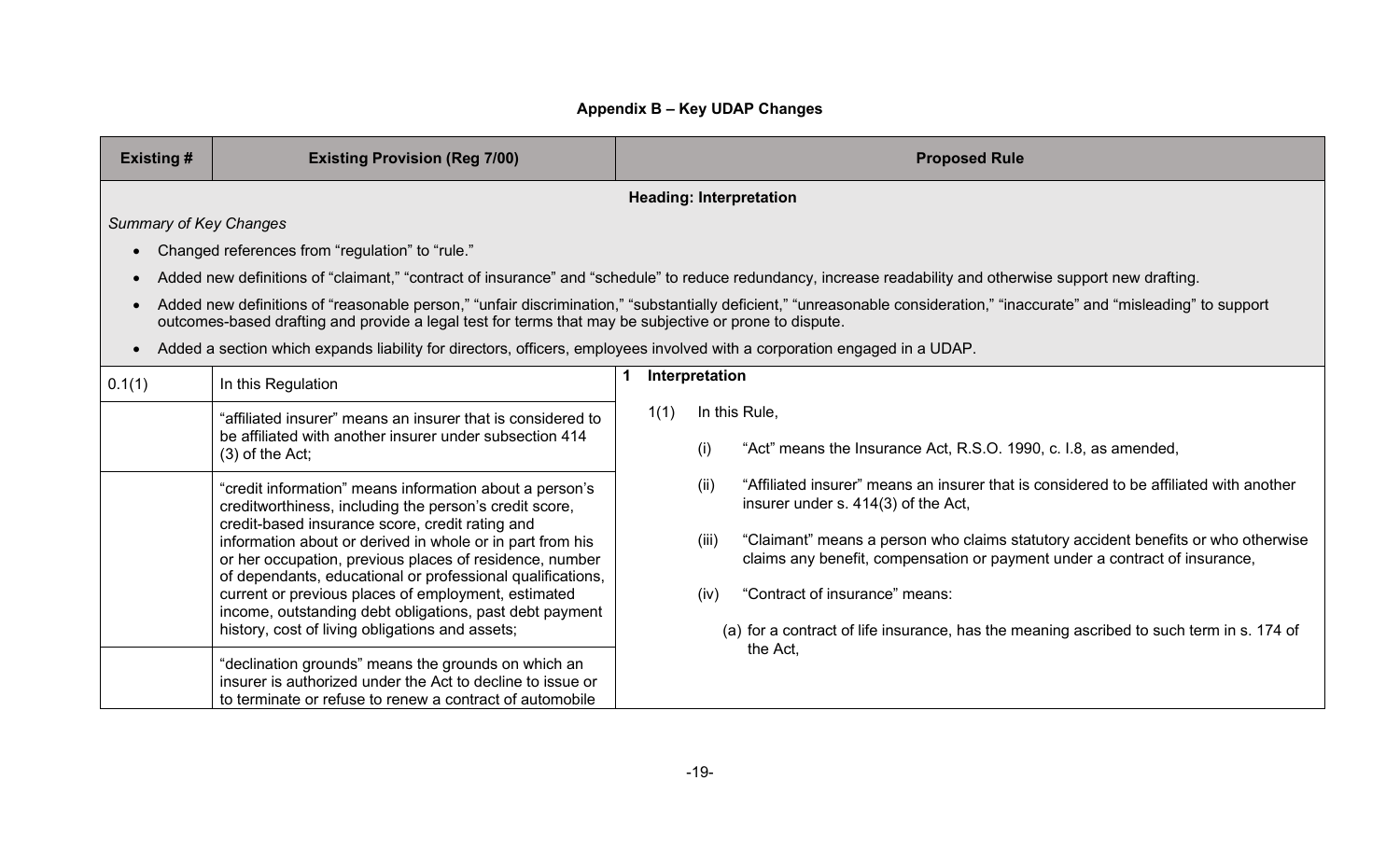| <b>Existing#</b> | <b>Existing Provision (Reg 7/00)</b>                                                                                                                                                                                                                                                                                                                                                                                                                                                                                                                                                                                                              | <b>Proposed Rule</b>                                                                                                                                                                                                                                                                                                                                                                                                                                                                                                                                                                                                                                                                                                                                                                                                                                                                                                            |
|------------------|---------------------------------------------------------------------------------------------------------------------------------------------------------------------------------------------------------------------------------------------------------------------------------------------------------------------------------------------------------------------------------------------------------------------------------------------------------------------------------------------------------------------------------------------------------------------------------------------------------------------------------------------------|---------------------------------------------------------------------------------------------------------------------------------------------------------------------------------------------------------------------------------------------------------------------------------------------------------------------------------------------------------------------------------------------------------------------------------------------------------------------------------------------------------------------------------------------------------------------------------------------------------------------------------------------------------------------------------------------------------------------------------------------------------------------------------------------------------------------------------------------------------------------------------------------------------------------------------|
|                  | insurance or to refuse to provide or continue a coverage<br>or endorsement;                                                                                                                                                                                                                                                                                                                                                                                                                                                                                                                                                                       | (b) for a contract of group insurance, has the meaning ascribed to such term in s. 293<br>of the Act, and                                                                                                                                                                                                                                                                                                                                                                                                                                                                                                                                                                                                                                                                                                                                                                                                                       |
|                  | "prohibited factor" means,<br>(a) any reason or consideration that, under section 5 of<br>Regulation 664 of the Revised Regulations of Ontario,<br>1990 (Automobile Insurance), made under the Act,<br>insurers are prohibited from using in the manner<br>described in that section,<br>(b) any fact or factor that, under section 16 of Regulation<br>664 of the Revised Regulations of Ontario, 1990,<br>insurers are prohibited from using as elements of a risk<br>classification system, and<br>(c) any other factor that is an estimate of, a surrogate for<br>or analogous to a prohibited factor referred to in clause<br>$(a)$ or $(b)$ | (c) for a contract of insurance not referred to in (a) or (b), has the meaning ascribed to<br>"contract" in s. 1 of the Act,<br>"Credit information" means information about a person's creditworthiness, including<br>(v)<br>the person's credit score, credit-based insurance score, credit rating and information<br>about or derived in whole or in part from his or her occupation, previous places of<br>residence, number of dependants, educational or professional qualifications, current<br>or previous places of employment, estimated income, outstanding debt obligations,<br>past debt payment history, cost of living obligations and assets,<br>"Declination grounds" means the grounds on which an insurer is authorized under<br>(vi)<br>the Act to decline to issue or to terminate or refuse to renew a contract of automobile<br>insurance or to refuse to provide or continue a coverage or endorsement, |
|                  | "prohibited manner" means a manner that is subjective or<br>arbitrary or that bears little or no relationship to the risk to<br>be borne by the insurer.                                                                                                                                                                                                                                                                                                                                                                                                                                                                                          | Prohibited factor" means:<br>(vii)<br>(a) any reason or consideration that, under section 5 of Regulation 664 of the Revised<br>Regulations of Ontario, 1990 (Automobile Insurance), made under the Act, insurers                                                                                                                                                                                                                                                                                                                                                                                                                                                                                                                                                                                                                                                                                                               |
| 0.1(2)           | References in this Regulation to a form approved by the<br>Chief Executive Officer are deemed to include the last<br>form approved by the Superintendent for the purposes of<br>the relevant provision prior to the day section 22 of<br>Schedule 13 to the Plan for Care and Opportunity Act<br>(Budget Measures), 2018 came into force until the Chief<br>Executive Officer approves a subsequent form for the<br>purposes of this section                                                                                                                                                                                                      | are prohibited from using in the manner described in that section,<br>(b) any fact or factor that, under section 16 of Regulation 664 of the Revised<br>Regulations of Ontario, 1990, insurers are prohibited from using as elements of a<br>risk classification system, or<br>(c) any other factor that the Authority determines is an estimate of, a surrogate for or<br>analogous to a prohibited factor referred to in clause (a) or (b),                                                                                                                                                                                                                                                                                                                                                                                                                                                                                   |
|                  |                                                                                                                                                                                                                                                                                                                                                                                                                                                                                                                                                                                                                                                   | "Reasonable person" means a reasonable and prudent person in the same or similar<br>(viii)<br>circumstances as, and in the position of, and/or with the same licensing status of, the                                                                                                                                                                                                                                                                                                                                                                                                                                                                                                                                                                                                                                                                                                                                           |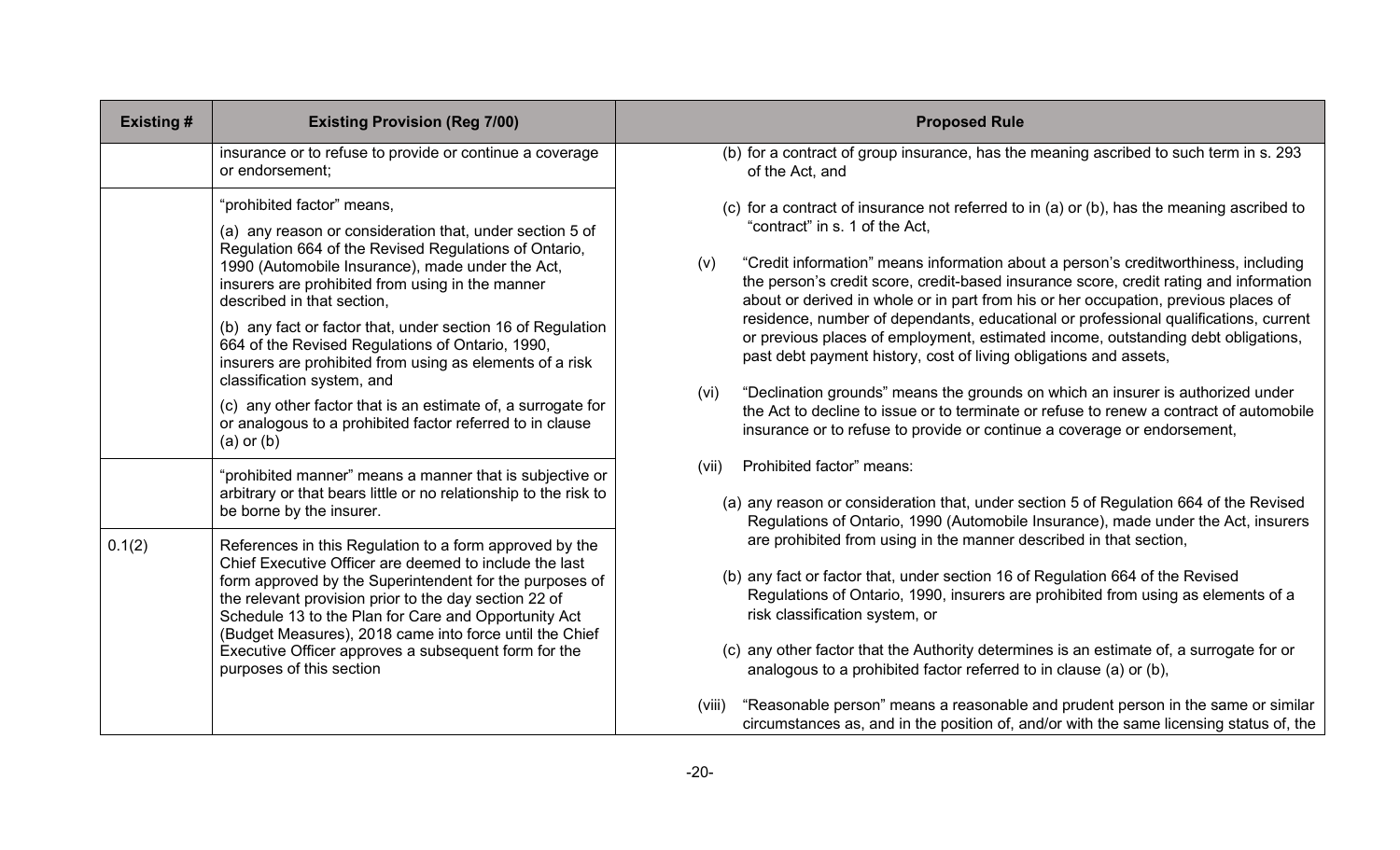| <b>Existing#</b> | <b>Existing Provision (Reg 7/00)</b> |      |       | <b>Proposed Rule</b>                                                                                                                                                                                                                                                                                                                                                                                                 |
|------------------|--------------------------------------|------|-------|----------------------------------------------------------------------------------------------------------------------------------------------------------------------------------------------------------------------------------------------------------------------------------------------------------------------------------------------------------------------------------------------------------------------|
|                  |                                      |      |       | person in question, having regard to any applicable professional standards, best<br>industry practices or codes of conduct, who has full knowledge of all and any<br>relevant facts or circumstances,                                                                                                                                                                                                                |
|                  |                                      |      | (ix)  | "Schedule" means the Statutory Accident Benefits Schedule — Effective September<br>1, 2010 and all previous Statutory Accident Benefit Schedules for which there are<br>still active claims,                                                                                                                                                                                                                         |
|                  |                                      |      | (x)   | "Substantially deficient" means that the delivery of goods or services fell below the<br>standard required in the oral or written agreement to provide those services to an<br>extent or in such a manner that a significant part or the whole of the goods or<br>services was unfit for the purpose intended from the perspective of a reasonable<br>person who is the intended recipient of the goods or services, |
|                  |                                      |      | (xi)  | "Unfair discrimination" means discrimination which contravenes the provisions of the<br>Ontario Human Rights Code or any other discrimination which FSRA, in its published<br>guidance, has identified as not being reasonable or bona fide in the provision or<br>administration of insurance or goods or services related to insurance, and                                                                        |
|                  |                                      |      | (xii) | "Unreasonable consideration" means an amount being paid or sought for goods or<br>services provided to a claimant that a reasonable person, in the position of the<br>provider of the goods or services, would not charge or seek, or would not expect a<br>reasonable person, in the position of the recipient of the goods or services, to<br>accept.                                                              |
|                  |                                      | 1(2) |       | For greater clarity:                                                                                                                                                                                                                                                                                                                                                                                                 |
|                  |                                      |      | (i)   | in determining what amounts to a reasonable person who is an insurer, the<br>reasonable person will be deemed to have a level of knowledge and expertise<br>commensurate with that insurers size and type of business, and                                                                                                                                                                                           |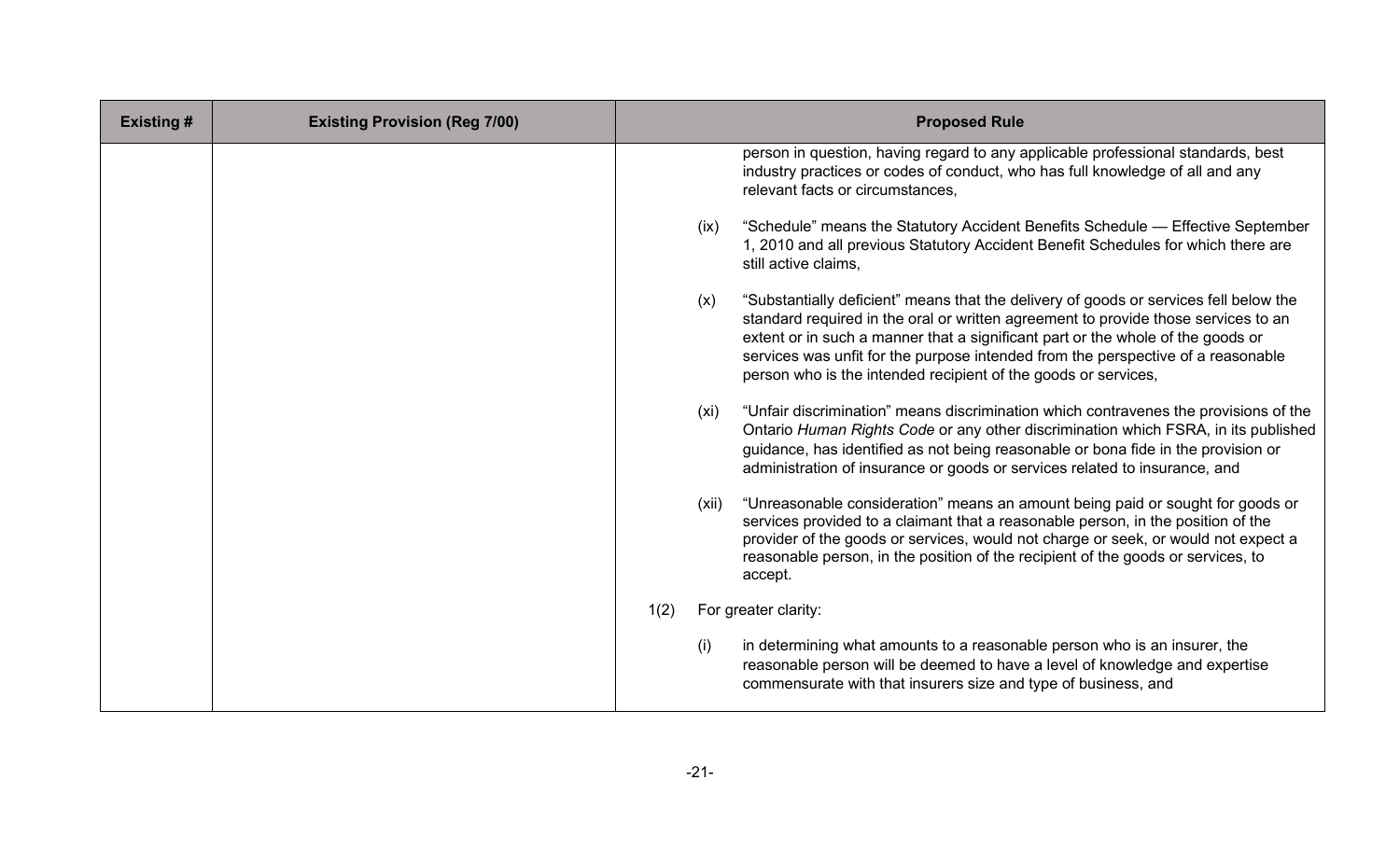| <b>Existing #</b> | <b>Existing Provision (Reg 7/00)</b> |      | <b>Proposed Rule</b>                                                                                                                                                                                                                                                                                                                                                                                                           |
|-------------------|--------------------------------------|------|--------------------------------------------------------------------------------------------------------------------------------------------------------------------------------------------------------------------------------------------------------------------------------------------------------------------------------------------------------------------------------------------------------------------------------|
|                   |                                      |      | Sections 22, 25(2), 25(2.1), 25(2.2) and 25(3)(a)-(b) of the Ontario Human Rights<br>(ii)<br>Code are applicable in assessing whether discrimination amounts to unfair<br>discrimination under this Rule.                                                                                                                                                                                                                      |
|                   |                                      | 1(3) | If a person has committed an unfair or deceptive act or practice, then every director, officer,<br>employee or legal representative of that person shall be deemed to have committed an<br>unfair or deceptive act or practice if that director, officer, employee or legal representative,                                                                                                                                    |
|                   |                                      |      | causes, authorizes, permits, acquiesces or participates in the commission of an<br>(i)<br>unfair or deceptive act or practice by the person; or                                                                                                                                                                                                                                                                                |
|                   |                                      |      | fails to take all reasonable care in the circumstances to prevent the person from<br>(ii)<br>committing an unfair or deceptive act or practice.                                                                                                                                                                                                                                                                                |
|                   |                                      | 1(4) | References in this Rule to a form approved by the Chief Executive Officer are deemed to<br>include the last form approved by the Superintendent for the purposes of the relevant<br>provision prior to the day section 22 of Schedule 13 to the Plan for Care and Opportunity<br>Act (Budget Measures), 2018 came into force until the Chief Executive Officer approves a<br>subsequent form for the purposes of this section. |

## **Heading: Unfair or Deceptive Practices**

*Summary of Key Changes*

• Defining UDAP in terms of outcomes that can reasonably be expected to follow from actions or inactions by specified entities or persons. This change is intended to support transition to principles-based regulation. The change is intended to apply a different standard of "reasonable expectation" depending on the class of entity or person at issue, and the definition of "reasonably expected" is provided in order to provide a clear legal test for actions resulting in outcomes.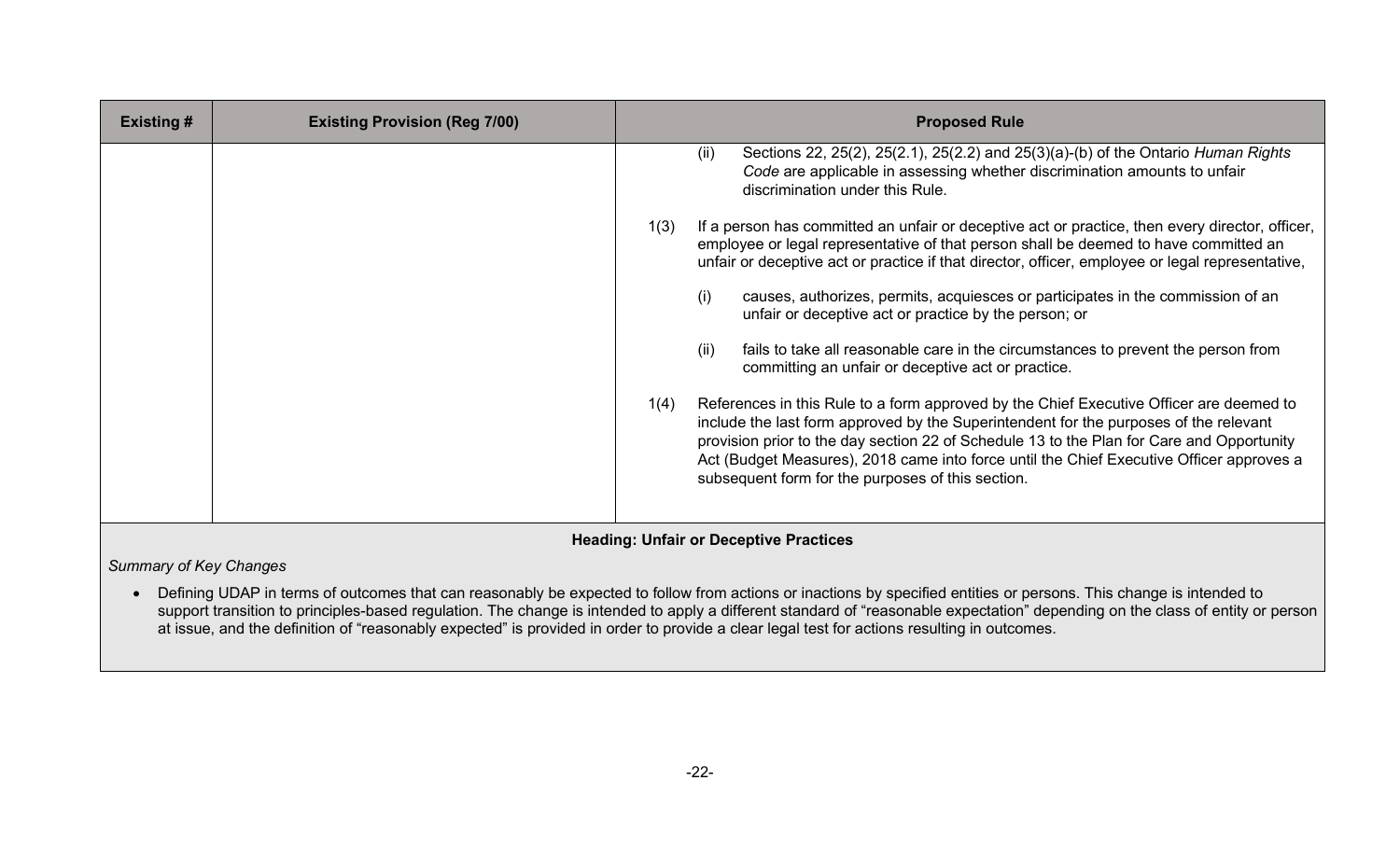| <b>Existing#</b> | <b>Existing Provision (Reg 7/00)</b>                                                                                                                                                                                                                                                                                        |              |      | <b>Proposed Rule</b>                                                                                                                                                                                                                                                                                                                                                                                                                                                                                                                                                                                                                                                                                                                                                                                                                                                                                                                                                                                                                                                                                                                                                                                                                                                                                                                                                                                                                                                                                                                                                                                            |
|------------------|-----------------------------------------------------------------------------------------------------------------------------------------------------------------------------------------------------------------------------------------------------------------------------------------------------------------------------|--------------|------|-----------------------------------------------------------------------------------------------------------------------------------------------------------------------------------------------------------------------------------------------------------------------------------------------------------------------------------------------------------------------------------------------------------------------------------------------------------------------------------------------------------------------------------------------------------------------------------------------------------------------------------------------------------------------------------------------------------------------------------------------------------------------------------------------------------------------------------------------------------------------------------------------------------------------------------------------------------------------------------------------------------------------------------------------------------------------------------------------------------------------------------------------------------------------------------------------------------------------------------------------------------------------------------------------------------------------------------------------------------------------------------------------------------------------------------------------------------------------------------------------------------------------------------------------------------------------------------------------------------------|
|                  | For the purposes of the definition of "unfair or deceptive"<br>act or practice" in section 438 of the Act, each of the<br>following actions is prescribed as an unfair or deceptive<br>act or practice:                                                                                                                     | $\mathbf{2}$ | 2(1) | <b>Unfair or Deceptive Act or Practice</b><br>For the purposes of the definition of "unfair or deceptive act or practice" in section 438 of<br>the Act, conduct, including inaction or omission, which results in, or could reasonably be<br>expected to result in the outcomes, events or circumstances set out in s. 3 through s. 10 of<br>this Rule is prescribed as an unfair or deceptive act or practice.                                                                                                                                                                                                                                                                                                                                                                                                                                                                                                                                                                                                                                                                                                                                                                                                                                                                                                                                                                                                                                                                                                                                                                                                 |
| 3(4)             | This section does not apply to a lawyer or paralegal with<br>respect to activities that constitute practising law or<br>providing legal services, as the case may be, as<br>authorized under the Law Society Act. However,<br>paragraph 6 of subsection (2) applies at all times with<br>respect to lawyers and paralegals. |              | 2(2) | For the purpose of determining what conduct, including inaction or omission could be<br>reasonably expected to result in the outcomes, events or circumstances set out in s. 3<br>through s. 10 of this Rule:<br>if the action or conduct, including inaction or omission is committed by:<br>(i)<br>(a) an agent, broker, adjuster, insurer or any director, officer, employee or legal<br>representative of an agent, broker, adjuster or insurer, or<br>(b) any person, or any director, officer, employee or legal representative of that person,<br>who provides goods or services to a claimant which are fully or partially expected to<br>be paid for through the proceeds of insurance, including for greater clarity and<br>without limitation, automotive repair, towing and storage services,<br>then an outcome, event or circumstance will be deemed to be reasonably expected if it<br>would be expected by a reasonable person in that person's business or profession with<br>full knowledge of all and any facts and circumstances the person knew about or, with<br>reasonable diligence under the circumstances, ought to, have known.<br>if the action or conduct, including inaction or omission is committed by a person not<br>(ii)<br>listed in (i) then an outcome, event or circumstance will be deemed to be reasonably<br>expected if it would be expected by a reasonable person in that person's position<br>with knowledge of all and any relevant facts and circumstances the person knew<br>about or ought to, with reasonable diligence under the circumstances, have known. |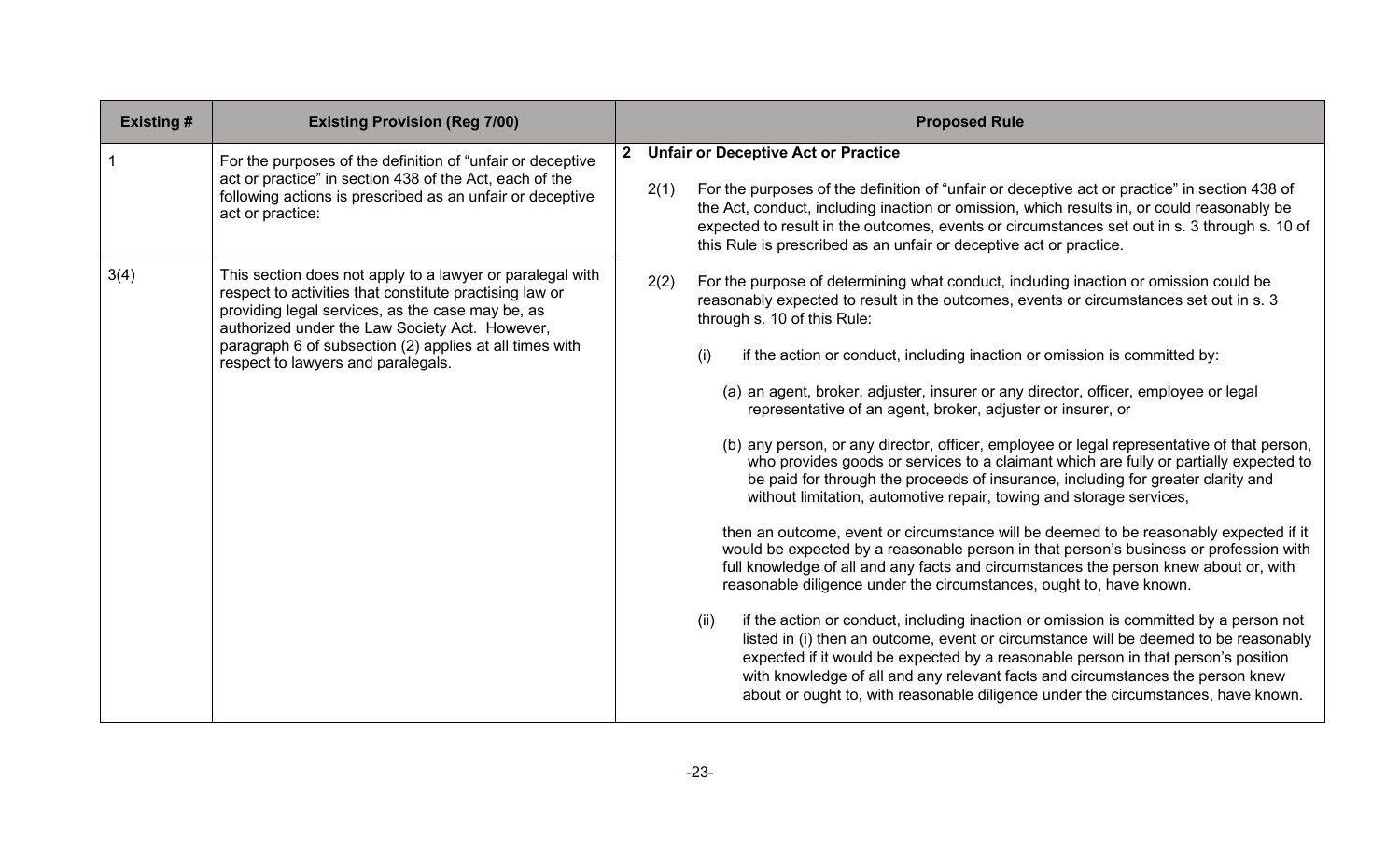| <b>Existing#</b>                                                            | <b>Existing Provision (Reg 7/00)</b>                                                                            |      | <b>Proposed Rule</b>                                                                                                                                                                                                                                                                                    |
|-----------------------------------------------------------------------------|-----------------------------------------------------------------------------------------------------------------|------|---------------------------------------------------------------------------------------------------------------------------------------------------------------------------------------------------------------------------------------------------------------------------------------------------------|
|                                                                             |                                                                                                                 | 2(3) | Section 2(1) does not apply to conduct by a lawyer or paralegal with respect to activities<br>that constitute practising law or providing legal services, as the case may be, as authorized<br>under the Law Society Act which results in the outcomes listed in in sections 6(1), 6(2) and<br>$6(3)$ . |
|                                                                             |                                                                                                                 |      | <b>Heading: Non-Compliance with Law</b>                                                                                                                                                                                                                                                                 |
| <b>Summary of Key Changes</b>                                               |                                                                                                                 |      |                                                                                                                                                                                                                                                                                                         |
|                                                                             | such, including failure to comply or inaction.                                                                  |      | Definition of UDAP as it relates to non-compliance with the law is extended to FSRA rules and broadened so that it includes violation of the act, rules or regulations as                                                                                                                               |
|                                                                             | Changes align with FTC Guidance regarding conduct of business - compliance with laws.                           |      |                                                                                                                                                                                                                                                                                                         |
| existing framework for review and approval of forms under the Insurance Act |                                                                                                                 |      | Streamlined by removing specific reference to variation from forms approved under the <i>Insurance Act</i> given existing requirement for compliance with the law and the                                                                                                                               |
| 1.1                                                                         | The commission of any act prohibited under the Act or                                                           | 3    | <b>Non-Compliance with Law</b>                                                                                                                                                                                                                                                                          |
|                                                                             | the regulations.                                                                                                | 3(1) | The commission of any act prohibited under the Act, or under any regulation or rule made<br>under the Act.                                                                                                                                                                                              |
|                                                                             |                                                                                                                 | 3(2) | Any provision of the Act, or a regulation or rule made under the Act, not being complied<br>with resulting in the unfair treatment or unfair discrimination of a person.                                                                                                                                |
|                                                                             |                                                                                                                 | 3(3) | Non-compliance with the requirements under the Act or a regulation or rule made under the<br>Act, by the subject of an examination or purported examination.                                                                                                                                            |
| 13                                                                          | Any examination or purported examination under oath<br>that does not comply with the requirements under the Act |      |                                                                                                                                                                                                                                                                                                         |
|                                                                             | or the regulations.                                                                                             |      |                                                                                                                                                                                                                                                                                                         |
| 12                                                                          | The use of a document in place of a form approved for<br>use by the Chief Executive Officer, unless none of the |      |                                                                                                                                                                                                                                                                                                         |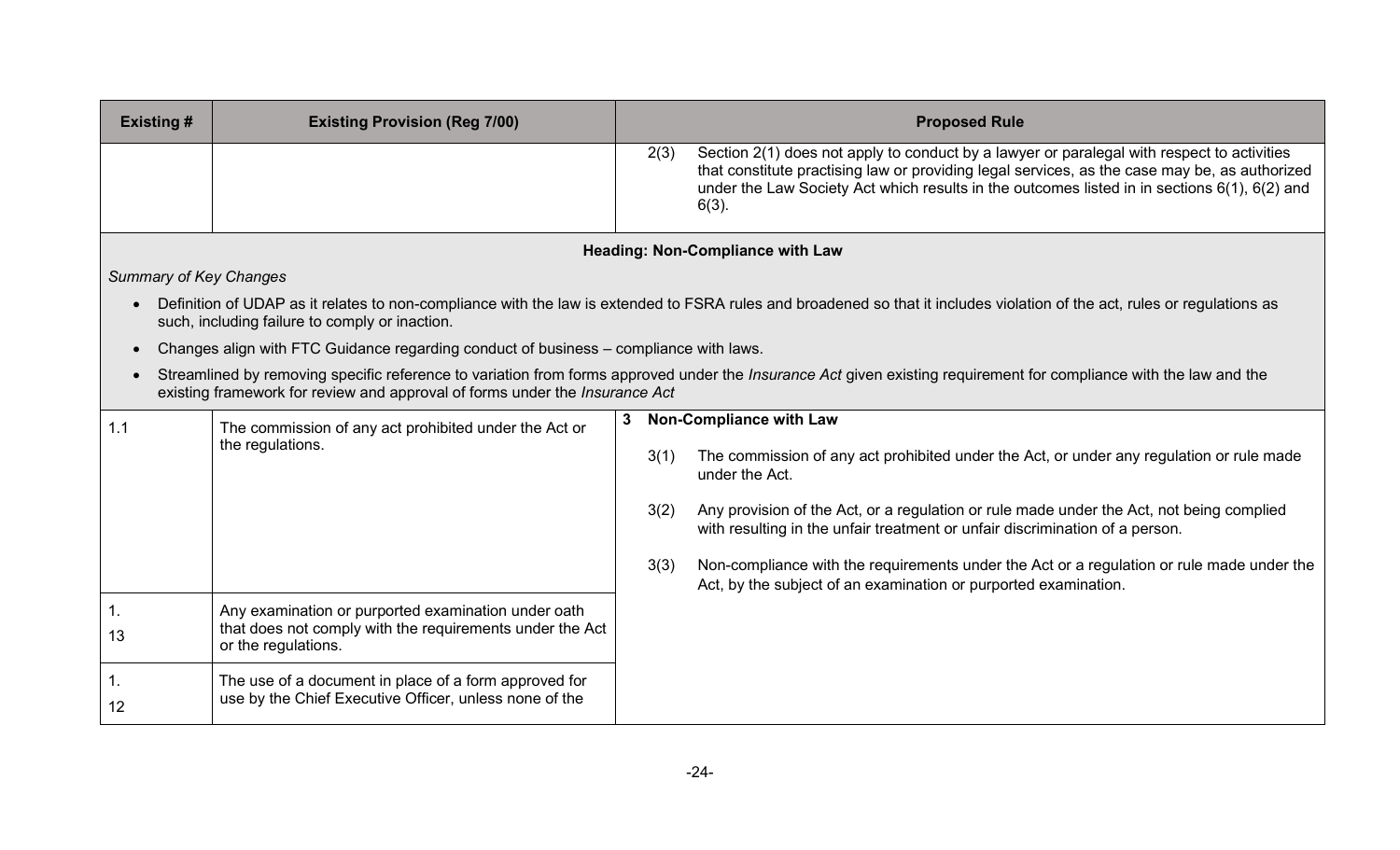| <b>Existing #</b>             | <b>Existing Provision (Reg 7/00)</b>                                                                                                                                                                                                                                                                                                                            | <b>Proposed Rule</b>                                                                                                                                                                                                                                                                                                                                                                                                                       |
|-------------------------------|-----------------------------------------------------------------------------------------------------------------------------------------------------------------------------------------------------------------------------------------------------------------------------------------------------------------------------------------------------------------|--------------------------------------------------------------------------------------------------------------------------------------------------------------------------------------------------------------------------------------------------------------------------------------------------------------------------------------------------------------------------------------------------------------------------------------------|
|                               | deviations in the document from the approved form<br>affects the substance or is calculated to mislead.                                                                                                                                                                                                                                                         |                                                                                                                                                                                                                                                                                                                                                                                                                                            |
|                               |                                                                                                                                                                                                                                                                                                                                                                 | <b>Heading: Unfair Discrimination</b>                                                                                                                                                                                                                                                                                                                                                                                                      |
| <b>Summary of Key Changes</b> |                                                                                                                                                                                                                                                                                                                                                                 |                                                                                                                                                                                                                                                                                                                                                                                                                                            |
|                               |                                                                                                                                                                                                                                                                                                                                                                 | Existing provisions in the Regulation have been consolidated into one section with language that remains substantively the same.                                                                                                                                                                                                                                                                                                           |
|                               | subjective or subject to dispute. This standard is specified in the definitions section of the Proposed Rule.                                                                                                                                                                                                                                                   | In redrafting FSRA has adopted the Supreme Court Canada's test of "reasonable and bona fide grounds" consistent with its guiding principle of defining key terms that are                                                                                                                                                                                                                                                                  |
| 1.2                           | Any unfair discrimination between individuals of the<br>same class and of the same expectation of life, in the<br>amount or payment or return of premiums, or rates<br>charged for contracts of life insurance or annuity<br>contracts, or in the dividends or other benefits payable<br>on such contracts or in the terms and conditions of such<br>contracts. | <b>Unfair Discrimination</b><br>$\overline{\mathbf{4}}$<br><b>Unfair Discrimination:</b><br>4(1)<br>between individuals of the same class and of the same expectation of life, in the<br>(i)<br>amount or payment or return of premiums, or rates charged for contracts of life<br>insurance or annuity contracts, or in the dividends or other benefits payable on such<br>contracts or in the terms and conditions of such contracts, or |
| 1.3                           | Any unfair discrimination in any rate or schedule of rates<br>between risks in Ontario of essentially the same physical<br>hazards in the same territorial classification.                                                                                                                                                                                      | in any rate or schedule of rates between risks in Ontario of essentially the same<br>(ii)<br>physical hazards in the same territorial classification.                                                                                                                                                                                                                                                                                      |

## **Heading: Unfair Claims Practices**

*Summary of Key Changes*

- Provisions concerning unfair claims practices from the Regulation have been adapted to outcomes-focused drafting.
- Provisions concerning claims practices in general and those associated with Statutory Accident Benefit Schedules in particular have been consolidated into one section to reduce regulatory burden while also making the rule easier to navigate.
- A new provision has been added concerning unfair resolution or delay in the processing, negotiation or payment of claim in general (i.e., not limited to insurers and licensees).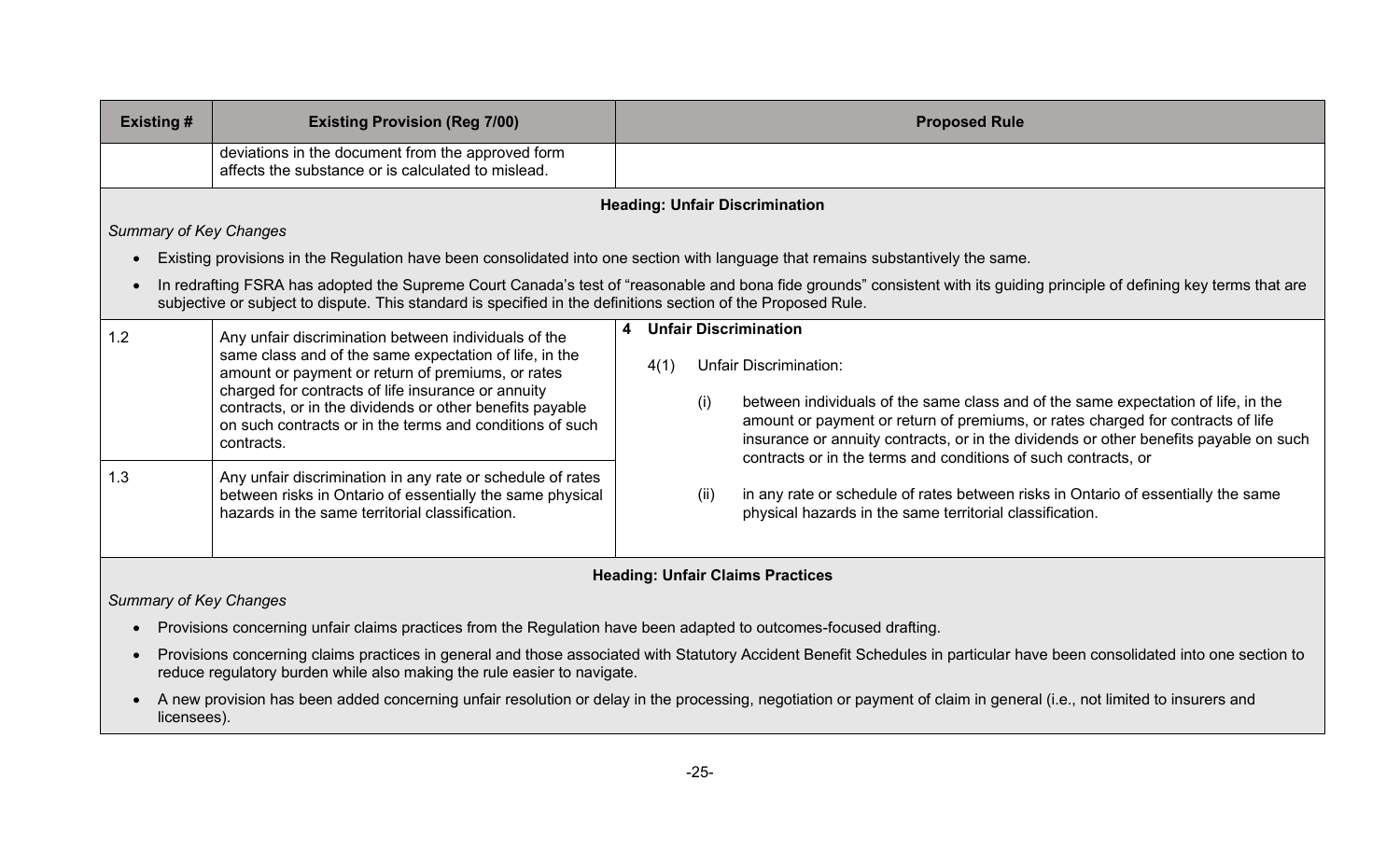| <b>Existing#</b>                                                                                                                                                                                                                                                                                                                                                                                                                                                                                                                                                          | <b>Existing Provision (Reg 7/00)</b>                                                                                                                                                                                                                                                                                                                                                                                    |   | <b>Proposed Rule</b> |                      |                                                                                                                                                                                                                                                                                                                                     |  |  |             |                                                                                                                                                                                                                                  |
|---------------------------------------------------------------------------------------------------------------------------------------------------------------------------------------------------------------------------------------------------------------------------------------------------------------------------------------------------------------------------------------------------------------------------------------------------------------------------------------------------------------------------------------------------------------------------|-------------------------------------------------------------------------------------------------------------------------------------------------------------------------------------------------------------------------------------------------------------------------------------------------------------------------------------------------------------------------------------------------------------------------|---|----------------------|----------------------|-------------------------------------------------------------------------------------------------------------------------------------------------------------------------------------------------------------------------------------------------------------------------------------------------------------------------------------|--|--|-------------|----------------------------------------------------------------------------------------------------------------------------------------------------------------------------------------------------------------------------------|
| Criteria has been provided for the purposes of defining how a reasonable person would judge the adjustment or settlement of claims as unreasonable or unfair.<br>The existing broad claims adjustment provision in the Regulation has been modified to reflect CCIR FTC indicators of unfair treatment related to:<br>$\circ$ handling claims in a manner consistent with written procedures;<br>failing to have written procedures and internal dispute resolution mechanisms; and<br>$\circ$<br>claimants being unable to obtain timely information about their claims. |                                                                                                                                                                                                                                                                                                                                                                                                                         |   |                      |                      |                                                                                                                                                                                                                                                                                                                                     |  |  |             |                                                                                                                                                                                                                                  |
| 1.9                                                                                                                                                                                                                                                                                                                                                                                                                                                                                                                                                                       | Any conduct resulting in unreasonable delay in, or<br>resistance to, the fair adjustment and settlement of<br>claims.                                                                                                                                                                                                                                                                                                   | 5 | 5(1)                 |                      | <b>Unfair Claims Practices</b><br>Resolution or delay in the adjustment or settlement of any claim which would be considered<br>unreasonable or unfair, such as, but not limited to:                                                                                                                                                |  |  |             |                                                                                                                                                                                                                                  |
| 6.                                                                                                                                                                                                                                                                                                                                                                                                                                                                                                                                                                        | For the purposes of the definition of "unfair or deceptive<br>acts or practices" in section 438 of the Act, each of the<br>following actions is prescribed as an unfair or deceptive<br>act or practice in relation to a claim for statutory accident<br>benefits under the Statutory Accident Benefits Schedule<br>- Effective September 1, 2010, made under the Act (in<br>this section referred to as the Schedule): |   |                      | (i)<br>(ii)<br>(iii) | treating a claimant in an arbitrary, capricious or malicious manner,<br>not acting in good faith,<br>seeking a result which is inequitable or inconsistent with the rights of the claimant<br>under the contract,                                                                                                                   |  |  |             |                                                                                                                                                                                                                                  |
| 6.                                                                                                                                                                                                                                                                                                                                                                                                                                                                                                                                                                        | The failure or refusal of an insurer without reasonable<br>cause to pay a claim for goods or services or for the cost<br>of an assessment within the time prescribed for payment<br>in the Schedule.                                                                                                                                                                                                                    |   |                      |                      |                                                                                                                                                                                                                                                                                                                                     |  |  | (iv)<br>(v) | imposing unreasonable or unfair costs or expenses on the (1) claims handling or<br>dispute resolution processes, (2) goods or (3) services,<br>communicating in an untimely manner or misrepresenting the rights of the claimant |
| 6.<br>$\overline{2}$                                                                                                                                                                                                                                                                                                                                                                                                                                                                                                                                                      | The making of a statement by or on behalf of an insurer<br>for the purposes of an adjustment or settlement of a<br>claim if the insurer knows or ought to know that the<br>statement misrepresents or unfairly presents the findings<br>or conclusions of a person who conducted an<br>examination under section 44 of the Schedule.                                                                                    |   |                      | (vi)                 | or obligations of the insurer under the contract, or<br>any adjuster or insurer not following fair, simple and accessible claims handling<br>procedures or not providing a claimant timely information about the status of its<br>claim, the process for settling its claim or reasons for a decision made respecting its<br>claim. |  |  |             |                                                                                                                                                                                                                                  |
| 3.(2)                                                                                                                                                                                                                                                                                                                                                                                                                                                                                                                                                                     | The failure to disclose a conflict of interest to a person<br>who claims statutory accident benefits or to an insurer,                                                                                                                                                                                                                                                                                                  |   | 5(2)                 |                      | With respect to automobile insurance:                                                                                                                                                                                                                                                                                               |  |  |             |                                                                                                                                                                                                                                  |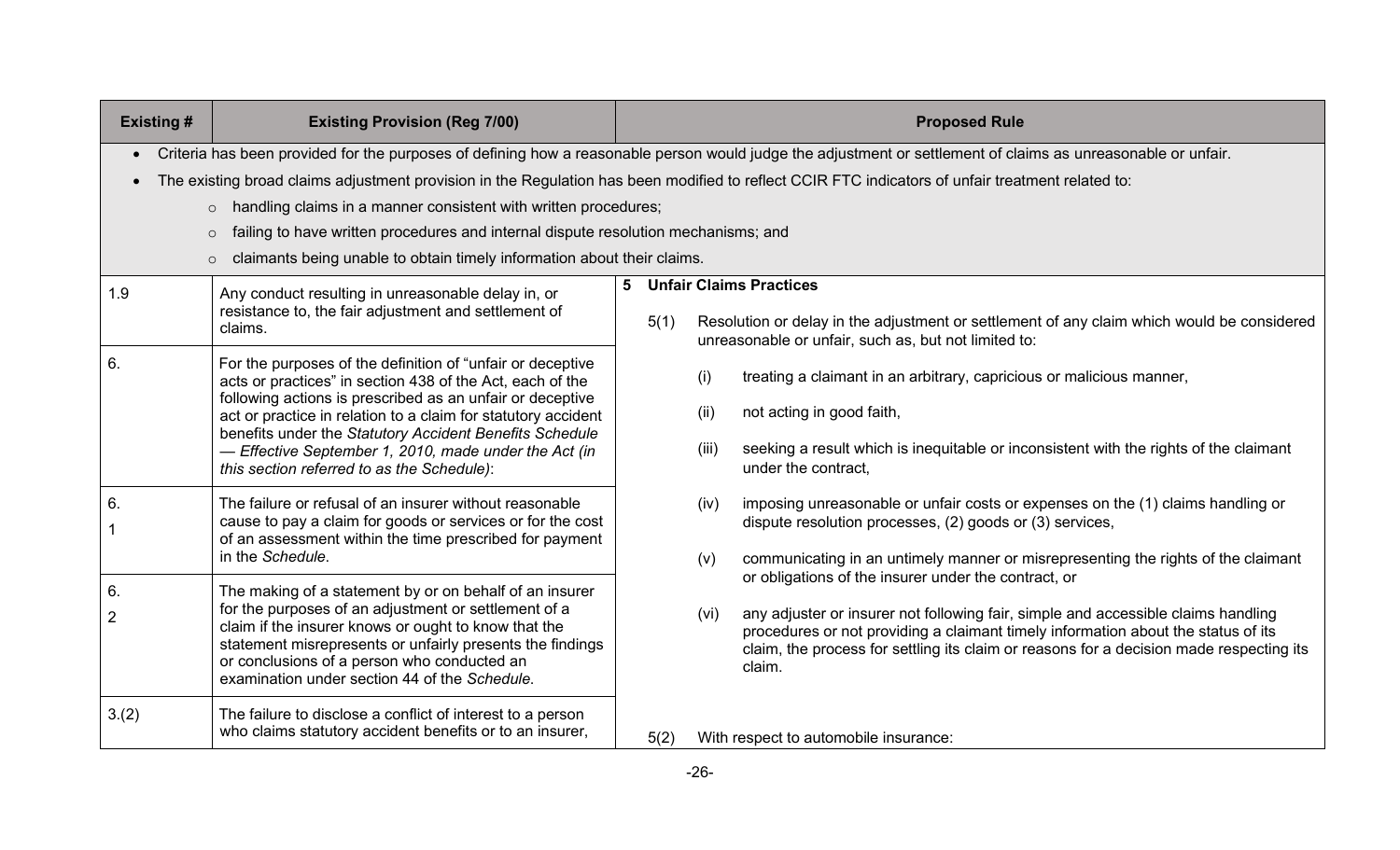| <b>Existing #</b> | <b>Existing Provision (Reg 7/00)</b>                                                    | <b>Proposed Rule</b>                                                                                                                                                                                                                                                                                                             |  |  |  |  |
|-------------------|-----------------------------------------------------------------------------------------|----------------------------------------------------------------------------------------------------------------------------------------------------------------------------------------------------------------------------------------------------------------------------------------------------------------------------------|--|--|--|--|
|                   | as required under the Statutory Accident Benefits<br><b>Schedule</b>                    | (i)<br>non-compliance with the Schedule, including but not limited to:<br>(a) payment for goods or services not being made, or                                                                                                                                                                                                   |  |  |  |  |
|                   |                                                                                         | (b) the cost of an assessment not being paid,                                                                                                                                                                                                                                                                                    |  |  |  |  |
|                   |                                                                                         | without reasonable cause, within the time period prescribed in the Schedule.                                                                                                                                                                                                                                                     |  |  |  |  |
|                   |                                                                                         | the making of a statement by or on behalf of an insurer for the purposes of adjusting<br>(ii)<br>or settling a claim if the insurer knows or ought to know that the statement<br>misrepresents or unfairly presents the findings or conclusions of a person who<br>conducted an examination under section 44 of the Schedule, or |  |  |  |  |
|                   |                                                                                         | a conflict of interest not being disclosed to a person who claims statutory accident<br>(iii)<br>benefits.                                                                                                                                                                                                                       |  |  |  |  |
|                   | Heading: Fraudulent or Abusive Conduct related to Goods or Services Provided a Claimant |                                                                                                                                                                                                                                                                                                                                  |  |  |  |  |

# *Summary of Key Changes*

• Provisions concerning unfair claims practices from the Regulation have been adapted to outcomes-focused drafting while preserving the original intent of the Regulation. As s. 3 of the Regulation concerns unfair claims practices by providers of goods or services, including those with whom FSRA does not have a direct regulatory relationship, the original more prescriptive drafting remains appropriate.

| 3(2)1    | Charging an amount in consideration for the provision of                                                                                                                                                      | 6 |      | Fraudulent or Abusive Conduct Related to Goods and Services Provided to a Claimant                                                                                                                                  |
|----------|---------------------------------------------------------------------------------------------------------------------------------------------------------------------------------------------------------------|---|------|---------------------------------------------------------------------------------------------------------------------------------------------------------------------------------------------------------------------|
|          | goods or services to or for the benefit of a person who<br>claims statutory accident benefits or who otherwise<br>claims payment under a contract of insurance, if the<br>goods or services are not provided. |   | 6(1) | Consideration being paid or sought for goods or services in connection with a claim under a<br>contract of insurance which were not provided to a claimant or were provided in a<br>substantially deficient manner. |
| $3(2)$ 2 | Soliciting or demanding a referral fee, directly or<br>indirectly, by or from a person who provides goods or                                                                                                  |   | 6(2) | A referral fee being solicited, demanded, paid or accepted in connection with goods or<br>services provided to a claimant.                                                                                          |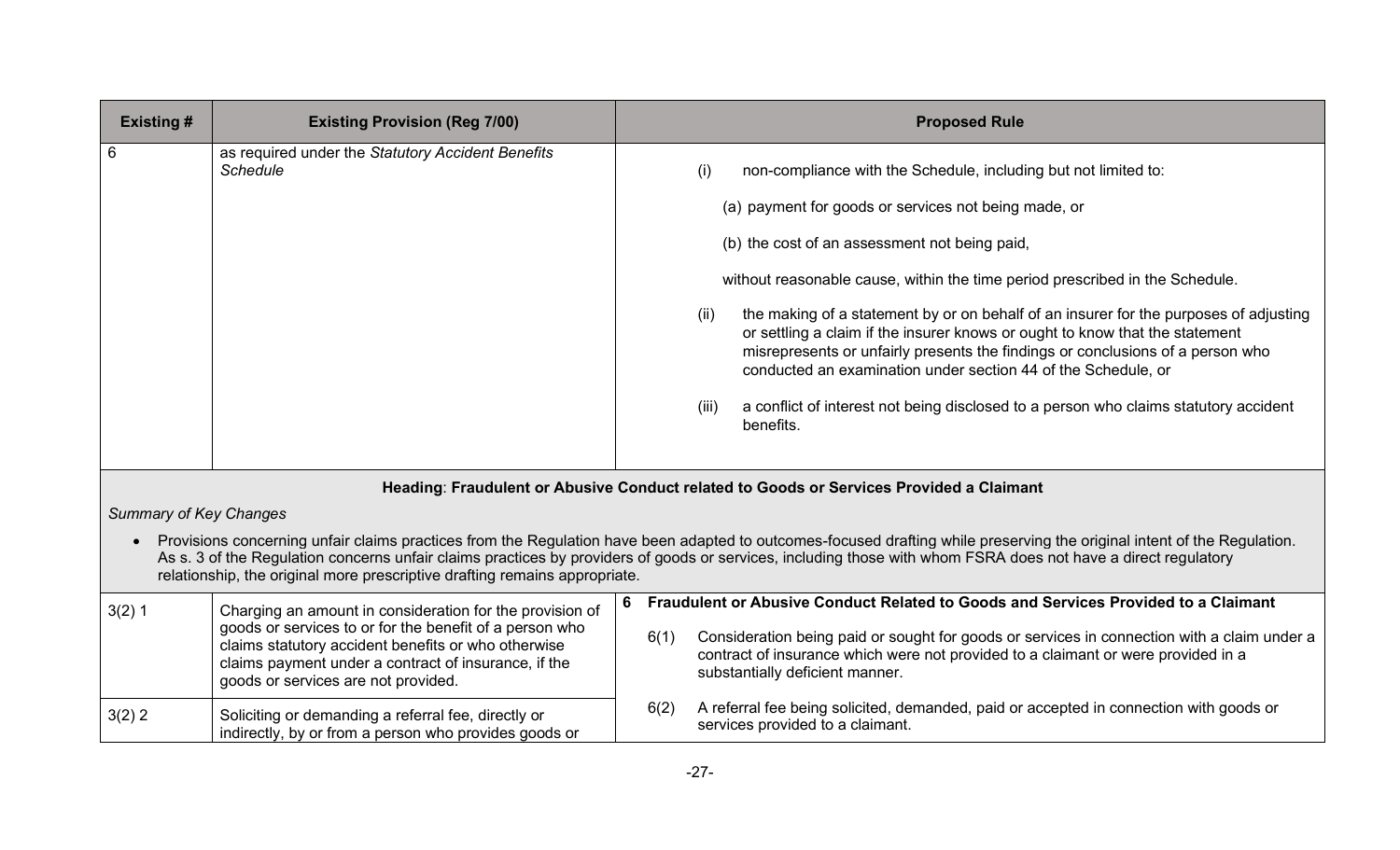| <b>Existing#</b> | <b>Existing Provision (Reg 7/00)</b>                                                                                                                                                                                                                                                                                                                                                                                                                                                              |      | <b>Proposed Rule</b>                                                                                                                                                                                                                                                                                                                                                                    |
|------------------|---------------------------------------------------------------------------------------------------------------------------------------------------------------------------------------------------------------------------------------------------------------------------------------------------------------------------------------------------------------------------------------------------------------------------------------------------------------------------------------------------|------|-----------------------------------------------------------------------------------------------------------------------------------------------------------------------------------------------------------------------------------------------------------------------------------------------------------------------------------------------------------------------------------------|
|                  | services to or for the benefit of a person who claims<br>statutory accident benefits or who otherwise claims<br>payment under a contract of insurance.                                                                                                                                                                                                                                                                                                                                            | 6(3) | Unreasonable consideration being paid or sought for goods or services provided to a<br>claimant.                                                                                                                                                                                                                                                                                        |
| 3(2)3            | Acceptance of a referral fee, directly or indirectly, by or<br>from a person who provides goods or services to or for<br>the benefit of a person who claims statutory accident<br>benefits or who otherwise claims payment under a<br>contract of insurance.                                                                                                                                                                                                                                      | 6(4) | With respect to auto insurance, a claimant signing or being asked to sign a claims form or<br>other document that is required to be in a form approved by the Chief Executive Officer or<br>any form or document that is specified in a Guideline applicable for the purposes of the<br>Schedule before the goods or services related to such a form or document have been<br>provided. |
| $3(2)$ 4         | The payment of a referral fee, directly or indirectly, to or<br>by a person who provides goods or services to or for the<br>benefit of a person who claims statutory accident<br>benefits or who otherwise claims payment under a<br>contract of insurance.                                                                                                                                                                                                                                       | 6(5) | Information, being communicated about the business, billing practices or licensing status of<br>a person who provides or offers to provide goods or services to a claimant which a<br>reasonable person, in the position of the intended recipient, would consider false,<br>misleading or deceptive.                                                                                   |
| 3(2) 5           | Charging an amount in consideration for the provision of<br>goods or services to or for the benefit of a person who<br>claims statutory accident benefits or who otherwise<br>claims payment under a contract of insurance, where the<br>amount charged unreasonably exceeds the amount<br>charged to other persons for similar goods or services.                                                                                                                                                |      |                                                                                                                                                                                                                                                                                                                                                                                         |
| 3(2) 7           | Requiring, requesting or permitting a person who claims<br>statutory accident benefits or who otherwise claims<br>payment under a contract of insurance to sign, before it<br>has been completed in full, a claims form or other<br>document that is required to be in a form approved by<br>the Chief Executive Officer or any form or document that<br>is specified in a Guideline applicable for the purposes of<br>the Statutory Accident Benefits Schedule - Effective<br>September 1, 2010. |      |                                                                                                                                                                                                                                                                                                                                                                                         |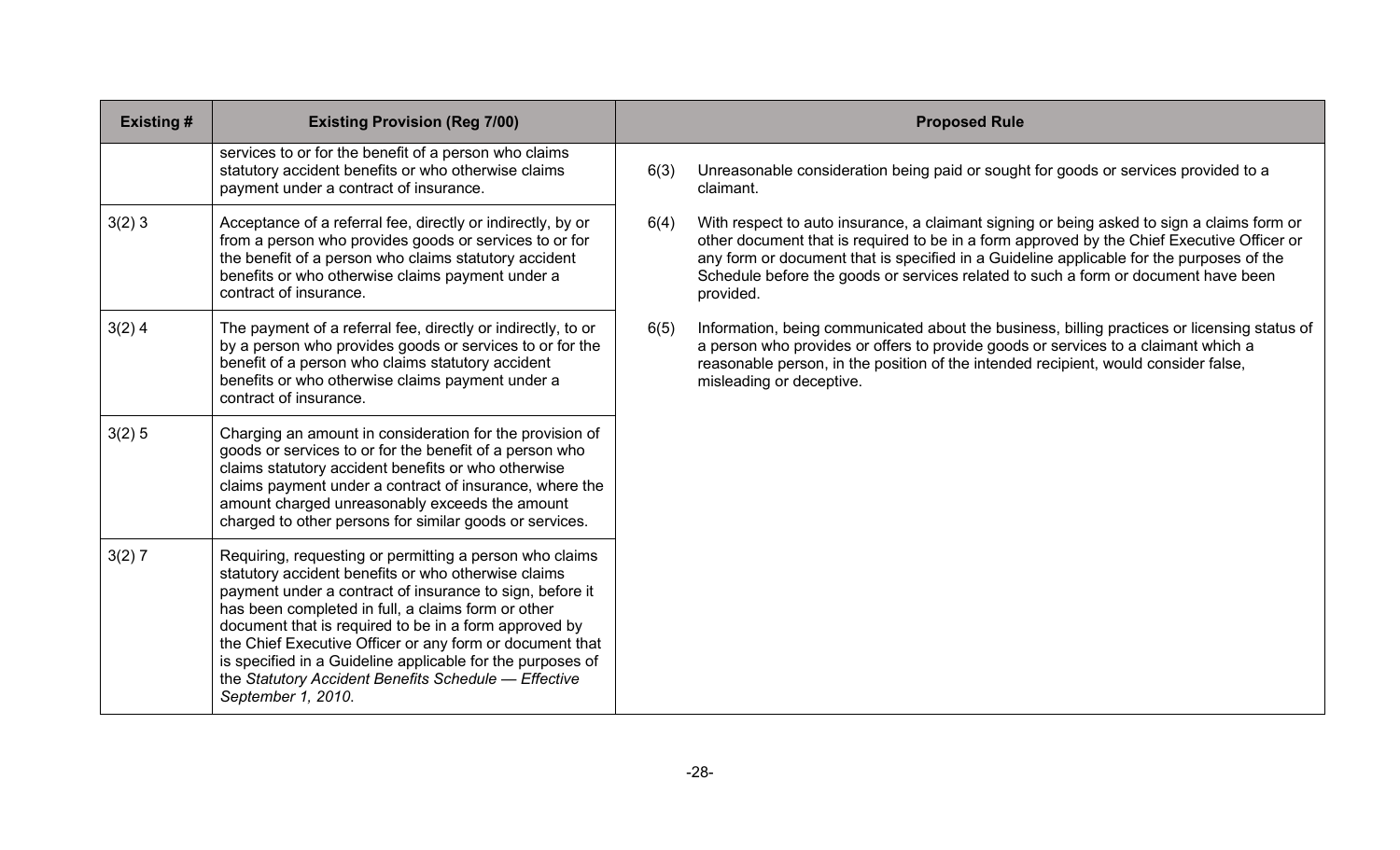| <b>Existing#</b> | <b>Existing Provision (Reg 7/00)</b>                                                                                                                                                                                                                                                                                                               | <b>Proposed Rule</b>       |
|------------------|----------------------------------------------------------------------------------------------------------------------------------------------------------------------------------------------------------------------------------------------------------------------------------------------------------------------------------------------------|----------------------------|
| 3(2)8            | The communication of any false, misleading or deceptive<br>information by a person who provides or offers to provide<br>goods or services to or for the benefit of a person who<br>claims statutory accident benefits or who otherwise<br>claims payment under a contract of insurance regarding<br>any of the following:                          |                            |
|                  | (i) The business and billing practices of the person who<br>provides or offers to provide the goods or services.                                                                                                                                                                                                                                   |                            |
|                  | (ii) The licence status of the person who provides or<br>offers to provide the goods or services, or any other<br>information related to a licence issued to the person<br>under subsection 288.5 (3) of the Act.                                                                                                                                  |                            |
| 3(3)             | For the purposes of paragraphs 1 and 5 of subsection<br>(2), a person who provides good or services includes,                                                                                                                                                                                                                                      |                            |
|                  | (a) A person who provides towing services or owns a tow<br>truck;                                                                                                                                                                                                                                                                                  |                            |
|                  | (b) A person engaged in the provision of vehicle repair<br>services;                                                                                                                                                                                                                                                                               |                            |
|                  | (c) a person engaged in the provision of automobile<br>storage services. O. Reg. 547/05. S. 1(2).                                                                                                                                                                                                                                                  |                            |
| 3(4)             | This section does not apply to a lawyer or paralegal with<br>respect to activities that constitute practising law or<br>providing legal services, as the case may be, as<br>authorized under the Law Society Act. However,<br>paragraph 6 of subsection (2) applies at all times with<br>respect to lawyers and paralegals. O. Reg 15/13, s. 1(2). |                            |
|                  |                                                                                                                                                                                                                                                                                                                                                    | <b>Heading: Incentives</b> |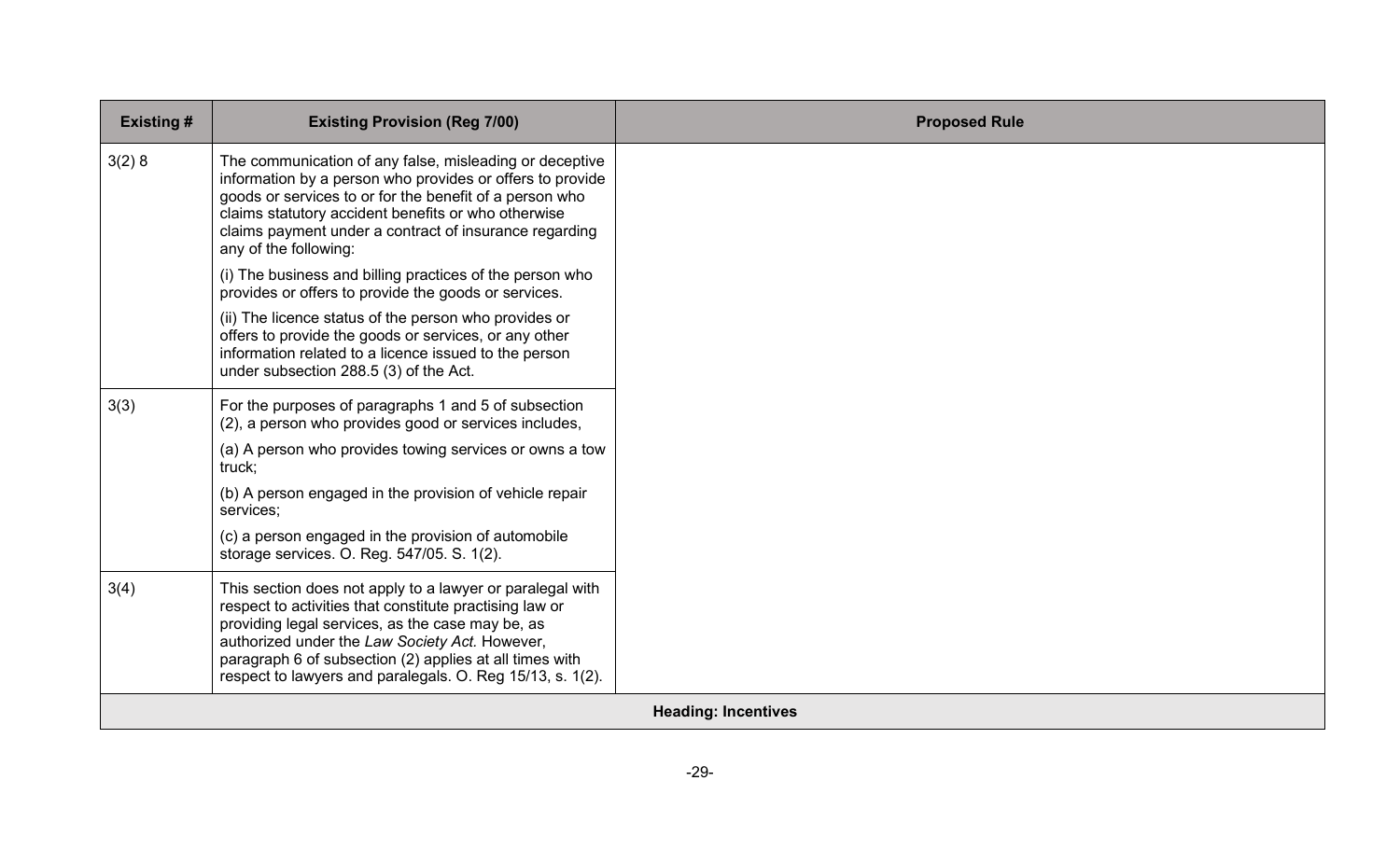| <b>Existing#</b>       | <b>Existing Provision (Reg 7/00)</b>                                                                                                                                                                                                                                                                                                                                                                                                                              | <b>Proposed Rule</b>                                                                                                                                                         |  |  |  |  |
|------------------------|-------------------------------------------------------------------------------------------------------------------------------------------------------------------------------------------------------------------------------------------------------------------------------------------------------------------------------------------------------------------------------------------------------------------------------------------------------------------|------------------------------------------------------------------------------------------------------------------------------------------------------------------------------|--|--|--|--|
|                        | <b>Summary of Key Changes</b>                                                                                                                                                                                                                                                                                                                                                                                                                                     |                                                                                                                                                                              |  |  |  |  |
| $\bullet$              | that makes it a UDAP to offer incentive (e.g. a rebate or an inducement) in those cases where the incentive:                                                                                                                                                                                                                                                                                                                                                      | Removes the existing prohibition against incentives, which have acted as a barrier to new and innovative consumer offerings, and replaces it with a permissive provision     |  |  |  |  |
|                        | $\circ$ leads to a decision that is not in the consumer's interests;                                                                                                                                                                                                                                                                                                                                                                                              |                                                                                                                                                                              |  |  |  |  |
|                        | is otherwise prohibited by law;<br>$\circ$                                                                                                                                                                                                                                                                                                                                                                                                                        |                                                                                                                                                                              |  |  |  |  |
|                        | is not transparently communicated; and<br>$\circ$                                                                                                                                                                                                                                                                                                                                                                                                                 |                                                                                                                                                                              |  |  |  |  |
|                        | o is discriminatory, anti-competitive or relies on prohibited factors.                                                                                                                                                                                                                                                                                                                                                                                            |                                                                                                                                                                              |  |  |  |  |
| $\bullet$              | 347/04) includes a prohibition for licensed life insurance agents on using inducements for securing business.                                                                                                                                                                                                                                                                                                                                                     | The change is not intended to address advisor conduct related to offering inducements in the Life & Health sector. The Agents Regulation under the Insurance Act (O. Reg     |  |  |  |  |
| $\bullet$              | The provisions on rebating are no longer limited by the type of actor offering incentives or to behavior intended to make someone sign a contract of insurance (i.e., it<br>includes incenting someone to accept a settlement).                                                                                                                                                                                                                                   |                                                                                                                                                                              |  |  |  |  |
| $\bullet$              | Changes are also intended to align with principles established through Government changes to rebating provisions in the Regulation made in April 2020 and associated<br>FSRA-issued guidance (Auto Insurance – Consumer Relief during a Declared Emergency under the Emergency Management and Civil Protection Act) aimed at facilitating<br>rebating for the purpose of providing financial relief to auto insurance policyholders during the COVID-19 pandemic. |                                                                                                                                                                              |  |  |  |  |
| $\bullet$              | A "reasonable person" test has been added to provide clear legal test for behavior defined as UDAP.                                                                                                                                                                                                                                                                                                                                                               |                                                                                                                                                                              |  |  |  |  |
|                        | Any payment, allowance or gift or any offer to pay, allow<br>or give, directly or indirectly, any money or thing of value                                                                                                                                                                                                                                                                                                                                         | <b>Incentives</b>                                                                                                                                                            |  |  |  |  |
|                        | as an inducement to any prospective insured to insure.                                                                                                                                                                                                                                                                                                                                                                                                            | Payment, rebate, consideration, allowance, gift or thing of value being offered or provided,<br>7(1)<br>directly or indirectly,                                              |  |  |  |  |
|                        |                                                                                                                                                                                                                                                                                                                                                                                                                                                                   | (i)<br>as an incentive or inducement for a person to take an action or make a decision that<br>would encourage that person to buy a product which would not, considering the |  |  |  |  |
| 2(1)<br>$\overline{2}$ | When such a person pays, allows or gives, directly or<br>indirectly, a rebate of all or part of the premium stipulated<br>by a policy to a person insured or applying for insurance                                                                                                                                                                                                                                                                               | options generally available in the marketplace, be recommended as a suitable<br>insurance product by a reasonable person licensed to sell such an insurance<br>product,      |  |  |  |  |
|                        | in respect of life, person or property in Ontario, or offers<br>or agrees to do so.                                                                                                                                                                                                                                                                                                                                                                               | which is otherwise prohibited under the Act, Regulations or Rules,<br>(ii)                                                                                                   |  |  |  |  |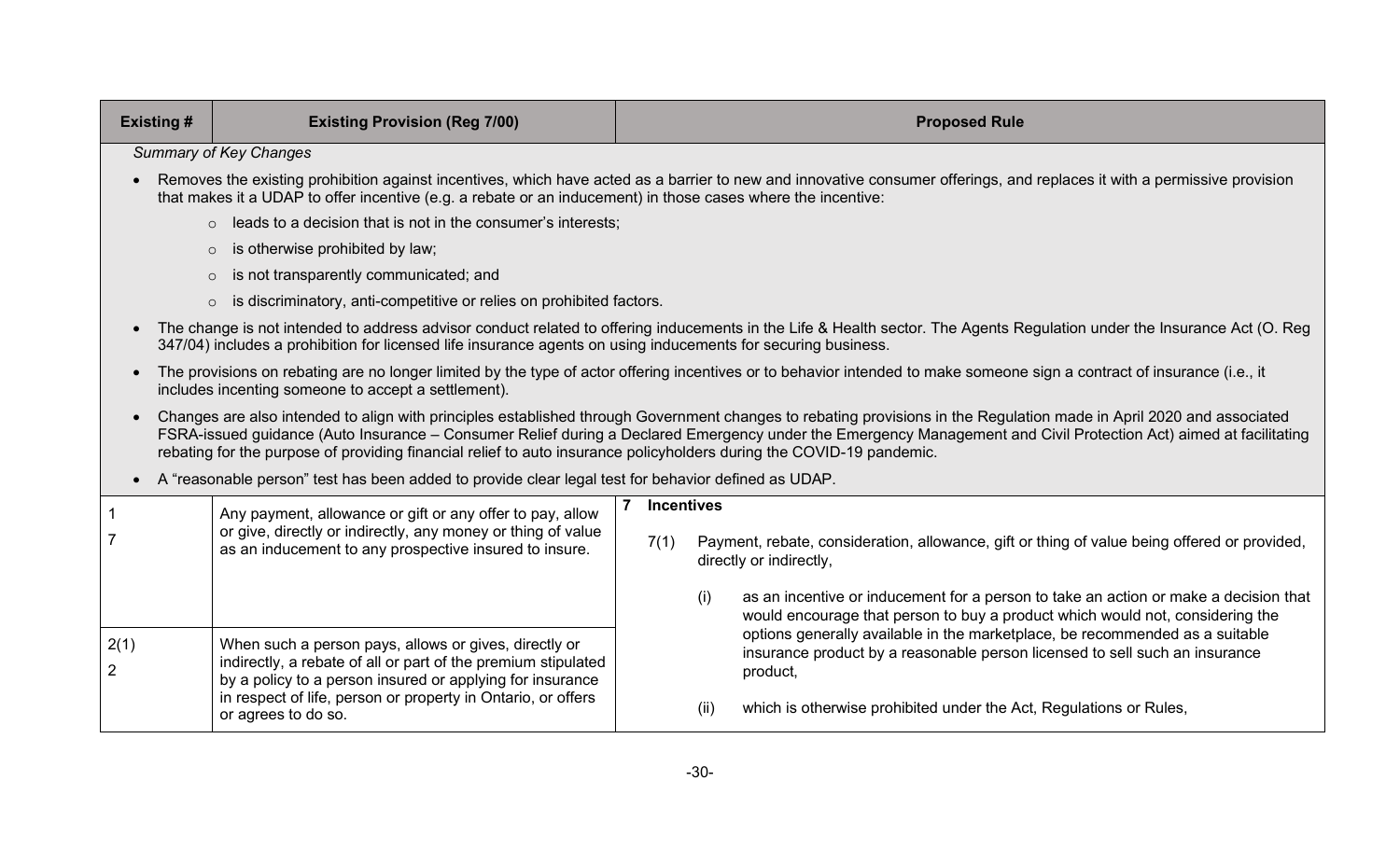| <b>Existing#</b> | <b>Existing Provision (Reg 7/00)</b>                                                                                                                                                                                                                                                                                                                                                                                                                                                                                                                                                                                              |                      |               | <b>Proposed Rule</b>                                                                                                                                                                                                                                                                                                                                                                                                                                                                                                                                                                                                                                                                                                                                                                                                                                                                                                       |
|------------------|-----------------------------------------------------------------------------------------------------------------------------------------------------------------------------------------------------------------------------------------------------------------------------------------------------------------------------------------------------------------------------------------------------------------------------------------------------------------------------------------------------------------------------------------------------------------------------------------------------------------------------------|----------------------|---------------|----------------------------------------------------------------------------------------------------------------------------------------------------------------------------------------------------------------------------------------------------------------------------------------------------------------------------------------------------------------------------------------------------------------------------------------------------------------------------------------------------------------------------------------------------------------------------------------------------------------------------------------------------------------------------------------------------------------------------------------------------------------------------------------------------------------------------------------------------------------------------------------------------------------------------|
| 2(1)<br>3        | When such a person pays, allows or gives, directly or<br>indirectly, any consideration or thing of value that is<br>intended to be in the nature of a rebate of the premium,<br>stipulated by a policy to a person insured or applying for<br>insurance in respect of life, person or property in Ontario,<br>or offers or agrees to do so.                                                                                                                                                                                                                                                                                       |                      | (iii)<br>(iv) | in a manner which a reasonable person licensed to sell such a product would not<br>consider to be clearly and transparently communicated to intended recipients or<br>applied consistently,<br>in a manner which involves unfair discrimination or contributes to an anti-competitive                                                                                                                                                                                                                                                                                                                                                                                                                                                                                                                                                                                                                                      |
| 2. (3)<br>2.(4)  | Despite paragraphs 1 to 3 of subsection (1), a rebate of<br>all or part of an automobile insurance premium is not<br>prescribed as an unfair or deceptive act or practice if,<br>(a) an emergency is declared under the <i>Emergency</i><br>Management and Civil Protection Act;<br>(b) the rebate is issued in response to the declared<br>emergency; and<br>(c) the insurer files an undertaking with the Chief<br>Executive Officer, in the form approved by the<br>Chief Executive Officer. O. Reg. 150/20, s. 1.<br>Subsection (3) applies from the day an emergency is<br>declared under the Emergency Management and Civil | 7(2)<br>7(3)<br>7(4) | (v)           | practice, including, but not limited to, tied selling or predatory pricing, or<br>if related to automobile insurance, is based, in whole or in part, on, or is calculated<br>by reference to, prohibited factors.<br>An agreement being made or offered to be made, directly or indirectly, for a premium to be<br>paid that is different from the premium set out in the contract of insurance.<br>For the purpose of this section clear and transparent communication includes but is not<br>limited to providing an explanation of how the amount or value of any payment, rebate,<br>consideration, allowance, gift or thing of value is calculated.<br>For the purpose of this section, a gift or thing of value will not be considered an incentive or<br>inducement if the gift or thing of value is a good or service related to reducing the risk<br>insured by the contract of insurance to which it is related. |
| 2(1)             | Protection Act to the day that is one year after the day on<br>which the declared emergency is terminated under that<br>Act. O. Reg. 150/20, s. 1.<br>When such a person makes or attempts to make, directly<br>or indirectly, an agreement with a person insured or<br>applying for insurance in respect of life, person or<br>property in Ontario as to the premium to be paid for a<br>policy that is different from the premium set out in the<br>policy.                                                                                                                                                                     |                      |               |                                                                                                                                                                                                                                                                                                                                                                                                                                                                                                                                                                                                                                                                                                                                                                                                                                                                                                                            |
|                  |                                                                                                                                                                                                                                                                                                                                                                                                                                                                                                                                                                                                                                   |                      |               | <b>Heading: Misrepresentation</b>                                                                                                                                                                                                                                                                                                                                                                                                                                                                                                                                                                                                                                                                                                                                                                                                                                                                                          |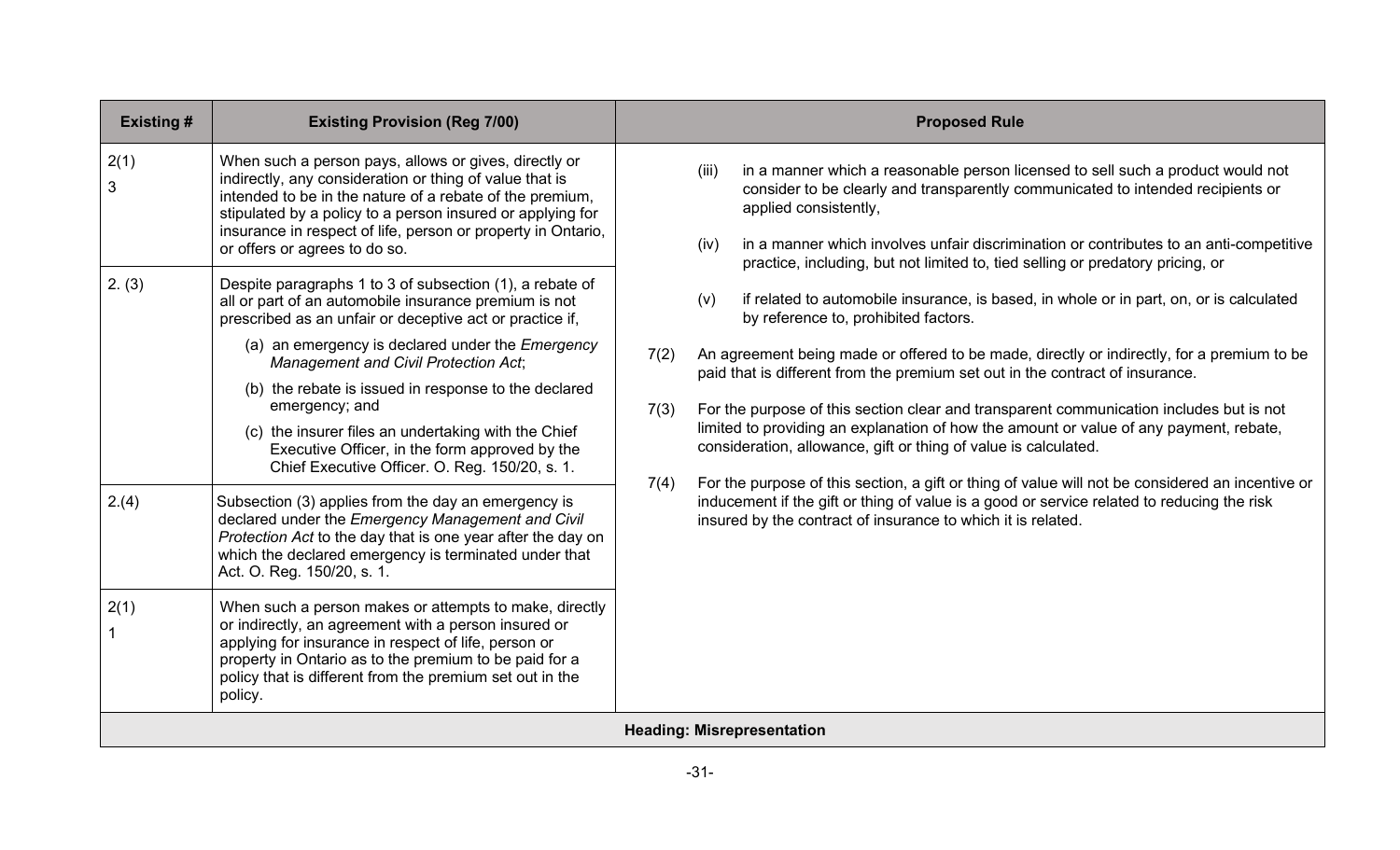| <b>Existing #</b> | <b>Existing Provision (Reg 7/00)</b>                                                                                                                                                                                                 | <b>Proposed Rule</b> |                                                                                                                                                                                                                                                                                                                   |  |
|-------------------|--------------------------------------------------------------------------------------------------------------------------------------------------------------------------------------------------------------------------------------|----------------------|-------------------------------------------------------------------------------------------------------------------------------------------------------------------------------------------------------------------------------------------------------------------------------------------------------------------|--|
|                   | <b>Summary of Key Changes</b>                                                                                                                                                                                                        |                      |                                                                                                                                                                                                                                                                                                                   |  |
|                   | product promotion and disclosure to policyholder / customer).                                                                                                                                                                        |                      | Provisions concerning disclosures have been redrafted in an outcomes-focused manner aimed at furthering alignment with certain CCIR FTC standards (including advice,                                                                                                                                              |  |
|                   | Changes make it a UDAP to provide information, promotional materials, or advice in any form that is inaccurate or misleading.                                                                                                        |                      |                                                                                                                                                                                                                                                                                                                   |  |
|                   | A "reasonable person" test has been added to provide clear legal test for behavior defined as UDAP.                                                                                                                                  |                      |                                                                                                                                                                                                                                                                                                                   |  |
|                   | Any illustration, circular, memorandum or statement that<br>misrepresents, or by omission is so incomplete that it<br>misrepresents, terms, benefits or advantages of any<br>policy or contract of insurance issued or to be issued. | 8(1)                 | <b>Misrepresentation</b><br>A person receiving information, promotional materials, or advice in any form, including<br>audio, visual, electronic, written and oral means, which a reasonable person in the position<br>of the recipient would consider to be inappropriate, inaccurate or misleading, respecting: |  |
| 5                 | Any false or misleading statement as to the terms,<br>benefits or advantages of any contract or policy of<br>insurance issued or to be issued.                                                                                       |                      | the terms, benefits or advantages of any contract of insurance issued or to be<br>(i)<br>issued,                                                                                                                                                                                                                  |  |
| 6                 | Any incomplete comparison of any policy or contract of<br>insurance with that of any other insurer for the purpose of<br>inducing or intending to induce an insured to lapse, forfeit<br>or surrender a policy or contract.          |                      | an insurance claim, the claims process or whether a policy provides coverage, or<br>(i)<br>any comparison of contracts of insurance.<br>(iii)                                                                                                                                                                     |  |
| 8                 | Any charge by a person for a premium allowance or fee<br>other than as stipulated in a contract of insurance upon<br>which a sales commission is payable to the person.                                                              |                      |                                                                                                                                                                                                                                                                                                                   |  |

### **Heading: Prohibited Conduct in Auto Insurance Quotations, Applications or Renewals**

*Summary of Key Changes*

• Changes are intended to consolidate multiple existing auto insurance specific provisions into a single provision on unfair treatment.

• Existing provisions were redrafted in an outcomes focused manner. Instances of unfair treatment are provided. The new language is intended to streamline provisions on auto insurance conduct, incorporate feedback received as part of FSRA take all comers consultation, and maintain key consumer protections.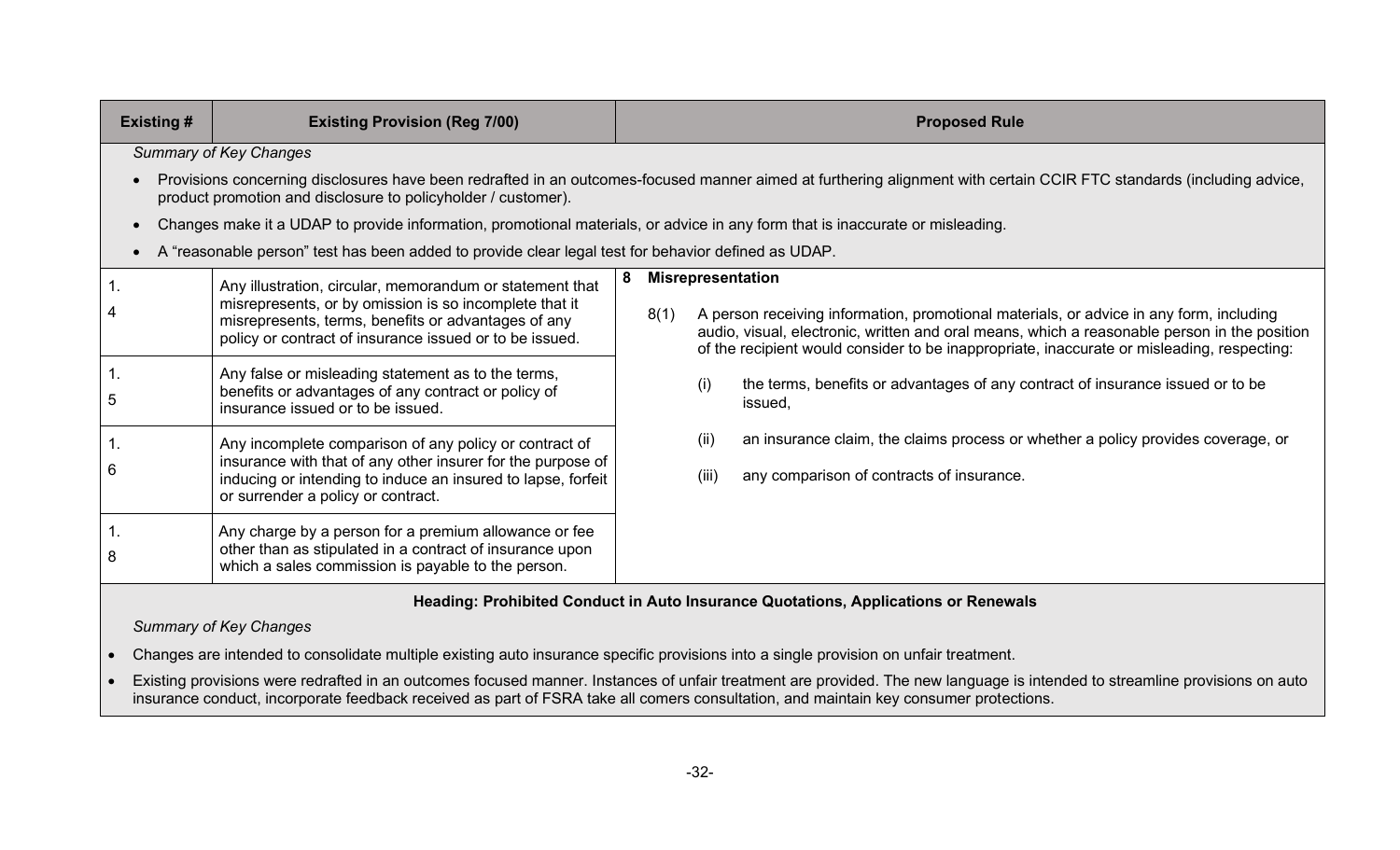| <b>Existing#</b> | <b>Existing Provision (Reg 7/00)</b>                                                                                                                                                                 |   |        | <b>Proposed Rule</b>                                                                                                                                                                                                                                                        |
|------------------|------------------------------------------------------------------------------------------------------------------------------------------------------------------------------------------------------|---|--------|-----------------------------------------------------------------------------------------------------------------------------------------------------------------------------------------------------------------------------------------------------------------------------|
| 2(1)             | When such a person uses credit information or a<br>prohibited factor,                                                                                                                                | 9 |        | Prohibited Conduct in Auto Insurance Quotations, Applications or Renewals                                                                                                                                                                                                   |
|                  | in processing or otherwise responding to requests<br>Ť.<br>for quotations for automobile insurance,                                                                                                  |   | 9(1)   | Unfair treatment by an agent, broker or insurer to a consumer with regard to any matter<br>relating to quotations for automobile insurance, applications for automobile insurance,<br>issuance of contracts of automobile insurance or renewals of existing contracts of    |
|                  | in processing or otherwise responding to requests<br>ii.<br>for applications to apply for automobile insurance,                                                                                      |   |        | automobile insurance, including but not limited to:                                                                                                                                                                                                                         |
|                  | in processing or otherwise responding to<br>iii.<br>completed and signed applications for automobile<br>insurance,                                                                                   |   | (i)    | variance of formal or informal processes and procedures which make it more difficult<br>for certain persons to interact with an insurer, broker or agent for the purpose of<br>discouraging or delaying such persons from applying for, renewing or obtaining<br>insurance, |
|                  | in processing offers to renew existing contracts of<br>iv.<br>automobile insurance, or                                                                                                               |   | (ii)   | using credit information or a prohibited factor,                                                                                                                                                                                                                            |
|                  | In connection with any other matter relating to<br>V.<br>quotations for automobile insurance, applications<br>for automobile insurance or renewals of existing<br>contracts of automobile insurance. |   | (iii)  | asking or requiring a person to provide consent to the collection, use or disclosure of<br>any credit information, other than for the sole purpose of considering whether to<br>provide premium financing,                                                                  |
|                  | in connection with any other matter relating to<br>vi.<br>quotations for automobile insurance, applications<br>for automobile insurance or renewals of existing                                      |   | (iv)   | applying any other information in a manner that is subjective or arbitrary or that<br>bears little or no relationship to the risk to be assumed by the insurer,                                                                                                             |
|                  | contracts of automobile in                                                                                                                                                                           |   | (v)    | misclassifying a person or vehicle under the risk classification system used by the<br>insurer or that the insurer is required by law to use,                                                                                                                               |
|                  |                                                                                                                                                                                                      |   | (vi)   | making the issuance or variation of a policy of automobile insurance conditional on<br>the insured having or purchasing another insurance policy,                                                                                                                           |
| 2(1)<br>5        | When such a person applies any information or other<br>factor in a prohibited manner on receiving a request for a                                                                                    |   | (vii)  | engaging in unfair discrimination,                                                                                                                                                                                                                                          |
|                  | quotation for automobile insurance, a request for an<br>application to apply for automobile insurance, an<br>application for automobile insurance or in connection                                   |   | (viii) | treating a consumer in an arbitrary, capricious or malicious manner,                                                                                                                                                                                                        |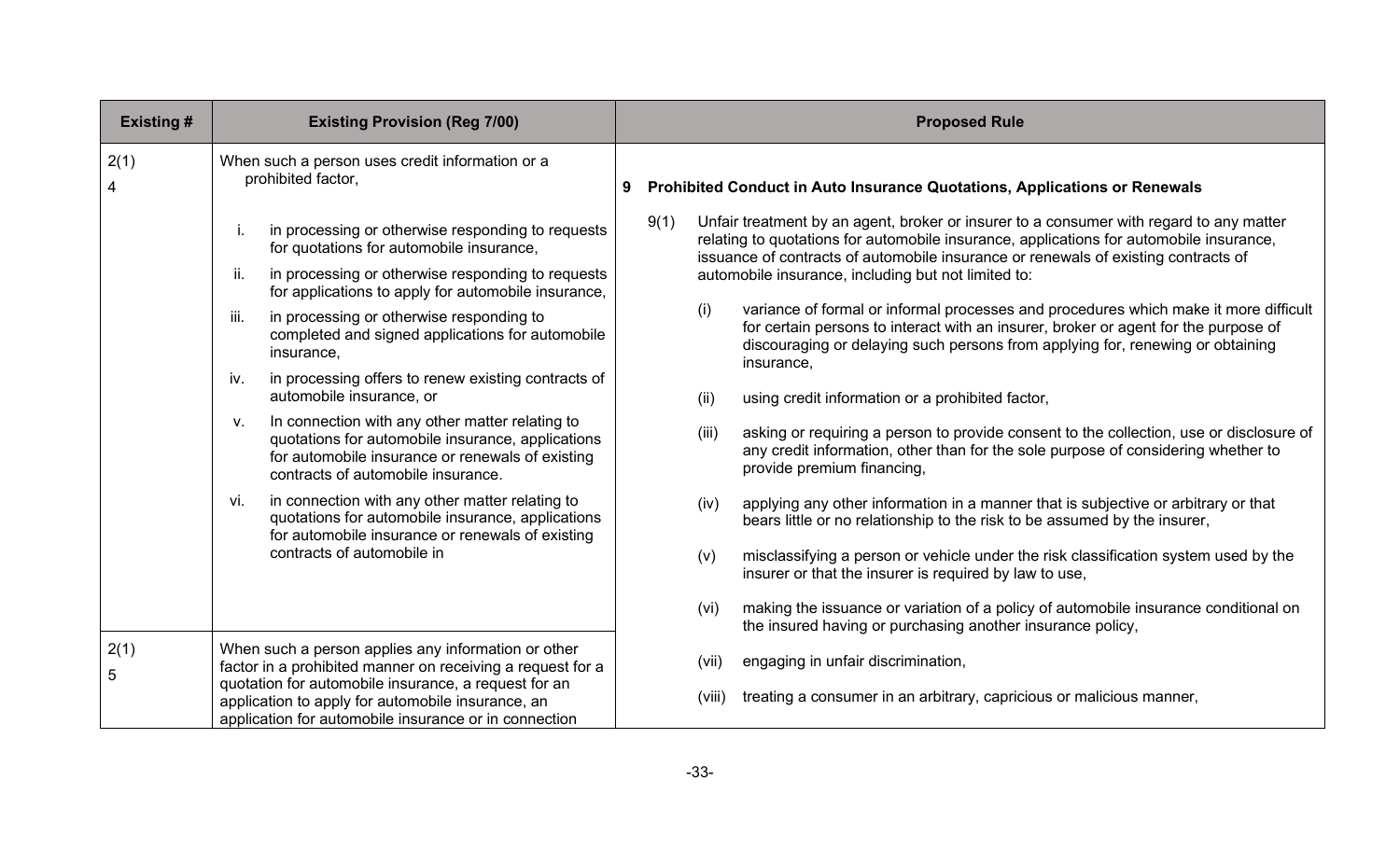| <b>Existing#</b> | <b>Existing Provision (Reg 7/00)</b>                                                                                                                                                                                                                                                                         |      |             | <b>Proposed Rule</b>                                                                                                                                                                                                                                                                                                  |
|------------------|--------------------------------------------------------------------------------------------------------------------------------------------------------------------------------------------------------------------------------------------------------------------------------------------------------------|------|-------------|-----------------------------------------------------------------------------------------------------------------------------------------------------------------------------------------------------------------------------------------------------------------------------------------------------------------------|
|                  | with an offer to renew an existing contract of automobile<br>insurance.                                                                                                                                                                                                                                      |      | (ix)        | not acting in good faith or behaving in a way that causes consumers to have a<br>reasonable apprehension of bias,                                                                                                                                                                                                     |
| 2(1)<br>6        | When such a person requires someone to consent or to<br>obtain the consent of another person to the collection,<br>use or disclosure of any credit information as a condition<br>for providing a quotation for automobile insurance or an<br>offer to renew an existing contract of automobile<br>insurance. |      | (x)<br>(xi) | communicating in an untimely manner or misrepresenting the rights of the claimant<br>or obligations of the insurer under the contract, or<br>any other practice or conduct which the Authority has identified in published<br>guidance as unfair treatment for the purpose of this section.                           |
| 1.<br>10         | Making the issuance or variation of a policy of<br>automobile insurance conditional on the insured having<br>or purchasing another insurance policy.                                                                                                                                                         | 9(2) | (i)         | credit information about a person being collected, used or disclosed in any manner in<br>connection with automobile insurance, other than:<br>for the limited purposes, if any, described in the form of application for insurance<br>approved by the Chief Executive Officer under subsection 227 (1) of the Act, or |
| 1.<br>11         | When rating a person or a vehicle as an insurance risk<br>for the purpose of determining the premium payable for a<br>policy of automobile insurance, misclassifying the person<br>or vehicle under the risk classification system used by<br>the insurer or that the insurer is required by law to use.     |      | (ii)        | in accordance with the consent obtained in compliance with the Personal Information<br>Protection and Electronic Documents Act (Canada) of the person to whom the<br>information relates.                                                                                                                             |
| 2(1)7            | When such a person collects, uses or discloses any<br>credit information about someone in any manner in<br>connection with automobile insurance, other than,                                                                                                                                                 |      |             |                                                                                                                                                                                                                                                                                                                       |
|                  | i. for the limited purposes, if any, described in the form<br>of application for insurance approved by the Chief<br>Executive Officer under subsection 227 (1) of the Act, or                                                                                                                                |      |             |                                                                                                                                                                                                                                                                                                                       |
|                  | ii. in accordance with the consent obtained in<br>compliance with the Personal Information Protection and<br>Electronic Documents Act (Canada) of the person to<br>whom the information relates.                                                                                                             |      |             |                                                                                                                                                                                                                                                                                                                       |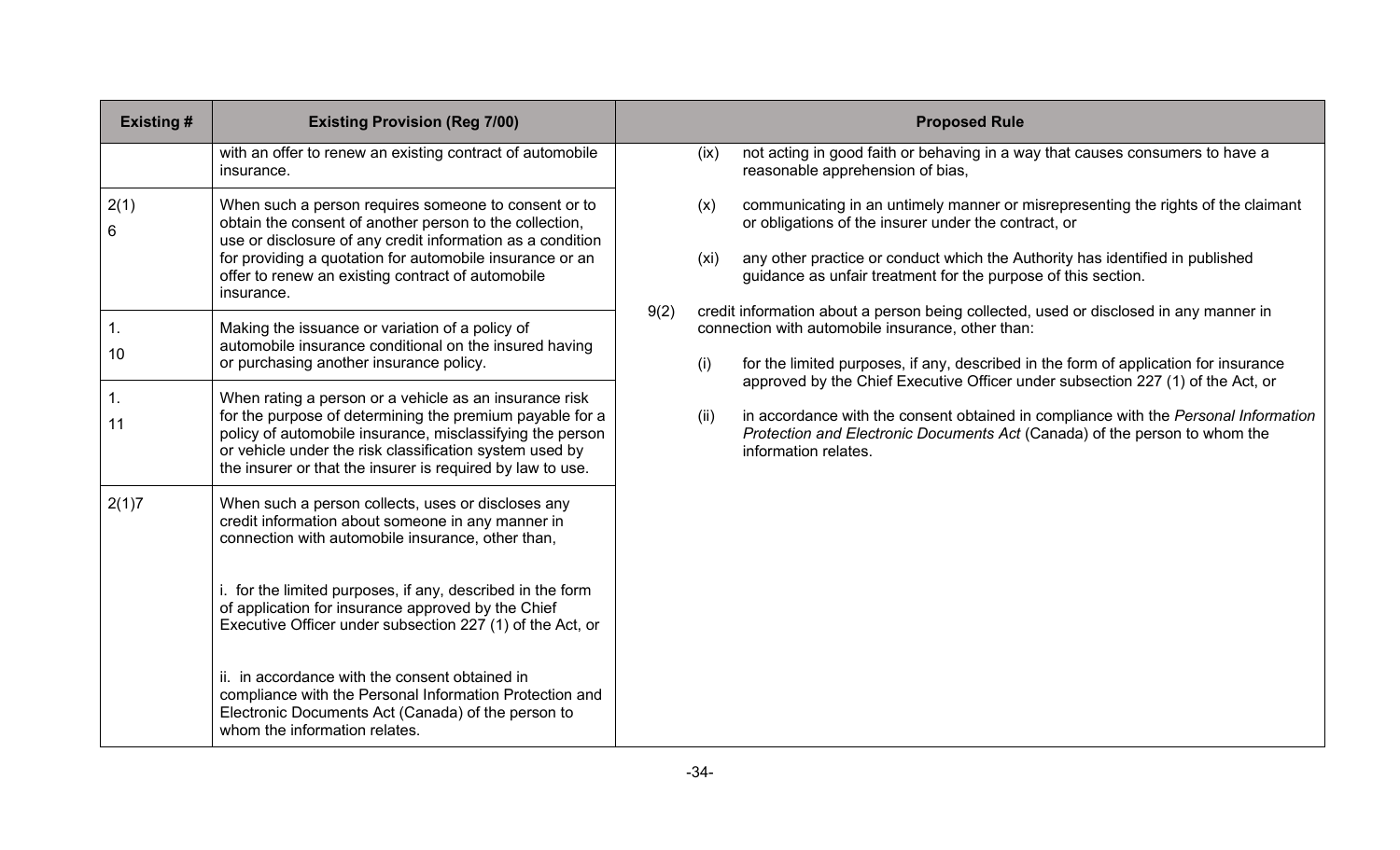| <b>Existing#</b>                                                                                                                                                                                                                                                                                                                                                                                                                                                                                                                                                                                                                                                                                      | <b>Existing Provision (Reg 7/00)</b>                                                                                                                                                                                                                                                                                                                                   |                                                                                                                                                                                                                                                                                                                                                                                                                                                                                                                 | <b>Proposed Rule</b>                                                                                                                                              |  |  |  |  |
|-------------------------------------------------------------------------------------------------------------------------------------------------------------------------------------------------------------------------------------------------------------------------------------------------------------------------------------------------------------------------------------------------------------------------------------------------------------------------------------------------------------------------------------------------------------------------------------------------------------------------------------------------------------------------------------------------------|------------------------------------------------------------------------------------------------------------------------------------------------------------------------------------------------------------------------------------------------------------------------------------------------------------------------------------------------------------------------|-----------------------------------------------------------------------------------------------------------------------------------------------------------------------------------------------------------------------------------------------------------------------------------------------------------------------------------------------------------------------------------------------------------------------------------------------------------------------------------------------------------------|-------------------------------------------------------------------------------------------------------------------------------------------------------------------|--|--|--|--|
|                                                                                                                                                                                                                                                                                                                                                                                                                                                                                                                                                                                                                                                                                                       | <b>Heading: Affiliated Insurers</b>                                                                                                                                                                                                                                                                                                                                    |                                                                                                                                                                                                                                                                                                                                                                                                                                                                                                                 |                                                                                                                                                                   |  |  |  |  |
| <b>Summary of Key Changes</b>                                                                                                                                                                                                                                                                                                                                                                                                                                                                                                                                                                                                                                                                         |                                                                                                                                                                                                                                                                                                                                                                        |                                                                                                                                                                                                                                                                                                                                                                                                                                                                                                                 |                                                                                                                                                                   |  |  |  |  |
|                                                                                                                                                                                                                                                                                                                                                                                                                                                                                                                                                                                                                                                                                                       | Outcomes-focused redrafting and clarification of affiliated insurers requirement by adding clearly stated circumstances to be considered when determining compliance. This<br>change is intended to provide greater flexibility to regulated entities and discretion to the CEO of FSRA while maintaining the consumer protection intent of the current<br>Regulation. |                                                                                                                                                                                                                                                                                                                                                                                                                                                                                                                 |                                                                                                                                                                   |  |  |  |  |
|                                                                                                                                                                                                                                                                                                                                                                                                                                                                                                                                                                                                                                                                                                       | A "reasonable person" test has been added to provide clear legal test for behavior defined as UDAP.                                                                                                                                                                                                                                                                    |                                                                                                                                                                                                                                                                                                                                                                                                                                                                                                                 |                                                                                                                                                                   |  |  |  |  |
|                                                                                                                                                                                                                                                                                                                                                                                                                                                                                                                                                                                                                                                                                                       | Clarifying the applicability of the affiliated insurer provision as related to agents, insurers (including their officers, employees or agents).                                                                                                                                                                                                                       |                                                                                                                                                                                                                                                                                                                                                                                                                                                                                                                 |                                                                                                                                                                   |  |  |  |  |
| 8. When, in connection with a request for a quotation for<br>$2(1)8$ and $2(2)$<br>automobile insurance or an application for automobile<br>insurance made to an affiliated insurer, or an offer by an<br>affiliated insurer to renew an existing contract of<br>automobile insurance, such a person fails to provide the<br>lowest rate available from the insurer or any of the<br>insurers with which it is affiliated in accordance with,<br>i. their declination grounds, and<br>ii. their rates and risk classification systems as approved<br>under the Act or the Automobile Insurance Rate<br>Stabilization Act, 2003. O. Reg. 7/00, s. 2; O. Reg.<br>37/10, s. 2 (1); O. Reg. 128/19, s. 2. | 10(1)<br>10(2)                                                                                                                                                                                                                                                                                                                                                         | <b>10 Affiliated Insurers</b><br>An agent, broker or insurer providing a quote or renewal for automobile insurance from an<br>insurer, and not offering the lowest rate available from amongst that insurer and its affiliated<br>insurers.<br>In this section "lowest rate available" is the lowest rate amongst an insurer and its affiliates<br>which is reasonably available to be offered to the insured or potential insured, having<br>regard to all of the circumstances, including but not limited to: |                                                                                                                                                                   |  |  |  |  |
|                                                                                                                                                                                                                                                                                                                                                                                                                                                                                                                                                                                                                                                                                                       |                                                                                                                                                                                                                                                                                                                                                                        |                                                                                                                                                                                                                                                                                                                                                                                                                                                                                                                 | each insurer's declination grounds,<br>(i)<br>each insurer's rates and risk classification systems,<br>(ii)<br>each insurer's method of distribution; or<br>(iii) |  |  |  |  |
|                                                                                                                                                                                                                                                                                                                                                                                                                                                                                                                                                                                                                                                                                                       | (2) The reference to the "lowest rate available" in<br>paragraph 8 of subsection (1) is a reference to the lowest<br>rate available having regard to all of the circumstances,<br>including the means of distribution through which the                                                                                                                                |                                                                                                                                                                                                                                                                                                                                                                                                                                                                                                                 | whether the insurers only recently became affiliated.<br>(iv)                                                                                                     |  |  |  |  |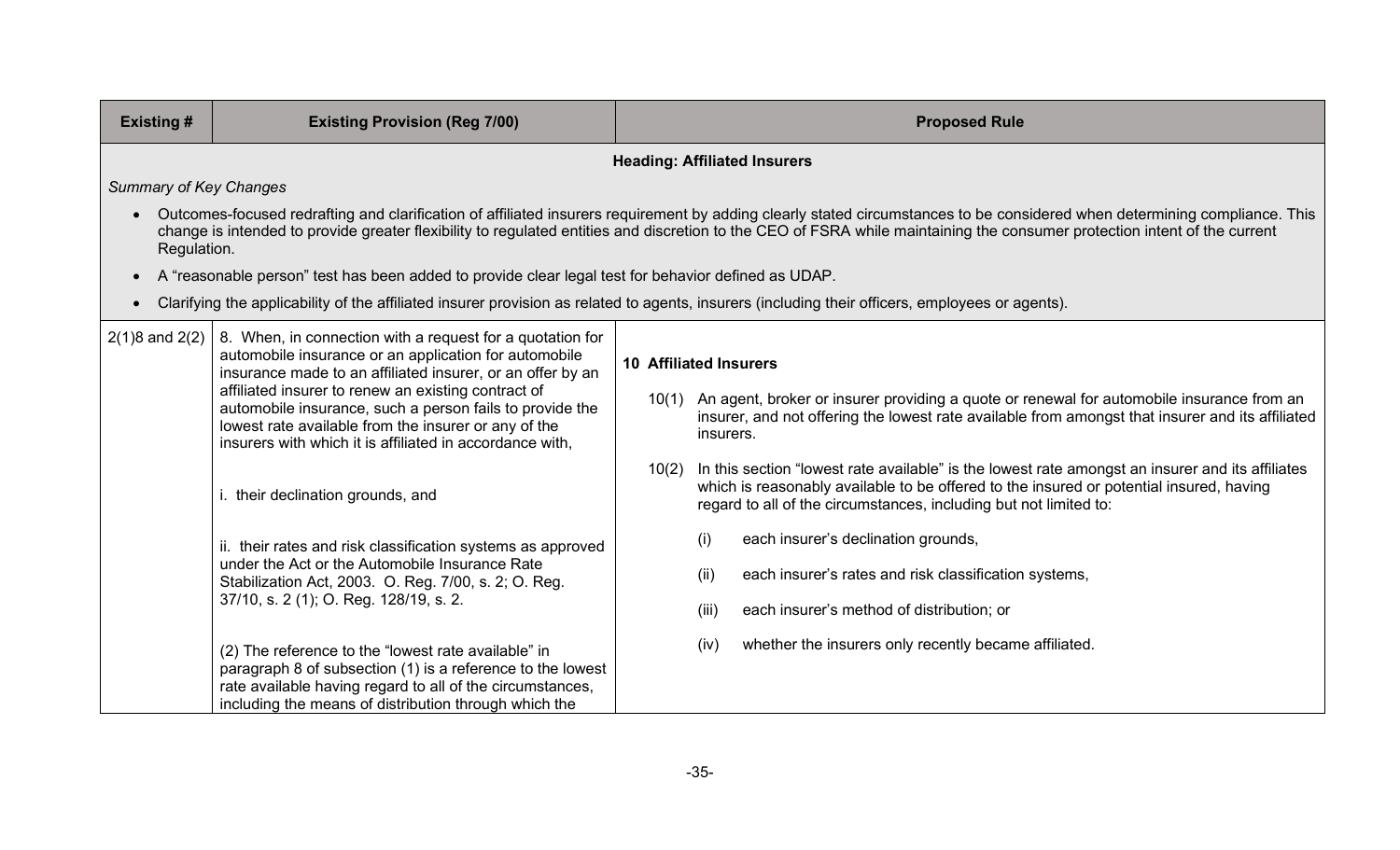| <b>Existing #</b>    | <b>Existing Provision (Reg 7/00)</b>                                                                                                                                                                                                                                                                                                                                                                                                                  | <b>Proposed Rule</b>                                                                                                                                                   |
|----------------------|-------------------------------------------------------------------------------------------------------------------------------------------------------------------------------------------------------------------------------------------------------------------------------------------------------------------------------------------------------------------------------------------------------------------------------------------------------|------------------------------------------------------------------------------------------------------------------------------------------------------------------------|
|                      | request, application or offer is made. O. Reg. 37/10, s. 2<br>(2).                                                                                                                                                                                                                                                                                                                                                                                    |                                                                                                                                                                        |
|                      |                                                                                                                                                                                                                                                                                                                                                                                                                                                       | <b>END OF NEW RULE.</b>                                                                                                                                                |
|                      |                                                                                                                                                                                                                                                                                                                                                                                                                                                       | <b>Spent Provisions</b>                                                                                                                                                |
| $\bullet$            | Accidents on or after November 1, 1996) which was revoked on July 3, 2020.                                                                                                                                                                                                                                                                                                                                                                            | The Proposed Rule does not carry over provisions in s. 5 of Reg 7/00 - these provisions deal with conduct under the Reg 403/96 (Statutory Accident Benefits Schedule - |
| 5.                   | For the purposes of the definition of "unfair or deceptive<br>acts or practices" in section 438 of the Act, each of the<br>following actions, if done on or after March 1, 2006, is<br>prescribed as an unfair or deceptive act or practice in<br>relation to a claim for statutory accident benefits under<br>the Statutory Accident Benefits Schedule - Accidents<br>on or after November 1, 1996 (in this section referred to<br>as the Schedule): | N/A                                                                                                                                                                    |
| 5.                   | The failure or refusal of an insurer without reasonable<br>cause, following internal mechanisms or informing<br>insureds about processes for settling claims, to pay a<br>claim for goods or services or for the cost of an<br>assessment within the time prescribed for payment in the<br>Schedule.                                                                                                                                                  |                                                                                                                                                                        |
| 5.<br>$\overline{2}$ | The determination by an insurer that a person is not<br>entitled to a statutory accident benefit or that a<br>person does not have a catastrophic impairment if,                                                                                                                                                                                                                                                                                      |                                                                                                                                                                        |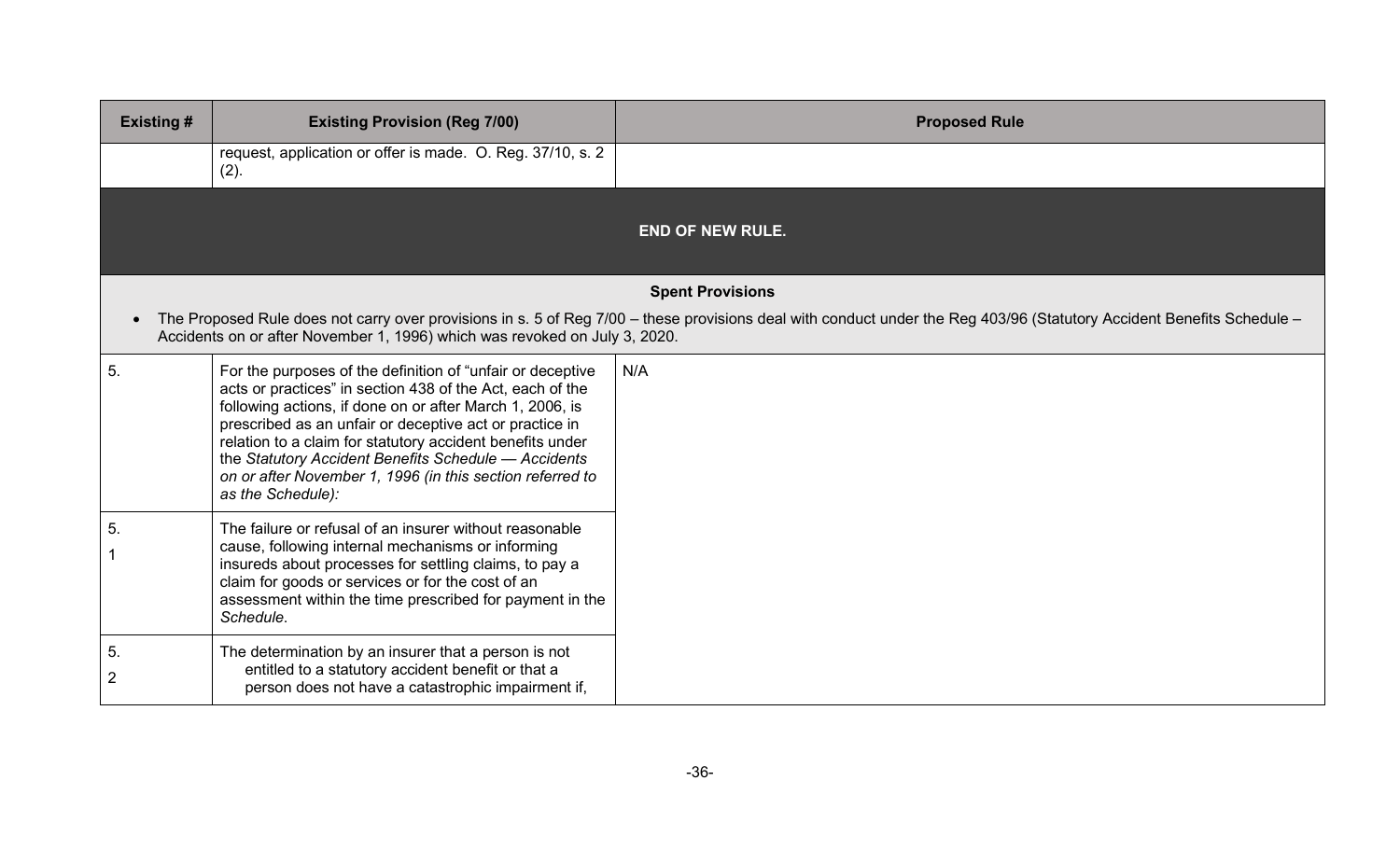| <b>Existing #</b> | <b>Existing Provision (Reg 7/00)</b>                                                                                                                                                                                                                                                                                                 | <b>Proposed Rule</b> |
|-------------------|--------------------------------------------------------------------------------------------------------------------------------------------------------------------------------------------------------------------------------------------------------------------------------------------------------------------------------------|----------------------|
|                   | the insurer makes the determination before<br>i.<br>obtaining a report of an examination in respect of<br>the person under section 42 of the Schedule, and                                                                                                                                                                           |                      |
|                   | The Schedule does not authorize the insurer to make the<br>determination without having obtained the report.                                                                                                                                                                                                                         |                      |
| 5.3               | The making of a statement by or on behalf of an insurer<br>for the purposes of an adjustment or settlement of a<br>claim if the insurer knows or ought to know that the<br>statement misrepresents or unfairly presents the findings<br>or conclusions of a person who conducted an<br>examination under section 42 of the Schedule. |                      |
| 5.4               | A requirement by an insurer that an insured person<br>attend for an examination under section 42 of the<br>Schedule conducted by a person whom the insurer<br>knows or ought to know is not reasonably qualified by<br>training or experience to conduct the examination.                                                            |                      |
| 5.5               | A requirement by an insurer that an insured person<br>attend for an examination under section 42 of the<br>Schedule that the insurer knows or ought to know is not<br>reasonably required for the purposes authorized under<br>the Schedule.                                                                                         |                      |
| 5.6               | The failure of an insurer to obtain the written and signed<br>consent of an insured person in the approved form<br>before a pre-claim examination under section 32.1 of the<br>Schedule is conducted in respect of the insured person.<br>O. Reg. 547/05, s. 2                                                                       |                      |